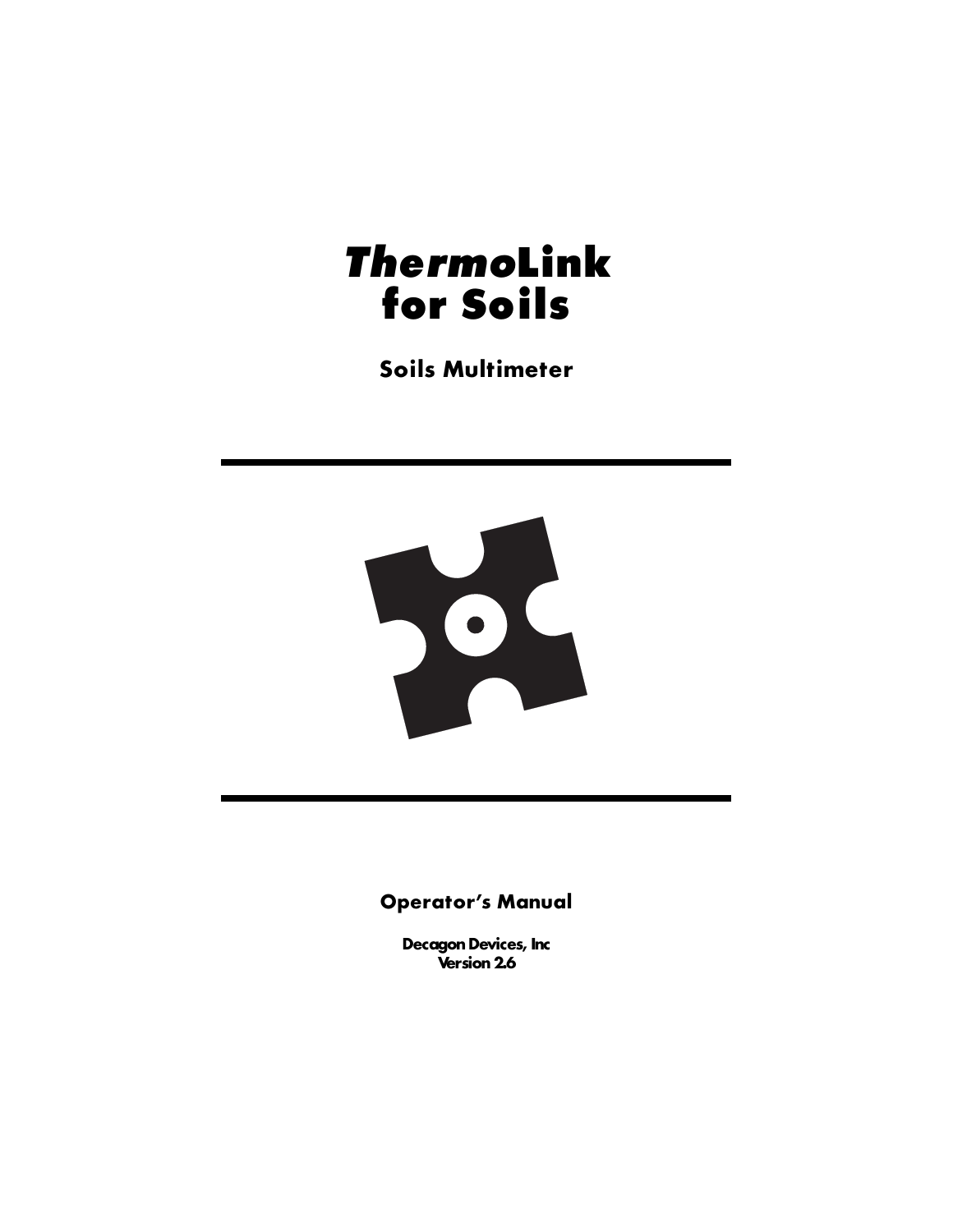**ThermoLink Table of Contents** 

# Table of Contents

## Welcome

| <b>2. Specifications</b><br>3. Getting Started                                    |
|-----------------------------------------------------------------------------------|
|                                                                                   |
|                                                                                   |
| 4. Getting to Know ThermoLink<br>How does ThermoLink work? A brief description 16 |
|                                                                                   |
|                                                                                   |
|                                                                                   |
|                                                                                   |
|                                                                                   |
|                                                                                   |
|                                                                                   |
|                                                                                   |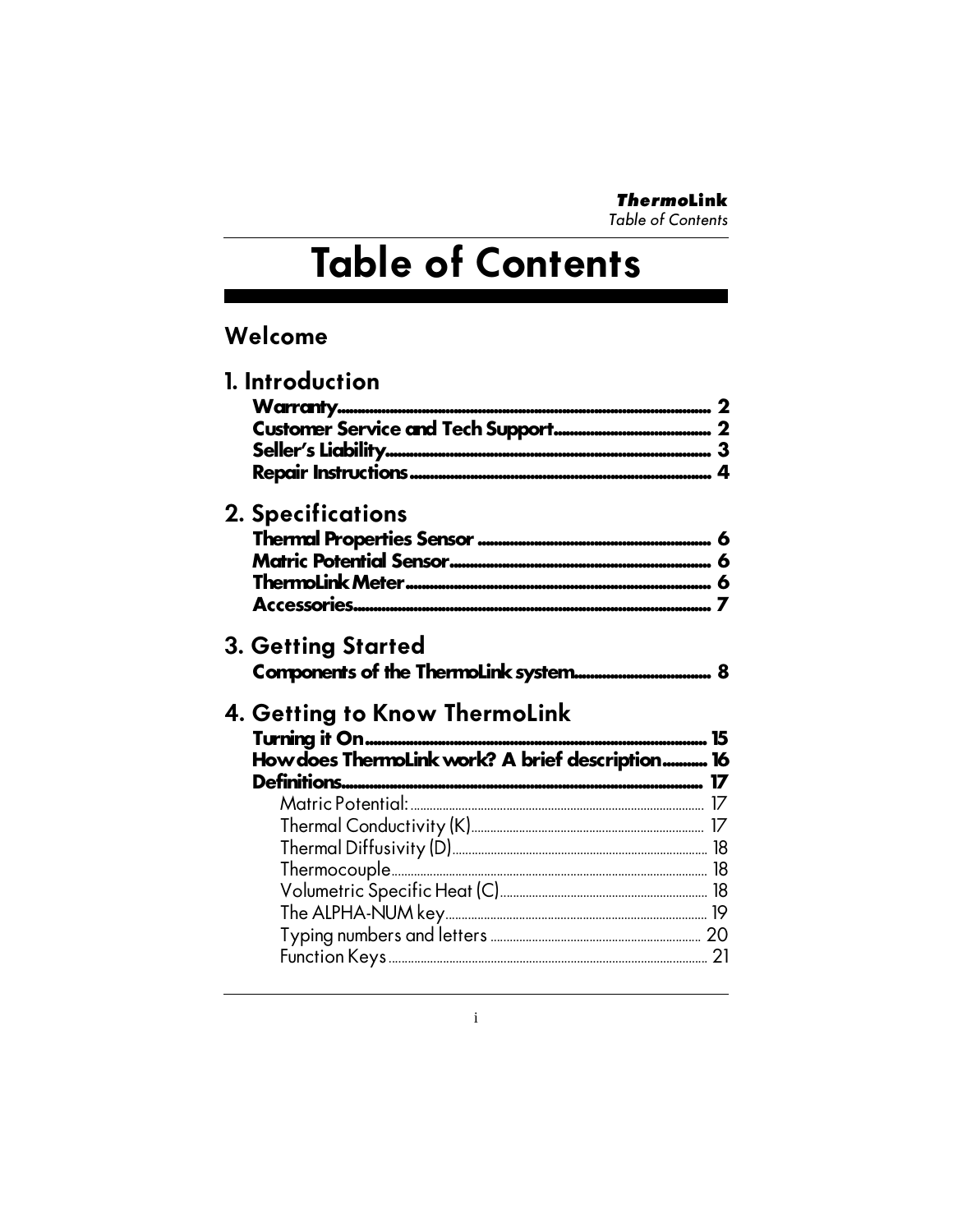#### **ThermoLink**

**Table of Contents** 

|                                                   |              | 21 |
|---------------------------------------------------|--------------|----|
| 6. F1: Thermal Properties<br>7. F2: Water Content | 5. The Menus |    |
|                                                   |              |    |
|                                                   |              |    |
|                                                   |              |    |
|                                                   |              |    |
|                                                   |              |    |
|                                                   |              |    |
|                                                   |              |    |
|                                                   |              |    |
|                                                   |              |    |
|                                                   |              |    |
|                                                   |              |    |
|                                                   |              |    |
|                                                   |              |    |
|                                                   |              |    |
|                                                   |              |    |
|                                                   |              |    |
|                                                   |              |    |
|                                                   |              |    |
|                                                   |              |    |
|                                                   |              |    |
|                                                   |              | 40 |
|                                                   |              |    |
|                                                   |              |    |
|                                                   |              |    |
|                                                   |              |    |
|                                                   |              |    |
|                                                   |              |    |
|                                                   |              |    |

# 8. F3: Matric Properties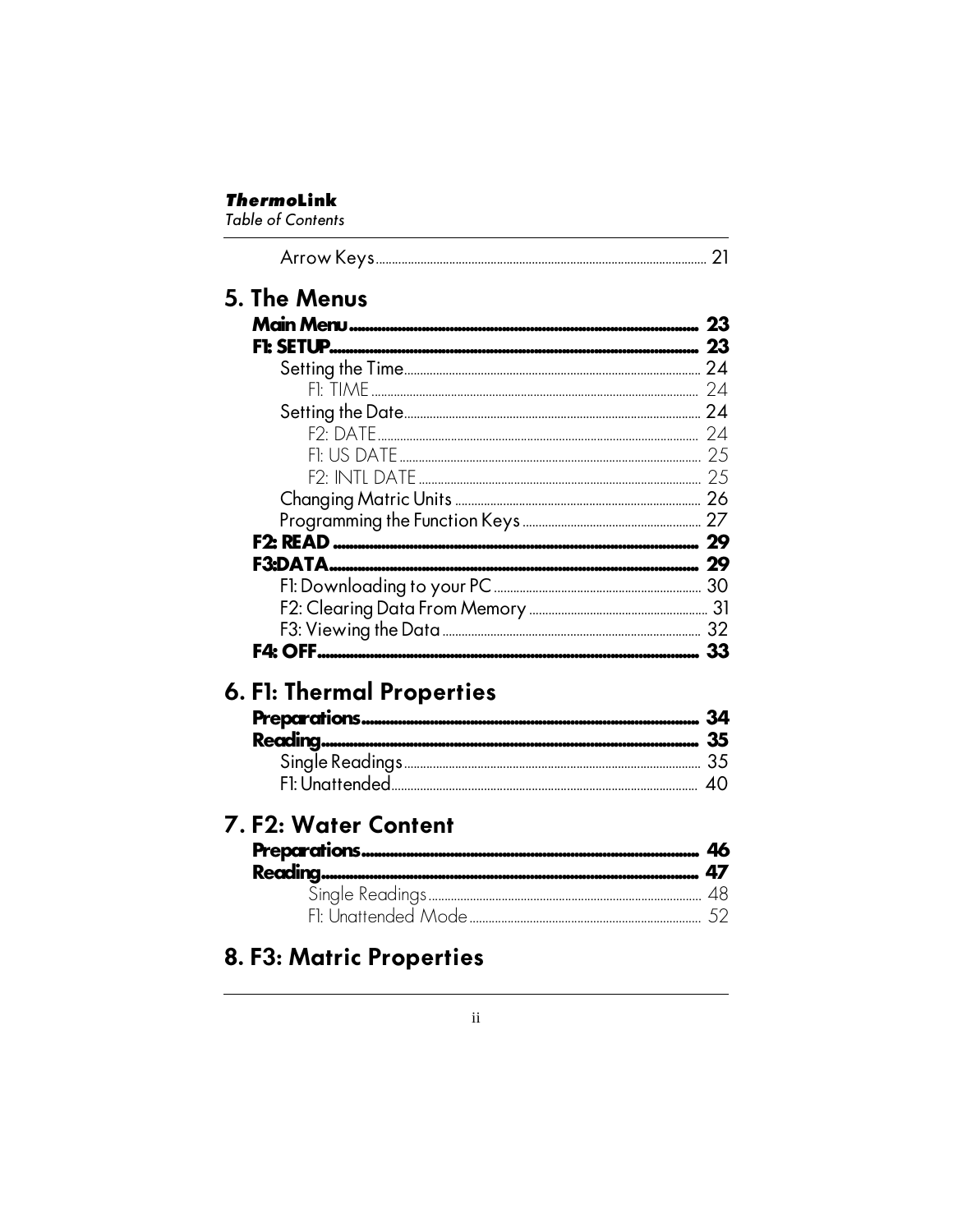#### **ThermoLink**

**Table of Contents** 

| 9. Theory                                                                                          |  |
|----------------------------------------------------------------------------------------------------|--|
| Thermal Properties and the Dual Probe Technique 64                                                 |  |
|                                                                                                    |  |
| Thermal Diffusivity and Volumetric Specific Heat  67<br><b>Matric Potential and Water Content:</b> |  |
|                                                                                                    |  |
|                                                                                                    |  |
|                                                                                                    |  |
|                                                                                                    |  |
|                                                                                                    |  |
| 10. Care and Maintenance                                                                           |  |
|                                                                                                    |  |
|                                                                                                    |  |
|                                                                                                    |  |
|                                                                                                    |  |
| <b>Appendix A: Installing Firmware</b>                                                             |  |
|                                                                                                    |  |
| <b>Appendix B: Miscellaneous</b>                                                                   |  |
| <b>Features</b>                                                                                    |  |
|                                                                                                    |  |
|                                                                                                    |  |
|                                                                                                    |  |
|                                                                                                    |  |
|                                                                                                    |  |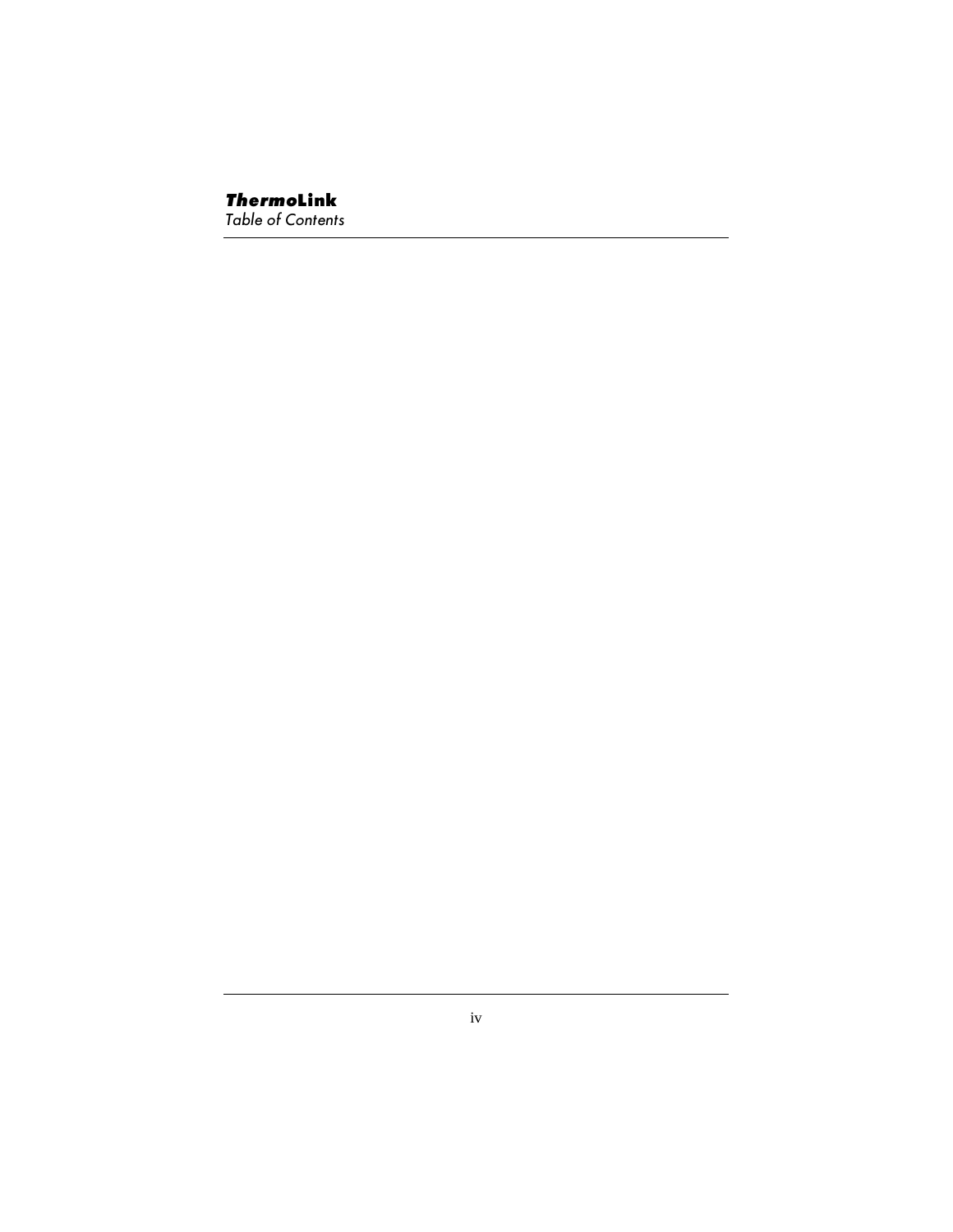# **Welcome**

Welcome to Decagon's ThermoLink for Soils. ThermoLink is a hand-held soil multimeter designed to measure thermal conductivity, thermal diffusivity, specific heat, water content, and matric potential. We hope you find this manual useful in understanding and maximizing your instrument's capability to help you in your application.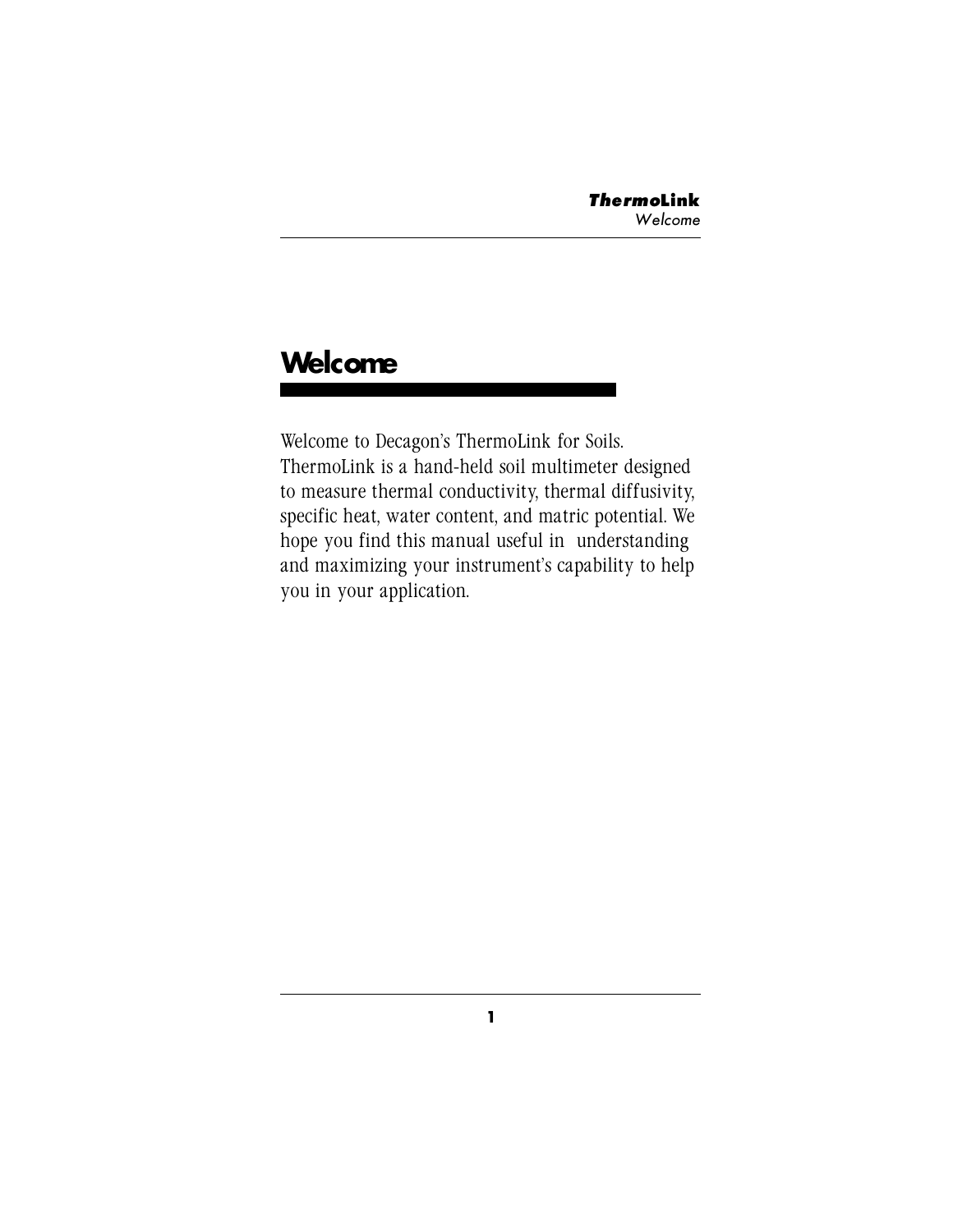# **1. Introduction**

# **Warranty**

ThermoLink carries a 30-day satisfaction guarantee and a one-year warranty on parts and labor from the date of purchase. To validate your warranty, please take some time to fill out the registration card enclosed with this manual and return it to us. You can mail, fax, telephone, or e-mail your registration information back to us. Please include all the information requested on the registration card. It is important for us to have your current mailing address and telephone number so we can send you updated product information.

# **Customer Service and Tech Support**

If you have questions about ThermoLink or need assistance with your instrument, don't hesitate to contact us for technical support. This can be done in several ways:

1. Our toll-free number is available for our customers in the U.S. and Canada, Monday through Friday, 8a.m.– 5p.m. PST. 1-800-755-2751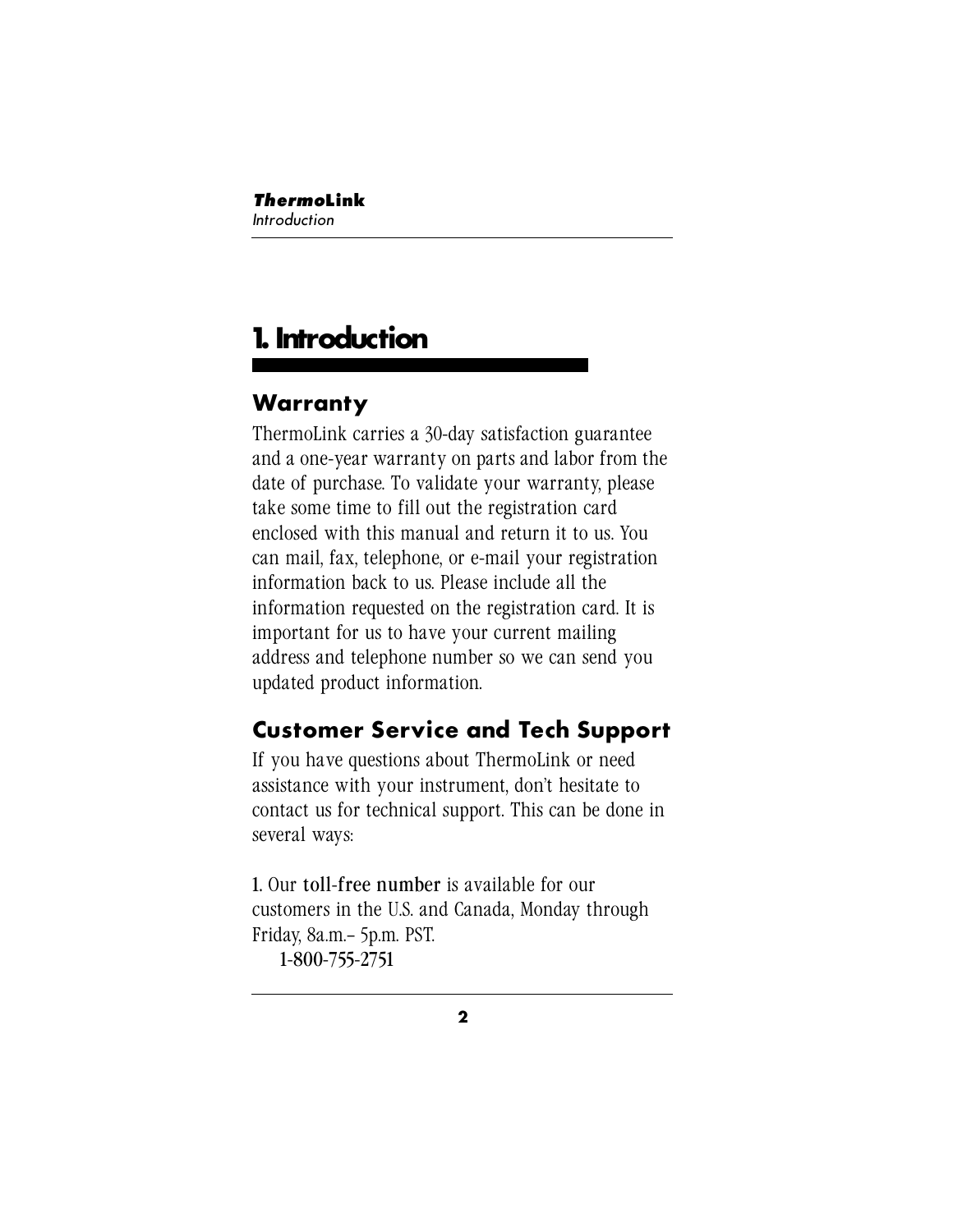Our regular number is (509) 332-2756. This is available for those outside of the U.S. and Canada.

2. Fax us at (509) 332-5158. Please include your name, current address, phone number and return fax number as well as the serial number of your instrument.

3. E-mail. You can also e-mail us with your question or problem at support@decagon.com. Again, please include as part of your message your name, address, phone and fax numbers, and serial number. This will better help us to be able to contact you and meet your needs. If you have specific questions regarding ThermoLink applications, address them to ThermoLink@decagon.com.

# **Seller's Liability**

Seller warrants new equipment of its own manufacture against defective workmanship and materials for a period of one year from date of receipt of equipment (the results of ordinary wear and tear, neglect, misuse, accident and excessive deterioration due to corrosion from any cause not to be considered a defect); but Seller's liability for defective parts shall in no event exceed the furnishing of replacement parts f.o.b. the factory where originally manufactured. Material and equipment covered hereby which is not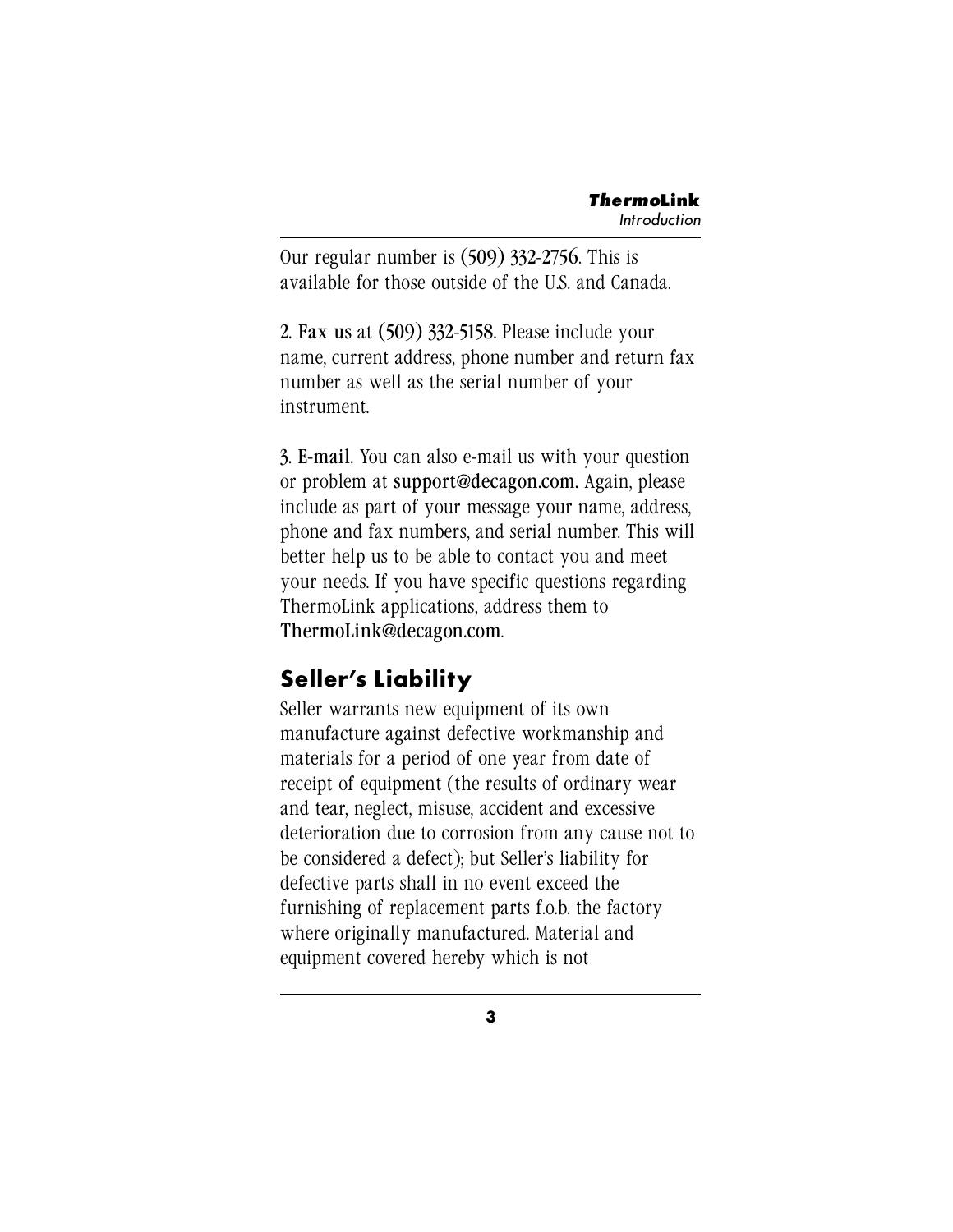#### *Thermo***Link** Introduction

manufactured by the Seller shall be covered only by the warranty of its manufacturer. Seller shall not be liable to Buyer for loss, damage, or injuries to persons (including death), or to property or things of whatsoever kind (including, but not without limitation, loss of anticipated profits), occasioned by or arising out of the installation, operation, use, misuse, nonuse, repair, or replacement of said material and equipment, or out of the use of any method or process for which the same may be employed. The use of this equipment constitutes Buyer's acceptance of the terms set forth in this warranty. There are no understandings, representations, or warranties of any kind, express, implied, statutory or otherwise, (including, but without limitation, the implied warranties of merchantability and fitness for a particular purpose), not expressly set forth herein.

## **Repair Instructions**

If your Thermolink needs to be sent in for service or repair, call Decagon at (509) 332-2756 or 1-800-755- 2751. We will ask you for your address, phone number, and serial number. For non-warranty repairs, we will also ask for a purchase order number, a repair budget, and billing address.

When you ship your instrument back to us, please include with it a document with the complete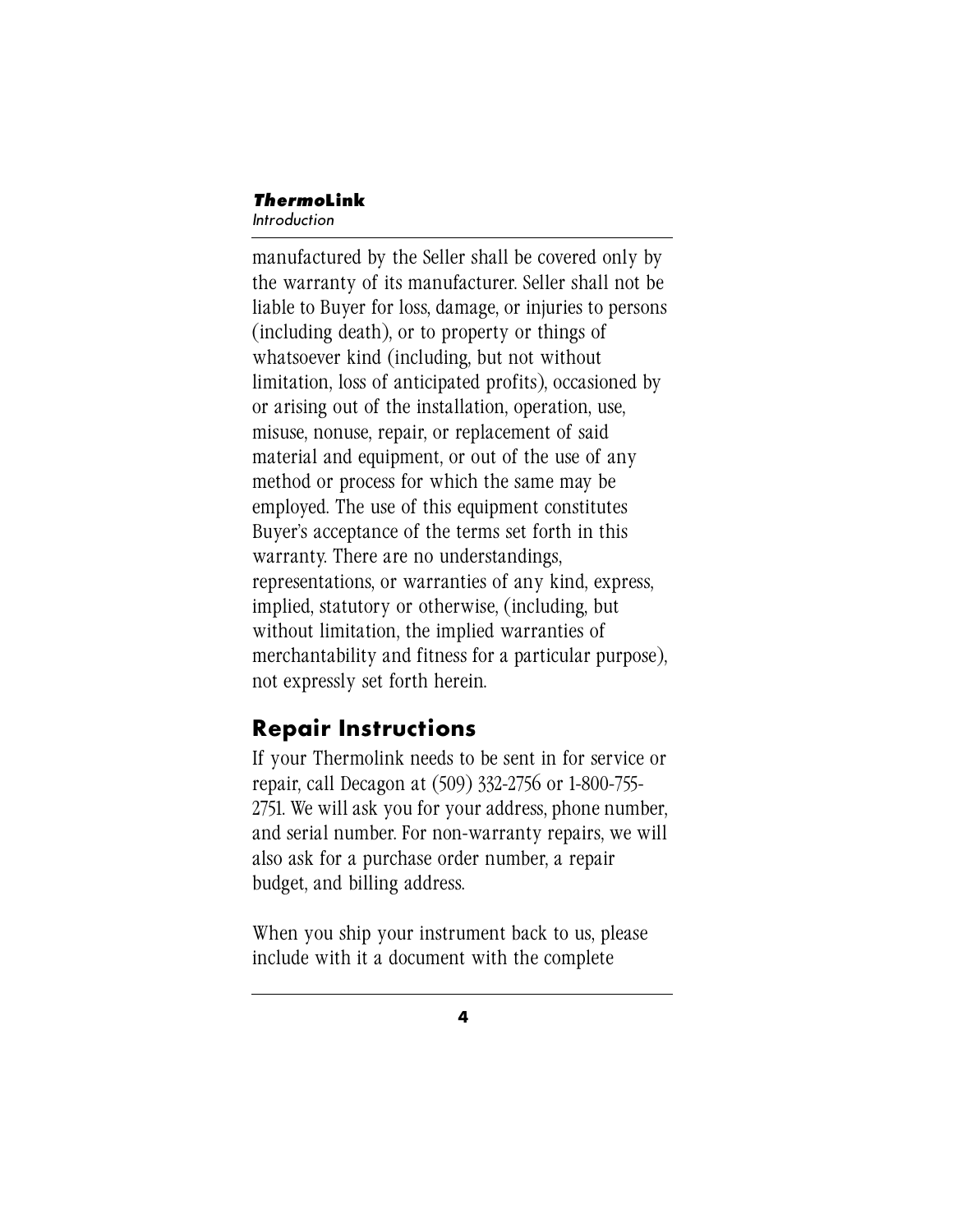shipping address, name and department of the person responsible for the instrument, and (most importantly) a description of the problem. This information will better help our technicians and our shipping department to quickly expedite repair on your instrument and ship it back to you.

Pack your Thermolink system carefully. Ship it back in the black Pelican carrying case, inside a wellpadded cardboard box. Ship to:

Decagon Devices Inc. 950 NE Nelson Court Pullman, WA 99163

Repair Costs:

Manufacturer's defects and instruments under warranty will be repaired at no cost. For nonwarranty repairs, costs for parts, labor, and shipping will be billed to you. We have a \$50 minimum repair charge. Decagon will provide an estimated repair cost, if requested.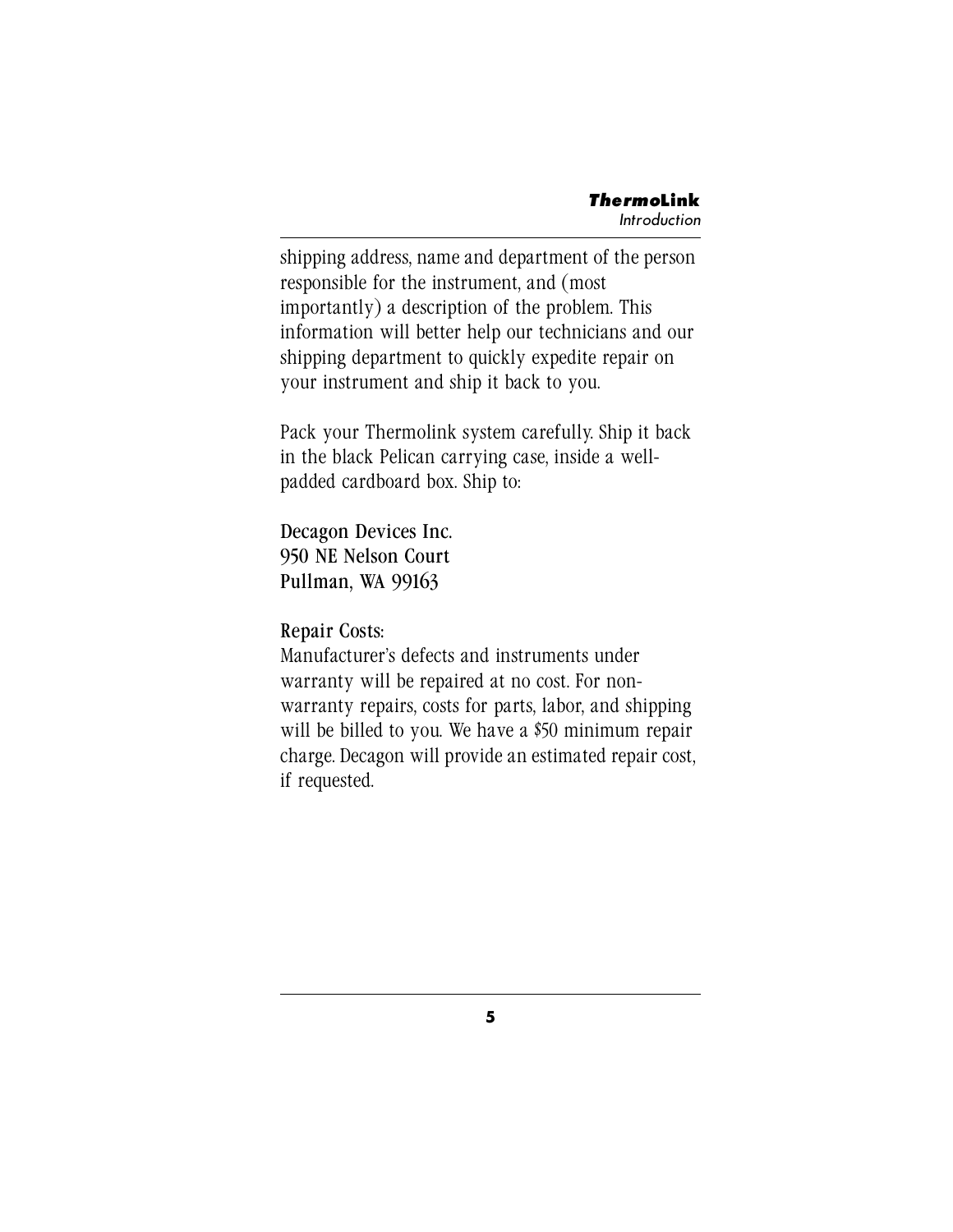# **2. Specifications**

# **Thermal Properties Sensor**

Sensor Body: Epoxy, 10mm dia., 30mm long. Sensor Needles: Stainless steel, 30mm long, 6mm spacing. Wiring: Standard PVC-coated Type "E" thermocouple. Shipping Weight: 57g. Cable Length: 80 cm.

## **Matric Potential Sensor**

Sensor Material: Porus-ceramic<sup>TM</sup>. Sensor Size: 50mm long, 14mm dia. Wiring: Type "E",Polyethylene jacket (TPE outer jacket). Shipping Weight: 66g. Cable length: 1m. Range: -0.01 to -10MPa.

# **ThermoLink Meter**

Case size: 150 mm x 95mm x 60mm. Input: RS-232 cable with charger. Output: 4-pin probe connector with cap. Display: 16 x 4 alphanumeric dot matrix. Contrast automatically adjusts with temperature.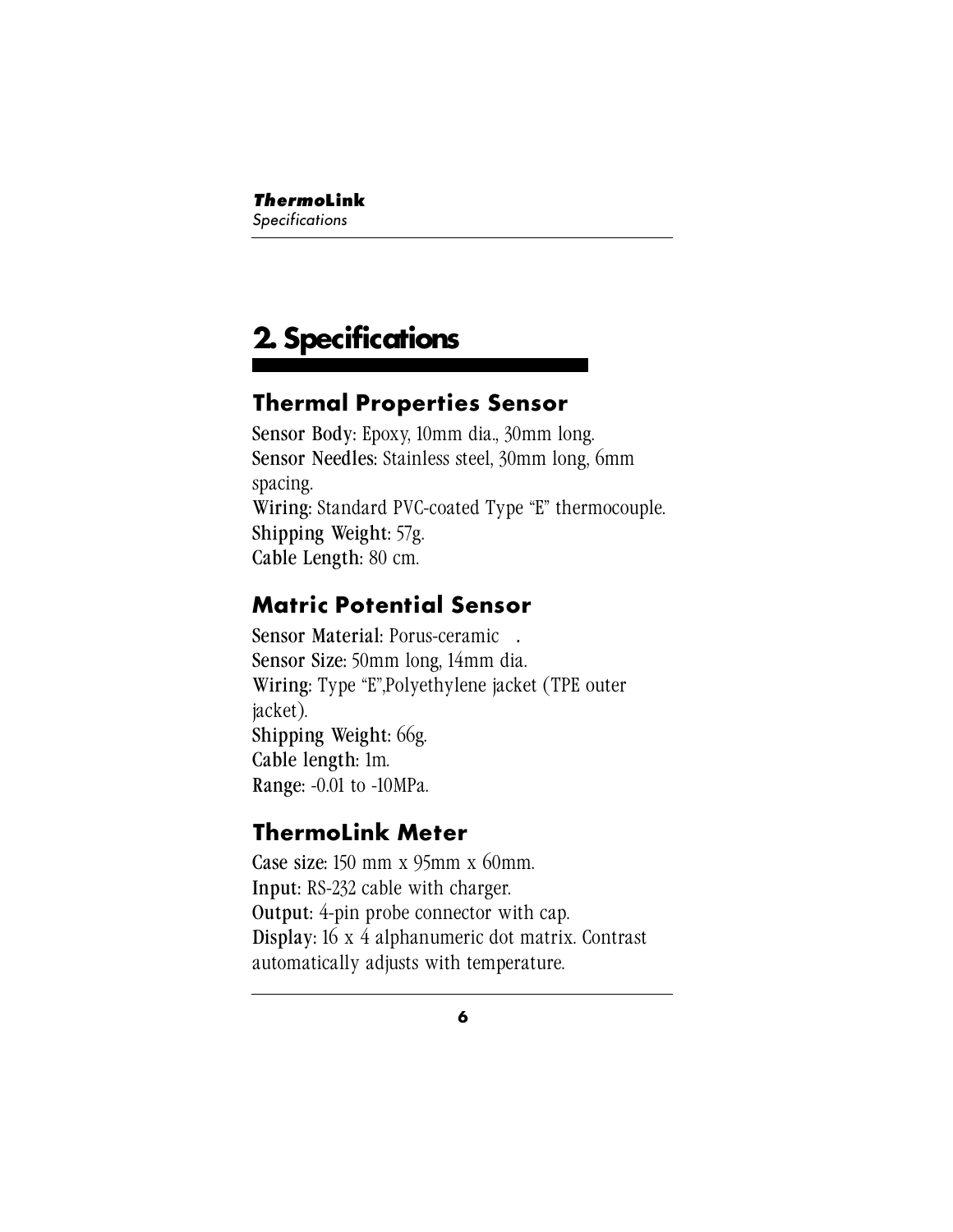Keypad: 16-key sealed dome. Clock: 24-hour  $\cdot$  2 min/ month at 25 °C. Date: Calendar, US and International format. Comments: 16 alphanumeric entries. Data memory: 48K nonvolatile static RAM, maximum of 999 readings. Operating environment: 5-40 C. Rechargeable: Internal NiCad battery packs.

# **Accessories**

Carrying Case: Pelican 1200 watertight case; 27cm x 24cm x 12cm, wt. 6.6kg, capacity: 2 probes and 1 ThermoLink controller.

Interface cable: Combination RS-232 cable and battery charging jack. 122cm long.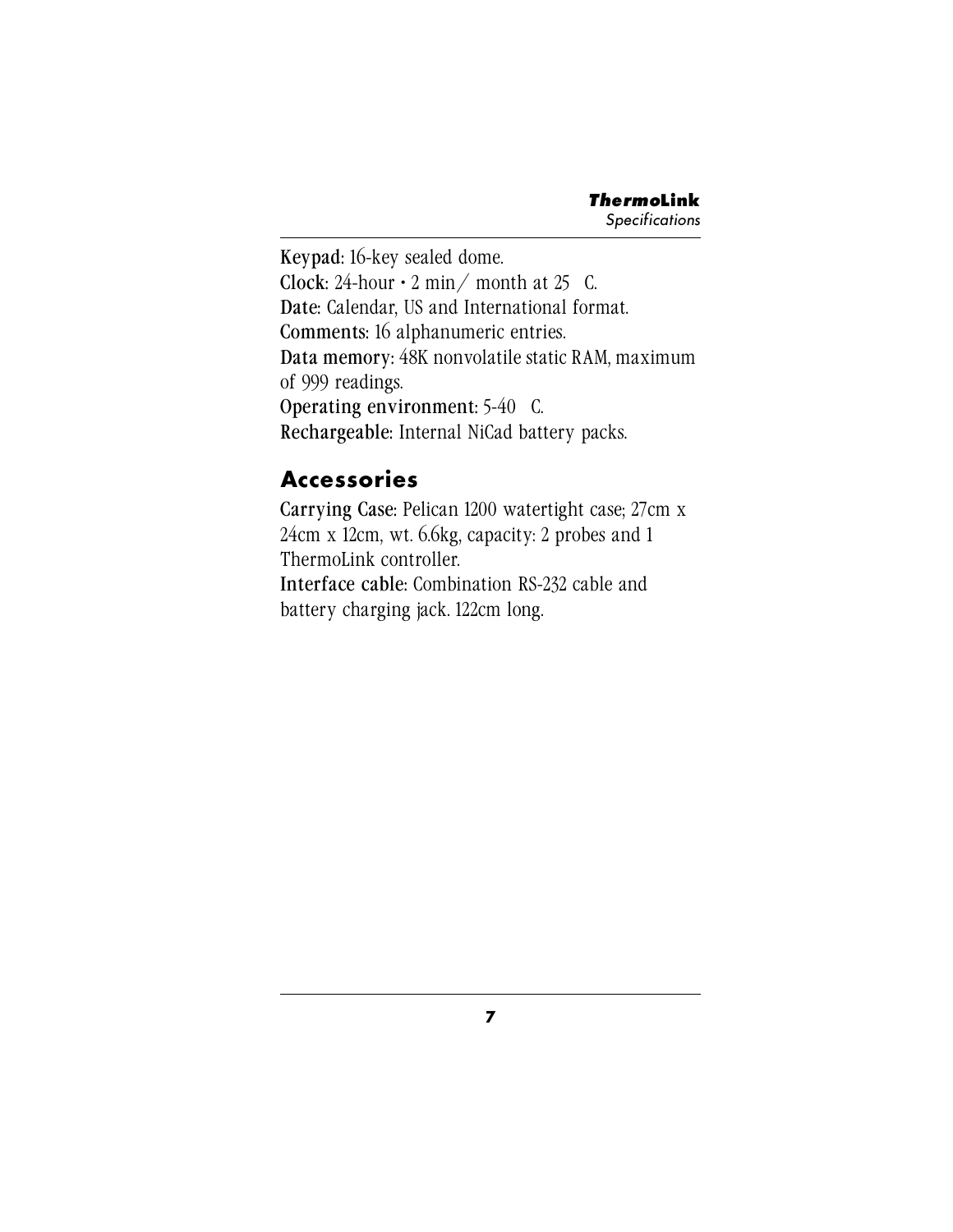# **3. Getting Started**

## **Components of the ThermoLink system**

ThermoLink comes to you in a durable, watertight Pelican case. As you open the case, you should find the following items inside:

- (1) ThermoLink Meter
- (1) dual-needle thermal properties sensor  $w/$ probe guide and/or
- (1) matric potential sensor
- (1) RS-232 dowloading/charging cable
- (1) 25-9 pin adapter
- (1) AC adapter
- (1) ThermoLink Firmware diskette  $(3.5)$
- (1) Calibration certificate
- (1) Delrin testing/storage block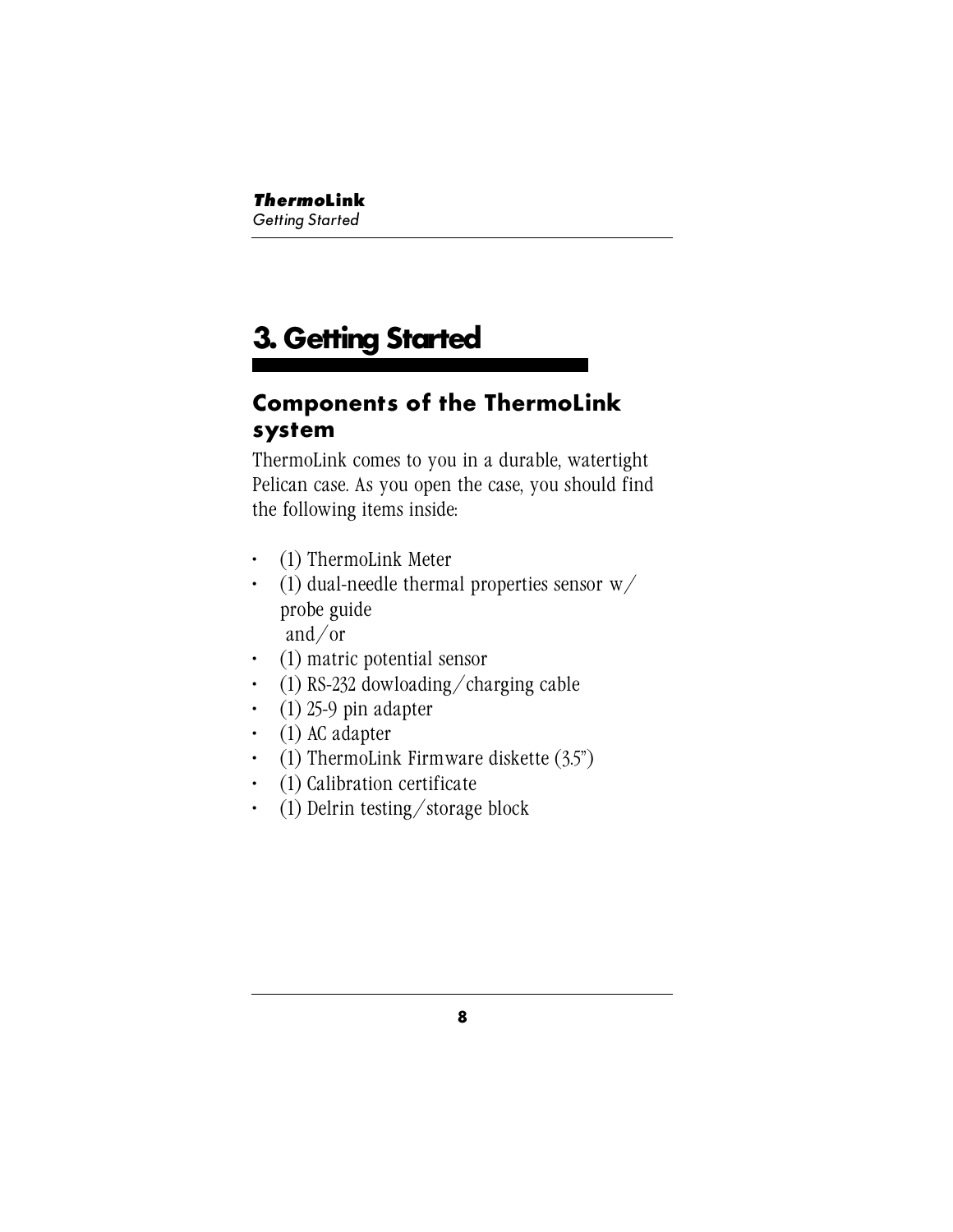

each registered user.

The ThermoLink Meter is a microprocessorcontrolled nanovoltmeter. The operating program is contained in the instrument's RAM and can be updated as new versions of ThermoLink firmware become available. New firmware upgrades are free from Decagon to



There are two ports located at the top end of the microcontrolle r. The five-pin port is for interfacing to a computer

via the RS-232 cable, and the metal four-pin port is for connection to the probe. The microcontroller is powered by two packs of rechargeable NiCad batteries. As data is taken and stored, it is backed up

**9**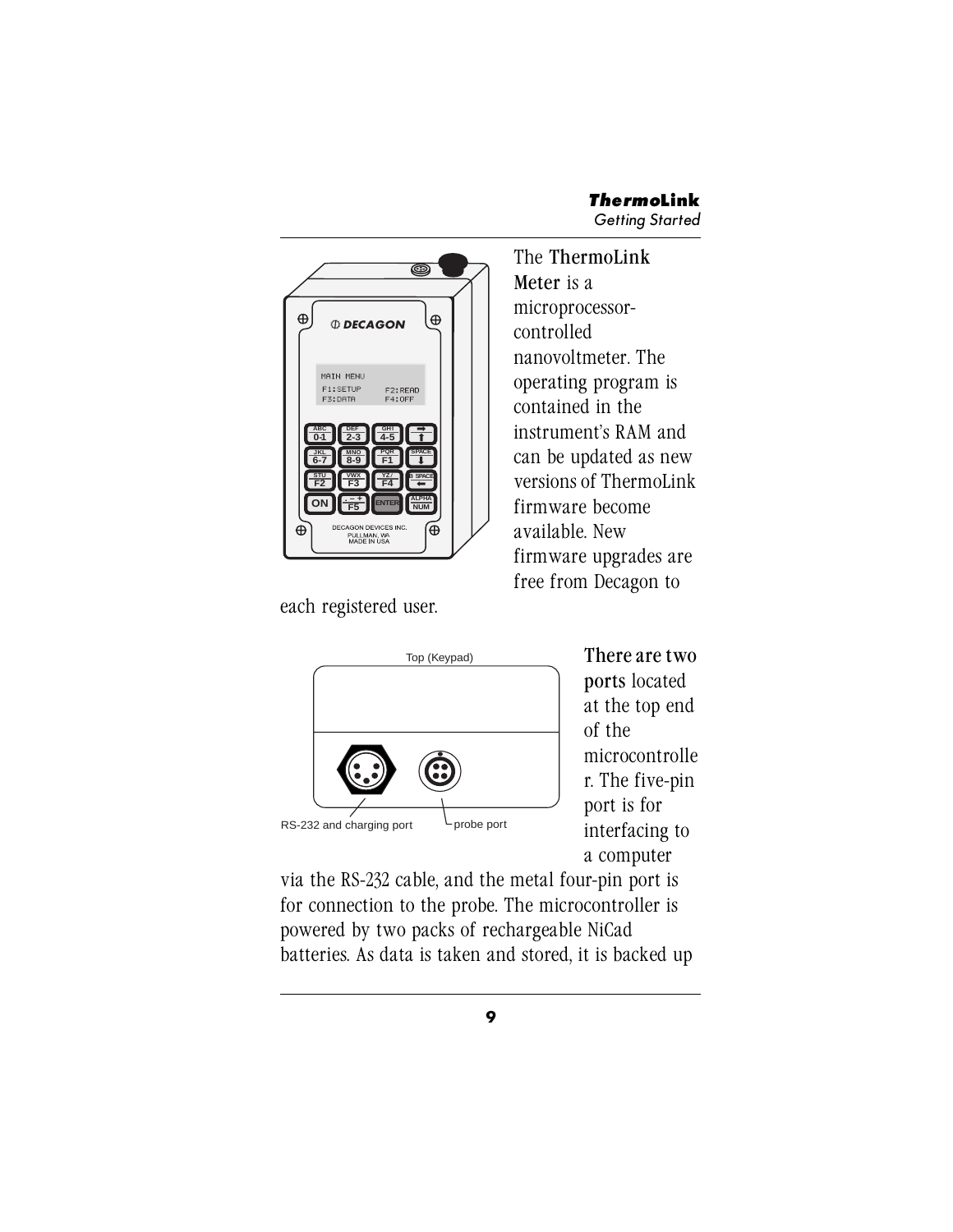#### *Thermo***Link**

Getting Started

by semi-permanent lithium cells.



The Thermal Properties Sensor has an 80 cm-long cable with a connecting plug on one end and the probe head on the other. The probe needles are stainless steel, mounted in an epoxy body and spaced 6mm apart. One needle contains a heater, and the

other is connected to a type E chromel/constantan thermocouple. It is crucial that they maintain the 6mm spacing (remain parallel) in order to keep an accurate reading. The reason for this will be addressed later in the theory section of this manual.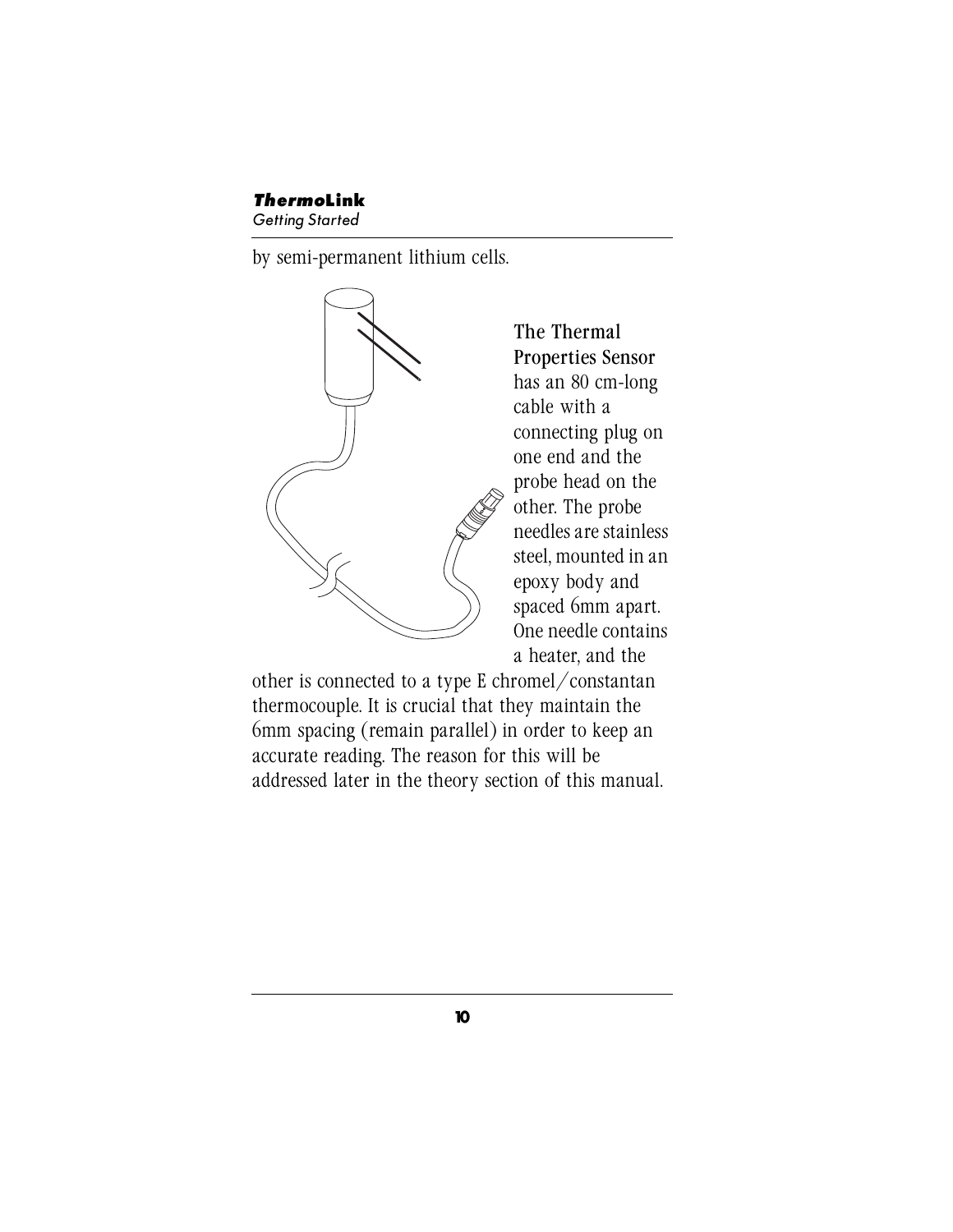

The Matric Potential Sensor is also a one meterlong probe; this one has a ceramic end for measuring soil matric potential, and a metal connector on the other end. Within the ceramic there is a heater and

a thermocouple. The sensor's serial number is located on a white label that is heat-shrunk around the cable. The calibration constants are on the yellow tag.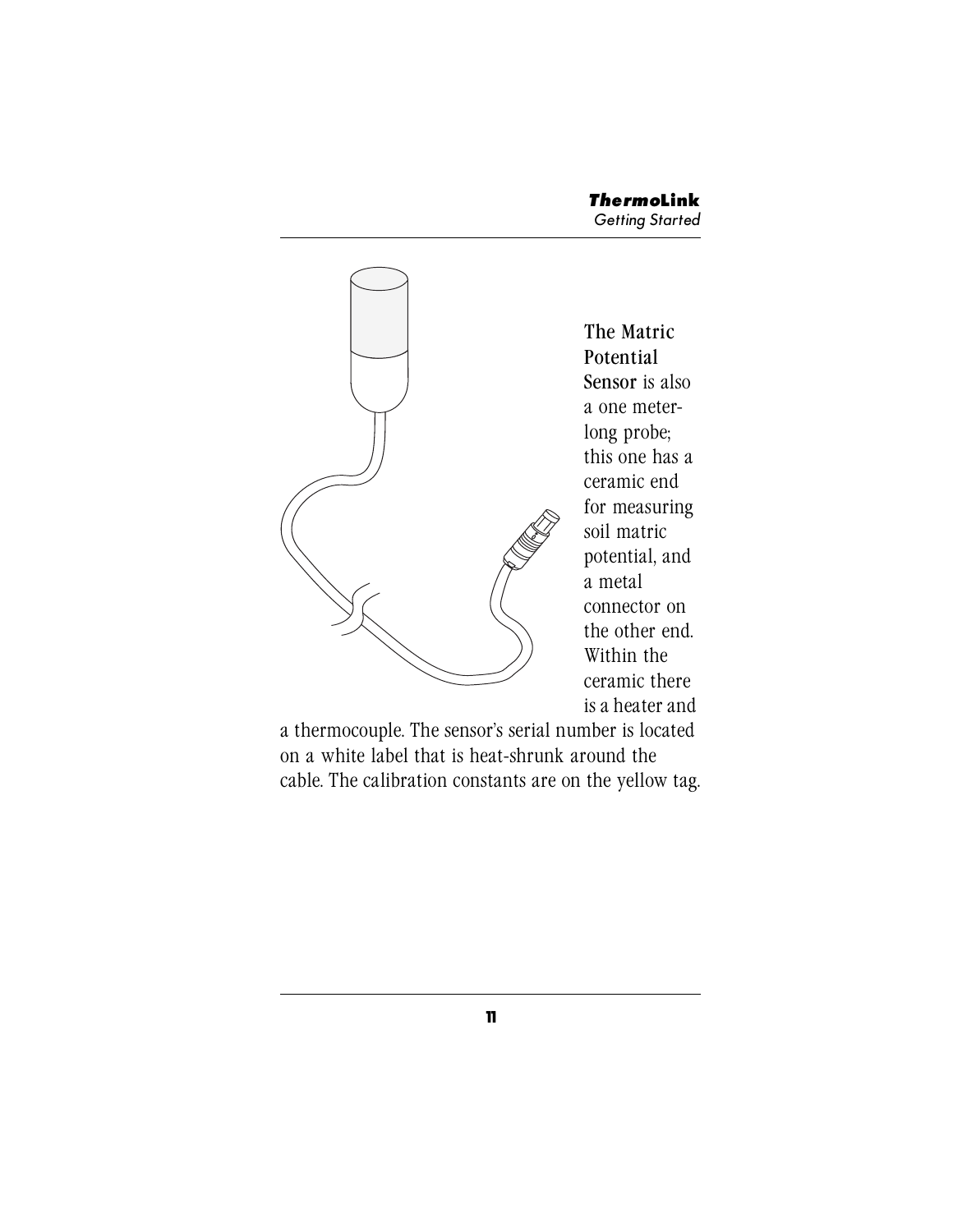A Probe guide is included as part of a effort to keep your probe needles straight and properly spaced when inserting the probe into samples. The length and spacing of the needles

are intrinsic to the thermal properties calculations. Therefore, it is vitally important to keep them straight in order to expect accurate calculations.



The RS-232 cable serves three basic functions. First of all, it is used to download saved data to your PC. Secondly, it is used to upload new operating firmware to your instrument when upgrades become available. Its third function is to be an

interface between the AC adapter and your ThermoLink to recharge the NiCad batteries.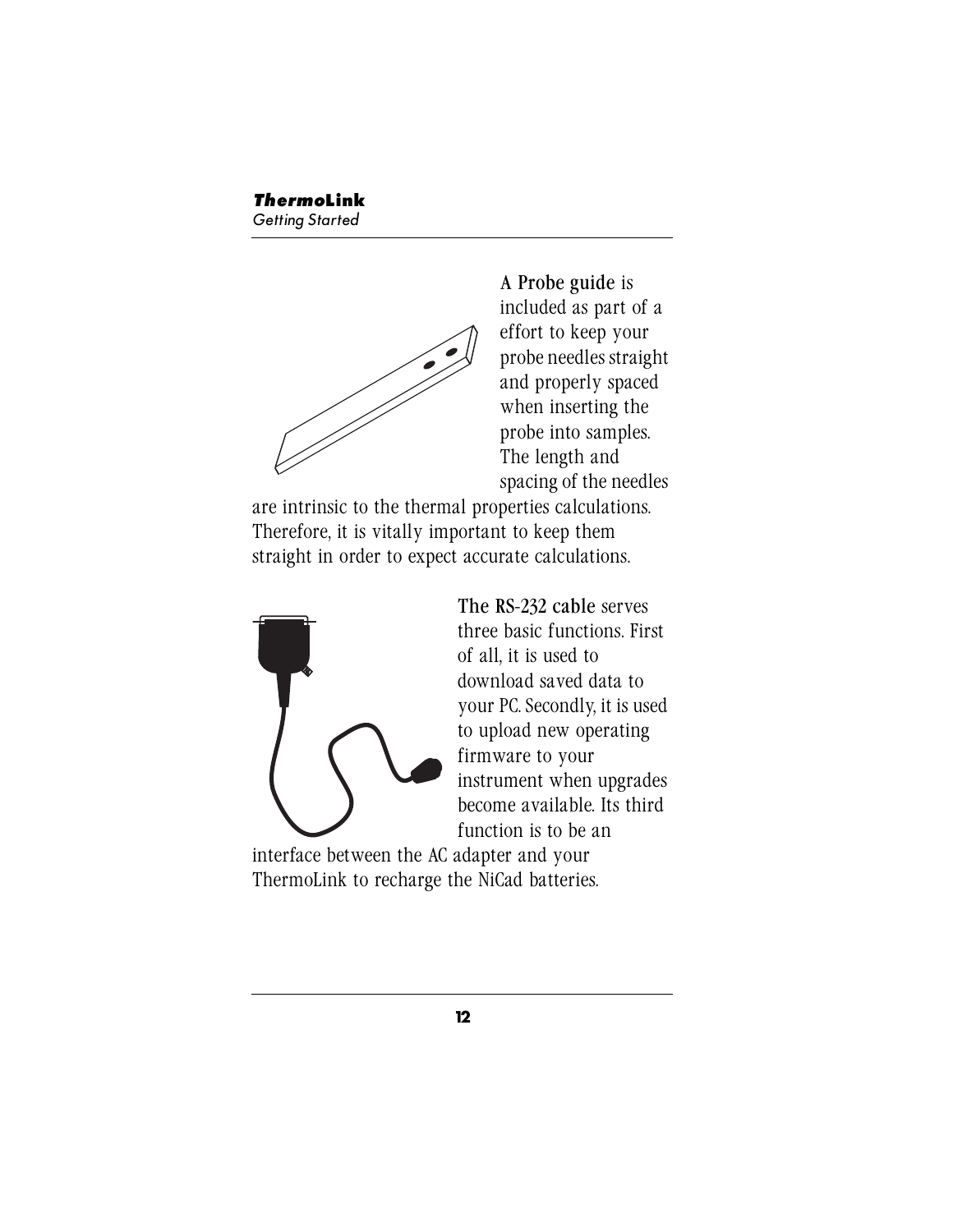

The 25-9 pin adapter is included in the system to be used in conjunction with the RS-232 cable if your PC doesn't have a 25-pin serial port to use with the cable.



As mentioned before, the AC adapter is used along with the RS-232 cable to recharge the NiCad batteries in the instrument. You should always wait until the batteries run down before recharging again in order to preserve the long-

term life of the batteries.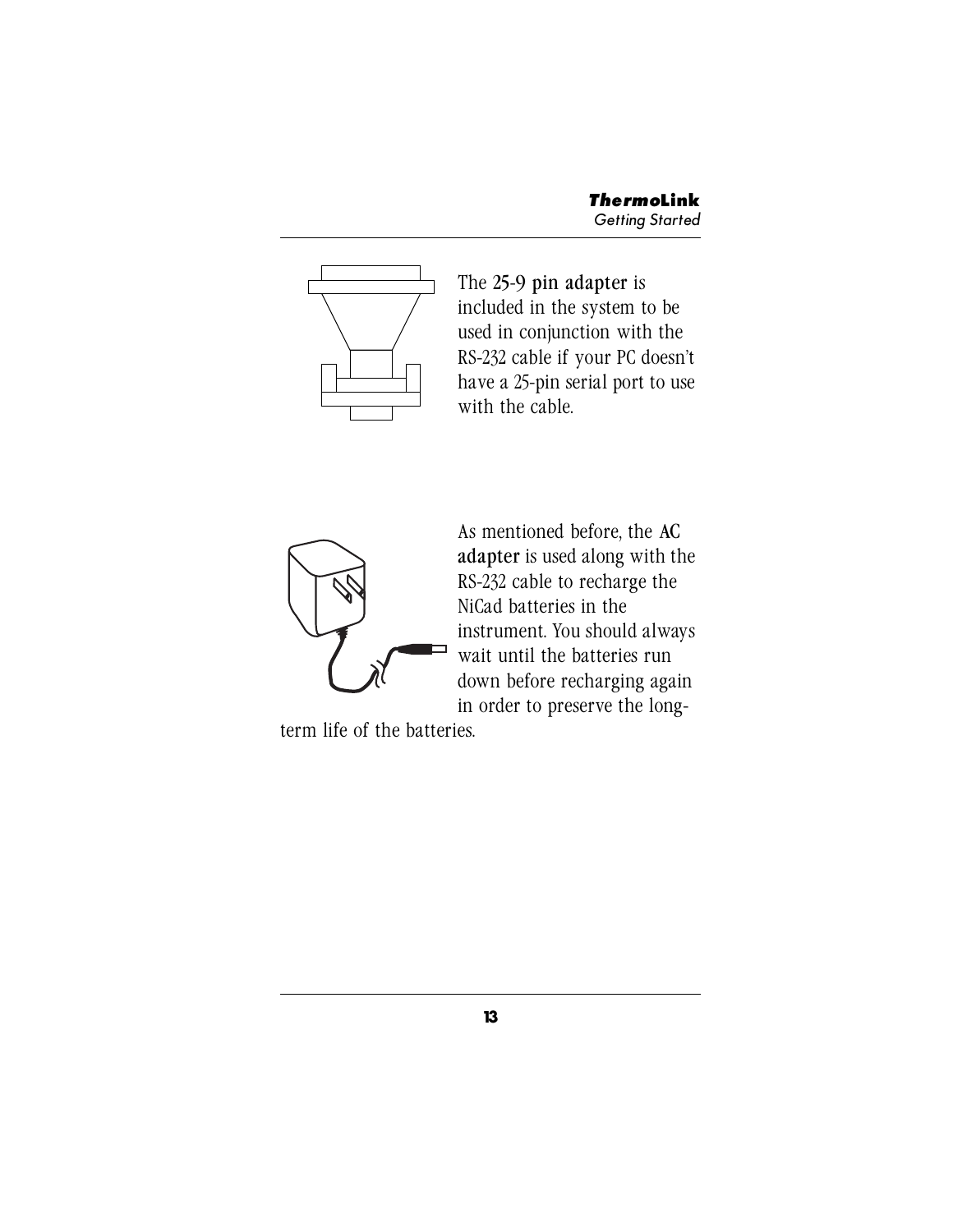

The calibration certificate is very important...do not lose it! It contains the calibration constants and the serial number for your particular instrument. You will need this information if you ever download new versions of firmware to your Thermolink.



The Delrin block is included for two reasons. First, it serves as a testing medium. The thermal properties of your Delrin block are on your calibration certificate, so if you ever want

to check the functionality of your instrument, you can plug the probe into it and check its thermal properties to see how close it comes to the value on your calibration certificate. The block also serves as a protective storage unit for the probe when not in use, since it covers the entire length of the needles.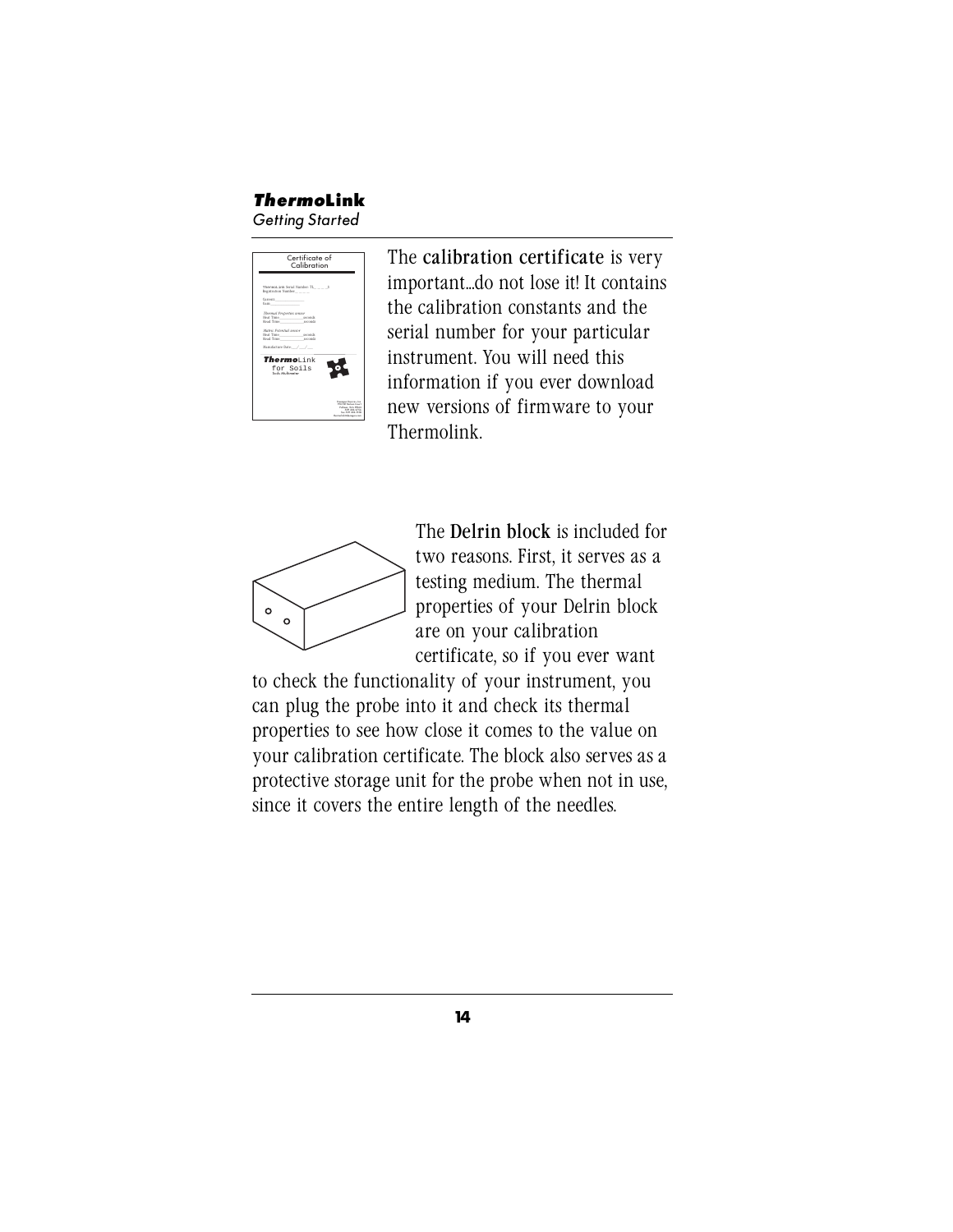# **4. Getting to Know ThermoLink**

# **Turning it On**

When you press the ON button for the first time, the screen will display the following:

> Thermolink for Soils Science ver. 1.3 Serial #TLS

Then:

MAIN MENU F3: DATA F4: OFF F1: SETUP F2: READ

This is the Thermolink's main menu, from where you can branch off to go to the sampling menus, system setup, or data management menus.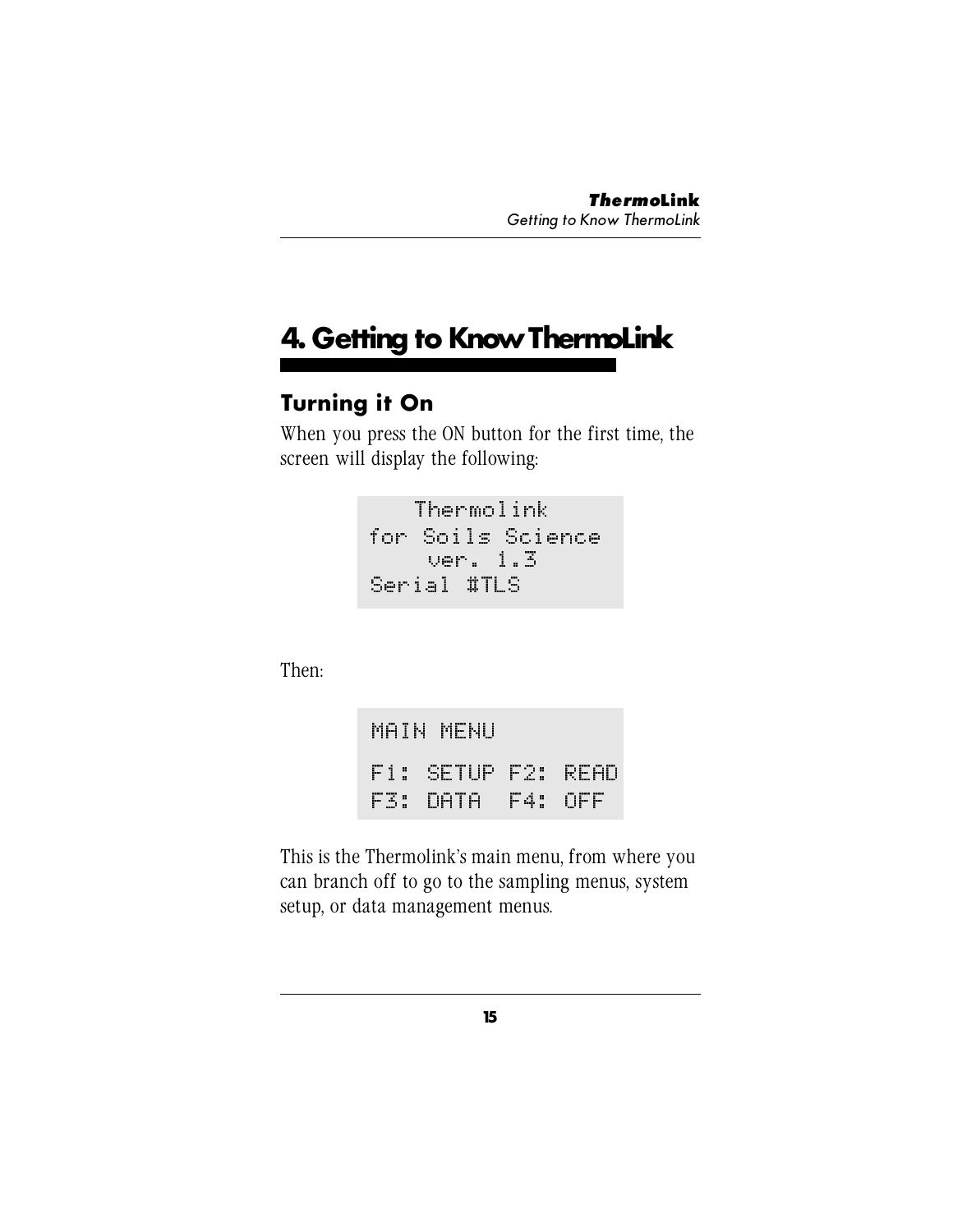WARNING! DO NOT PRESS F2: READ IF THE PROBE IS NOT INSTALLED IN A MEDIUM OR THE SENSOR WILL BURN OUT!

## **How does ThermoLink work? A brief description**

The ThermoLink for Soils uses two different types of probes to measure properties of soils. The first is the dual-needle probe, consisting of a heater and type E (chromel/constantan) thermocouple. This finds the thermal properties of the medium that the probe is inserted into. The heating element is enclosed within one of the stainless steel probe needles, and the thermocouple is connected to the other. The probe equilibrates to within .0030 C of the temperature of the medium it is measuring, then begins the reading.

To make the reading, the heater needle emits a heat pulse for a duration of 8 seconds. At this point, the other needle begins reading the temperature for 60 seconds. The characteristics of the resulting temperature curve allow the instrument to derive the thermal conductivity, thermal diffusivity, and specific heat of the medium it is measuring. If you know the bulk density of your medium, ThermoLink can also measure its water content.

The Matric Potential probe consists of a heater and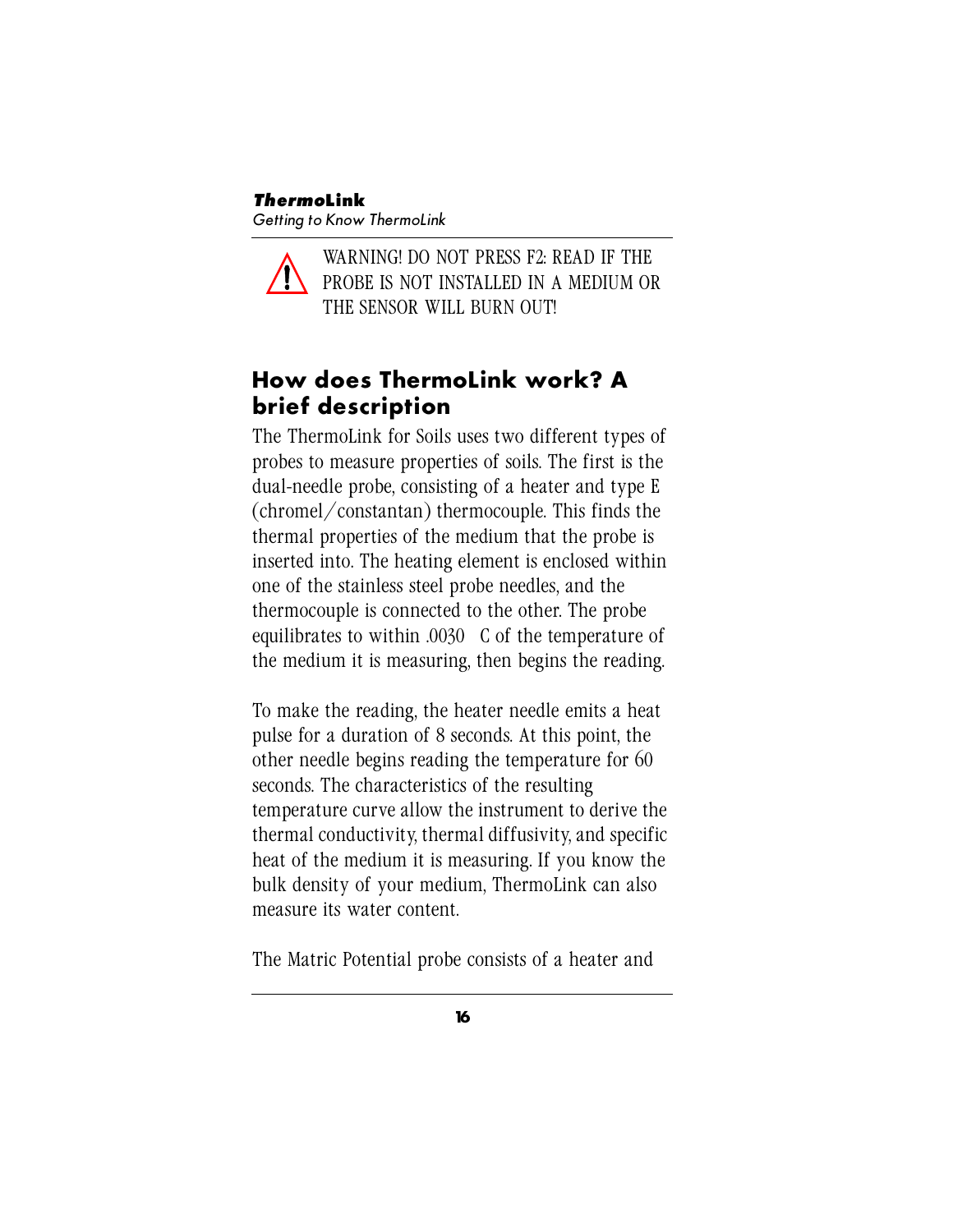thermocouple embedded in a ceramic medium that is buried *in situ* with the soil that is being sampled. Once it is in equilibrium with the soil, it can be used to find the soil's matric potential. A heat pulse is generated by the heater, and the thermocouple measures how quickly the heat is dissipated. Since the pore size of the probe's ceramic matrix is known, the rate of dissipation will indicate the matric potential of the soil it is measuring, since the relationship between temperature change and the logarithm of the matric potential is virtually linear.

# **Definitions**

Below are a few definitions to clarify some terminology used in this manual regarding the ThermoLink.

## **Matric Potential:**

Matric Potential is a measure of the adsorptive forces binding water to a soil matrix. ThermoLink can measure it in Bars, in MPa (megapascals), or in J/kg (joules per kilogram).

## **Thermal Conductivity (K)**

Thermal conductivity measures the rate at which energy is transferred through a given medium. This is measured by ThermoLink in W  $m^{-1}$  C<sup>-1</sup> (Watts per meter-degree C), which are the standard units for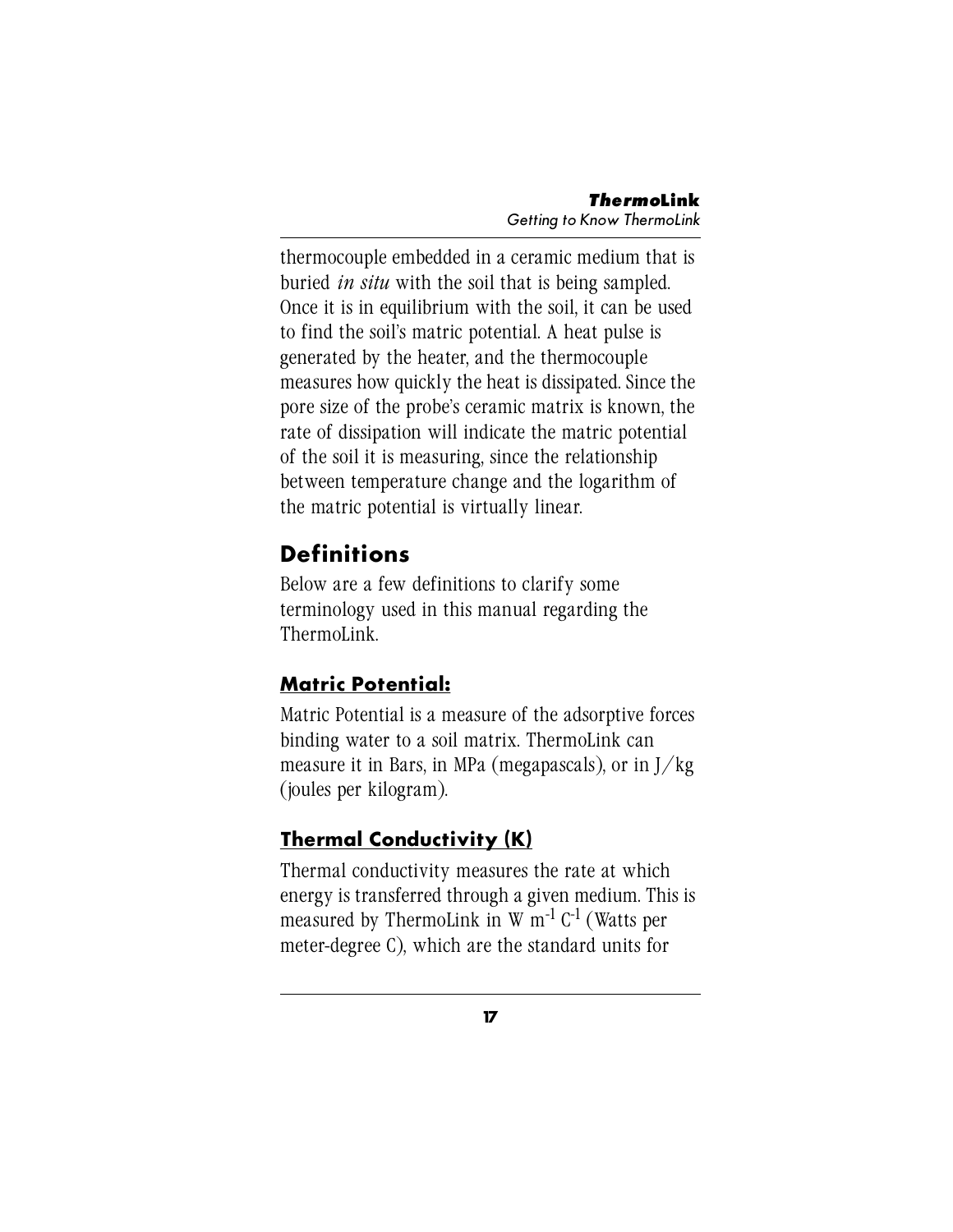*Thermo***Link** Getting to Know ThermoLink

thermal conductivity.

## **Thermal Diffusivity (D)**

This is the ratio of thermal conductivity to specific heat. It is the ability of a material to conduct thermal energy relative to its ability to store thermal energy. A medium with a high thermal diffusivity will respond quickly to its thermal environment. Conversely, a medium with a low thermal diffusivity will respond slowly to its thermal environment, and will be slow to reach thermal equilibrium. It is measured in mm<sup>2</sup> s<sup>-1</sup> (millimeters squared per second).

## **Thermocouple**

A welded junction between two dissimilar metals (in this case, chromel and constantan), over which a voltage is generated when the temperature changes at the junction. By measuring the voltage produced, you can then derive a value for the temperature.

## **Volumetric Specific Heat (C)**

This is the energy it takes to raise the temperature of a given volumetric amount of a substance to a unit degree. It is strictly based on how much energy is needed, not the rate at which it takes to raise the temperature. This volumetric measurement indicates that substances with large densities typically have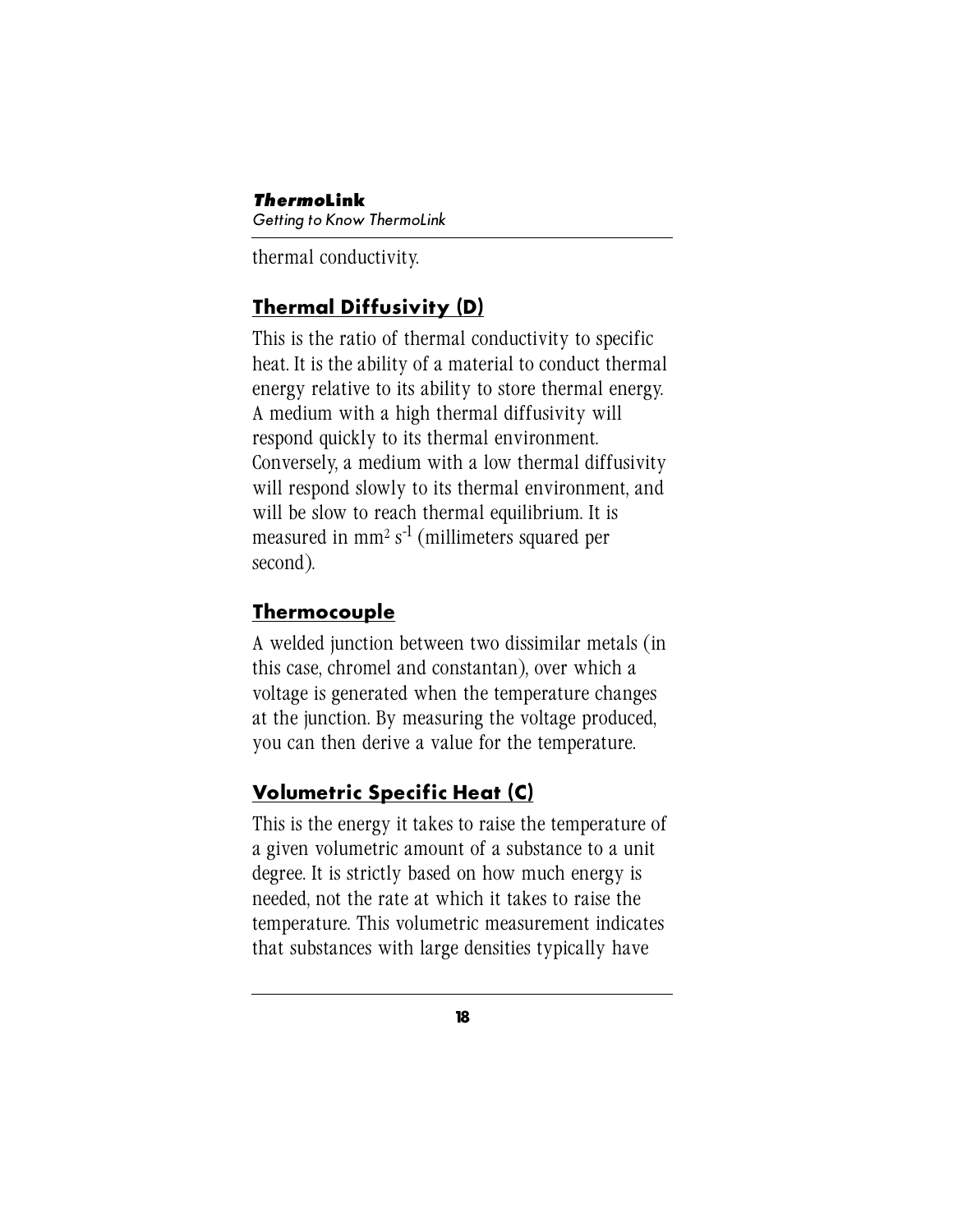small specific heat. The ThermoLink reads specific heat in units of joules  $\text{cm}^{-3}$  C<sup>-1</sup> (Joules per cubic centimeter per unit degree C).

# **Using the Keypad**



## **The ALPHA-NUM key**

The Thermolink Controller keypad is a 16-key panel with full alphanumeric capability. Note that each key is divided in half, with the top half in green and the lower half in blue. The green half is activated when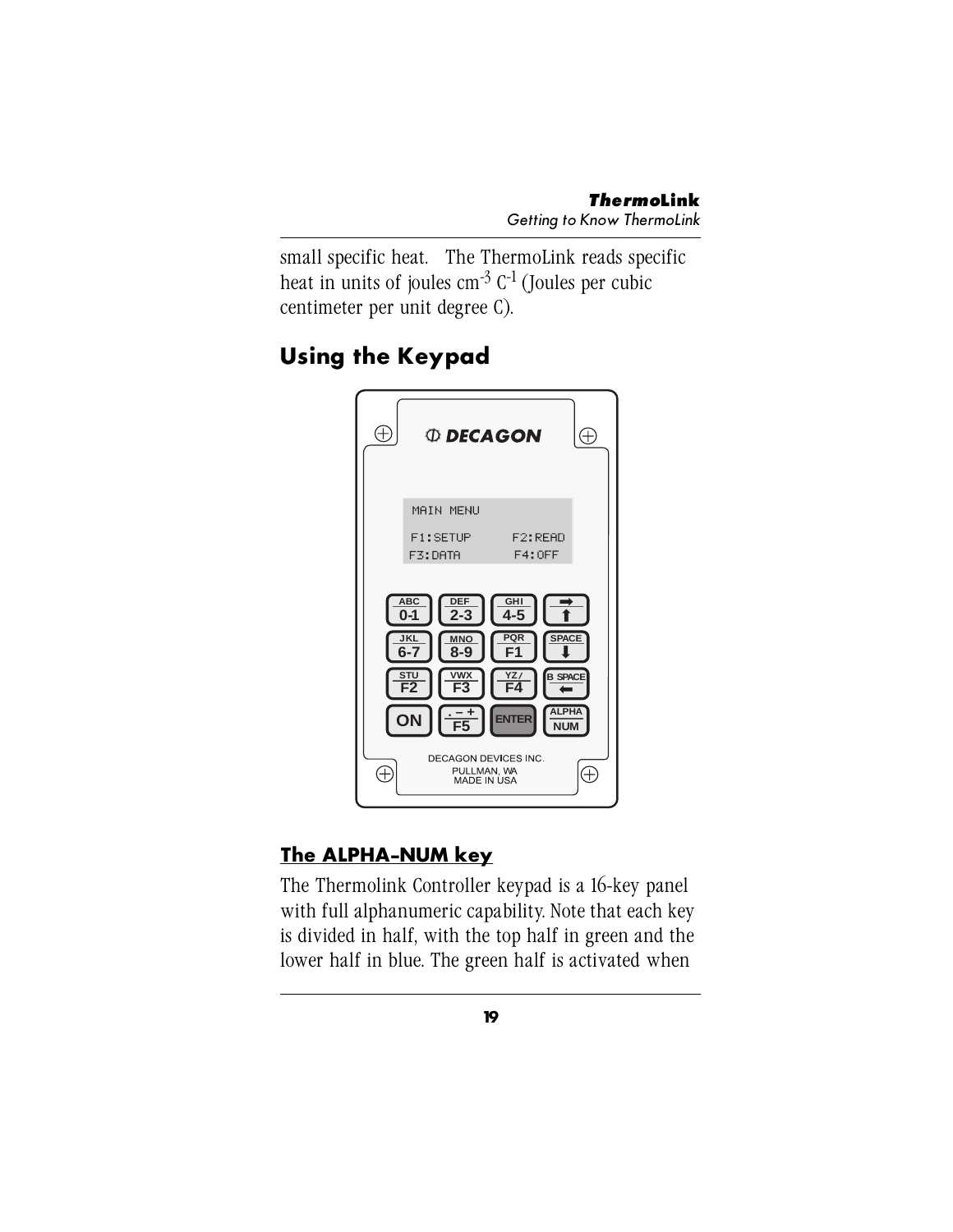#### *Thermo***Link** Getting to Know ThermoLink

the instrument is in ALPHA mode, and the blue section is active when in the NUM mode. The ALPHA/NUM key located in the lower right corner is a toggle switch to allow you to use both of these functions. When you are in a mode wherein you are entering information, you will notice that there is either a letter "N" or "A" in the bottom right corner of the screen, to indicate that it is in either "number" or "alpha" mode. If you are in number mode, when you press any of the keys, the blue functions associated with that key will be entered (either numbers or Fkeys). When you press the ALPHA/NUM button, it will toggle to "A," indicating that it is now in alpha mode, allowing you to enter the green functions associated with the keys (letters, symbols, etc.). If you keep pressing the ALPHA/NUM button, it will toggle between the two modes.

#### **Typing numbers and letters**

Numbers are grouped two to a key. Push the key once for the first number, twice for the second. Keep pushing the key to toggle back and forth between the numbers. Similarly, letters are grouped in threes. Push once for the first letter, twice for the second, and three times for the third. If you push a fourth time, you will rotate back to the first letter. When you press a different key, the cursor will move forward and you can select the next letter. If the number or word you are entering is such that two numbers or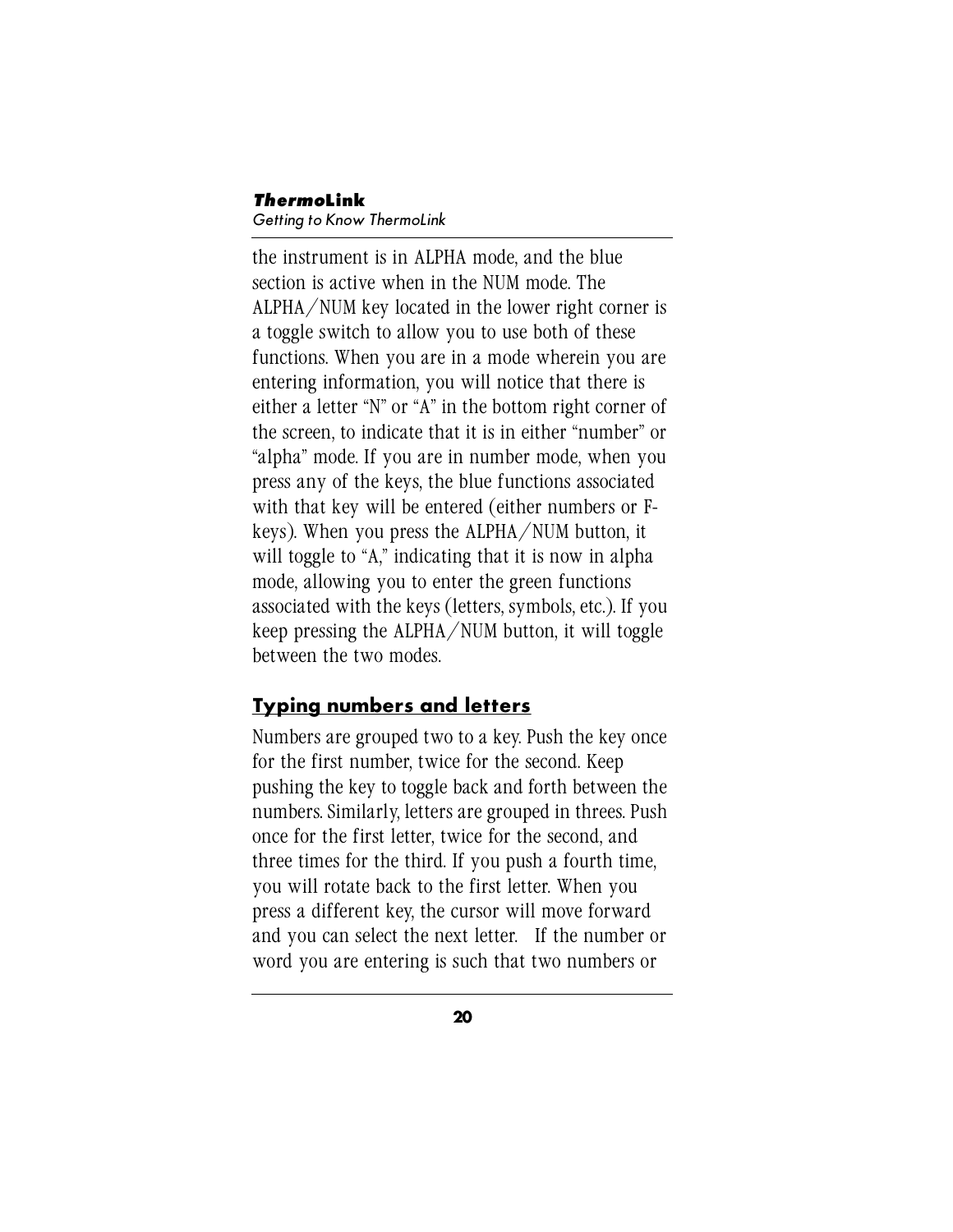characters are next to each other consecutively and are represented by the same key, (e.g., the number 45, the word "bad," etc.) you can move the cursor to the next space by pressing the  $\Rightarrow$  button.

*Note: when typing in numbers, you will need to press the* ALPHA/NUM *key before using the* ⇒ *button*.

#### **Function Keys**

The function keys (F1-F4) are used to select menu options. They can also be used as "macros" to designate preset comments (assigned in the Function Key option of the Setup/System menu).

### **Arrow Keys**

⇑ The up arrow is probably the most useful and most used of all the keys on the keypad. It allows you to move back to previous menus from your current screen, until you ultimately come to the main menu.

 $\Leftarrow$   $\Rightarrow$  The left and right directional arrows allow the cursor to move back and forth without having to overwrite what you have written.

⇑ ⇓ The up and down arrows allow you to scroll through your saved data when you are in the VIEW DATA option of the VIEW menu.

**21**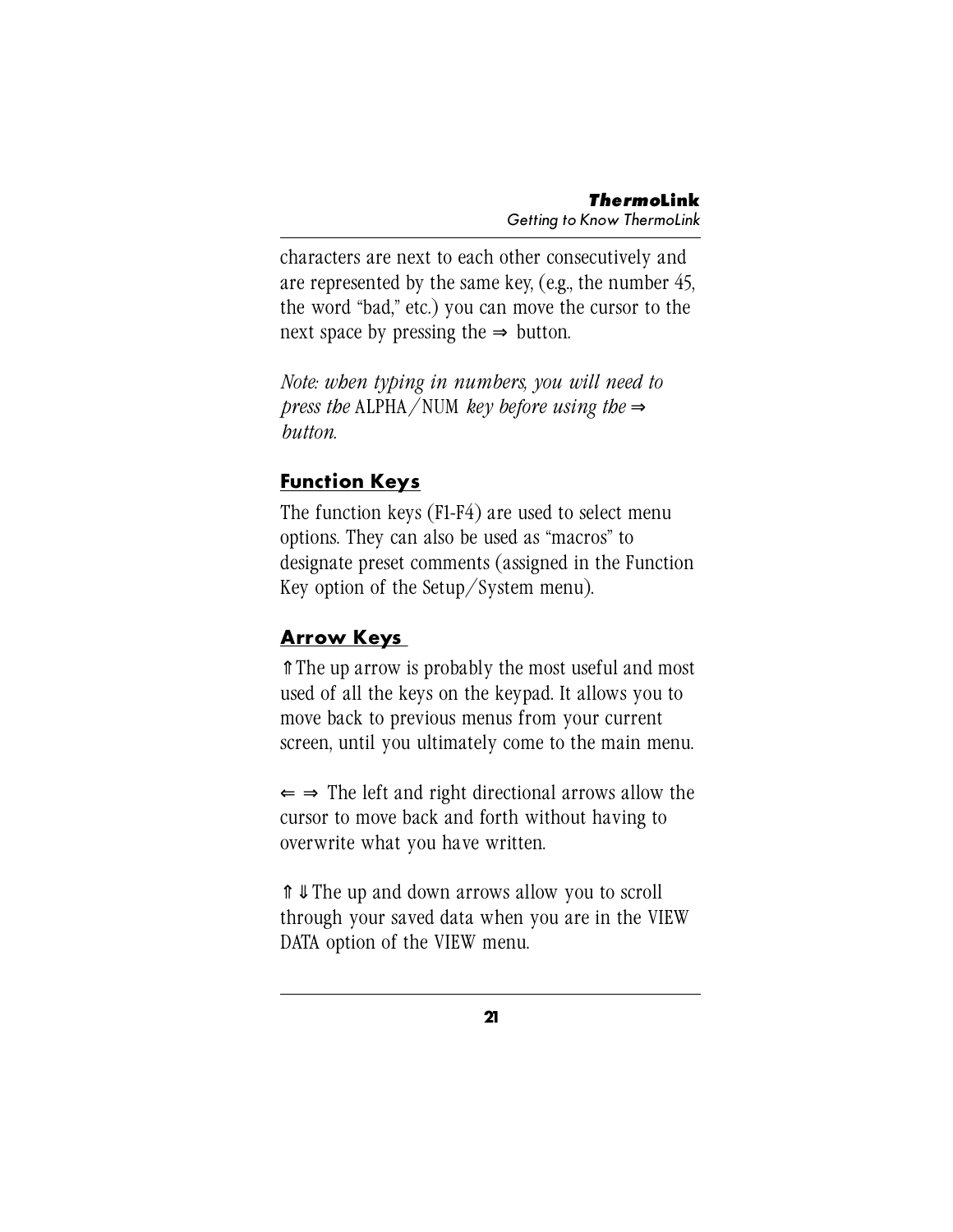#### *Thermo***Link** Getting to Know ThermoLink

The SPACE key allows you to move the cursor forward one position, and the B SPACE key backs up and erases one character.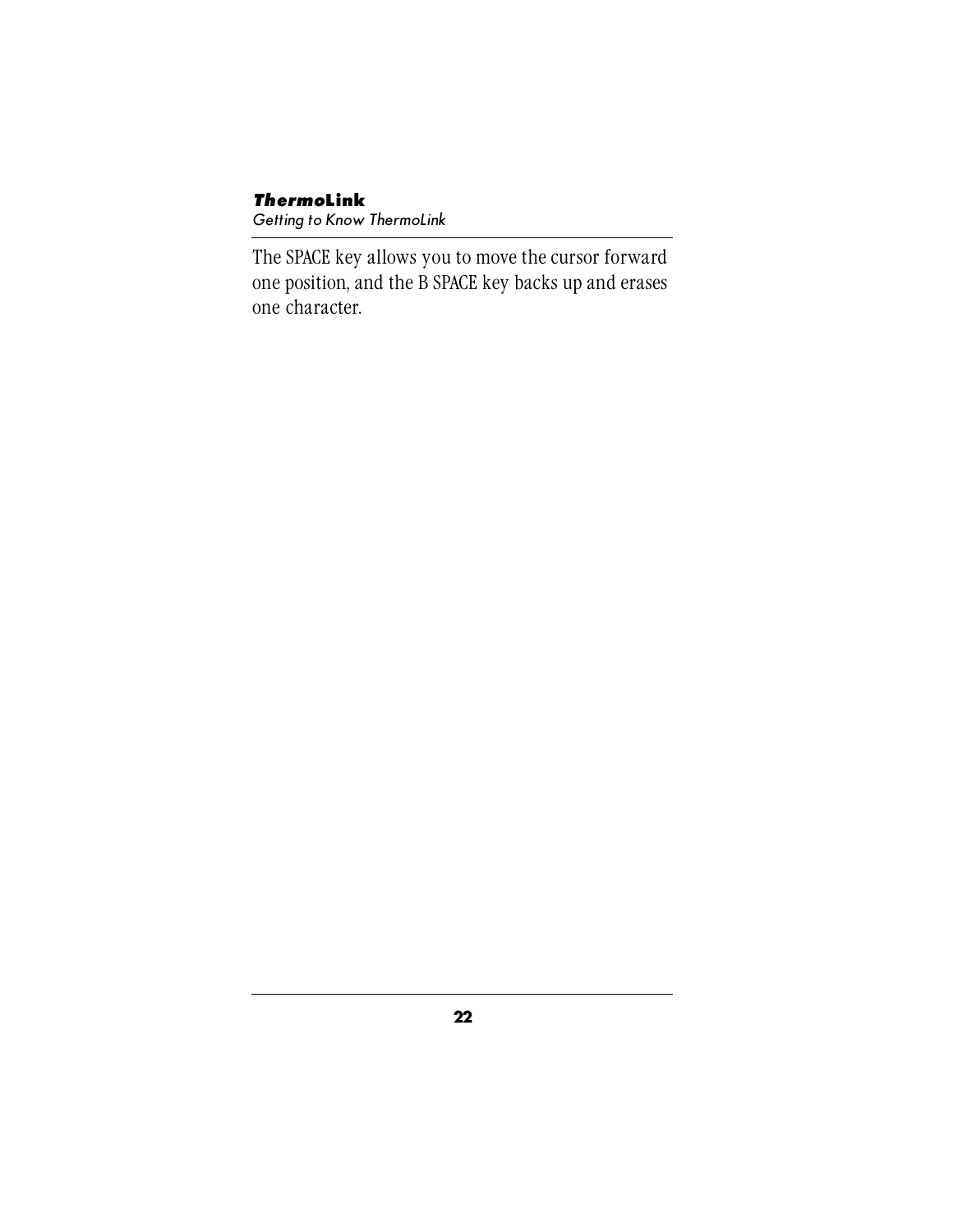# **5. The Menus**

### **Main Menu**

When you turn on ThermoLink, it will always bring you to the following base menu:

> MAIN MENU F1: SETUP F2: READ F3: DATA F4: OFF

## **F1: SETUP**

| F1:  | TIME       |               |
|------|------------|---------------|
| H 25 | DATE :     | TNTL.         |
| F3:  | UNITS BARS |               |
| F4:  |            | FUNCTION KEYS |

The setup menu gives you four options: Time, Date, Units, and Function Keys. The F5: CAL menu is used to input your calibration constants when installing upgrades to your instrument.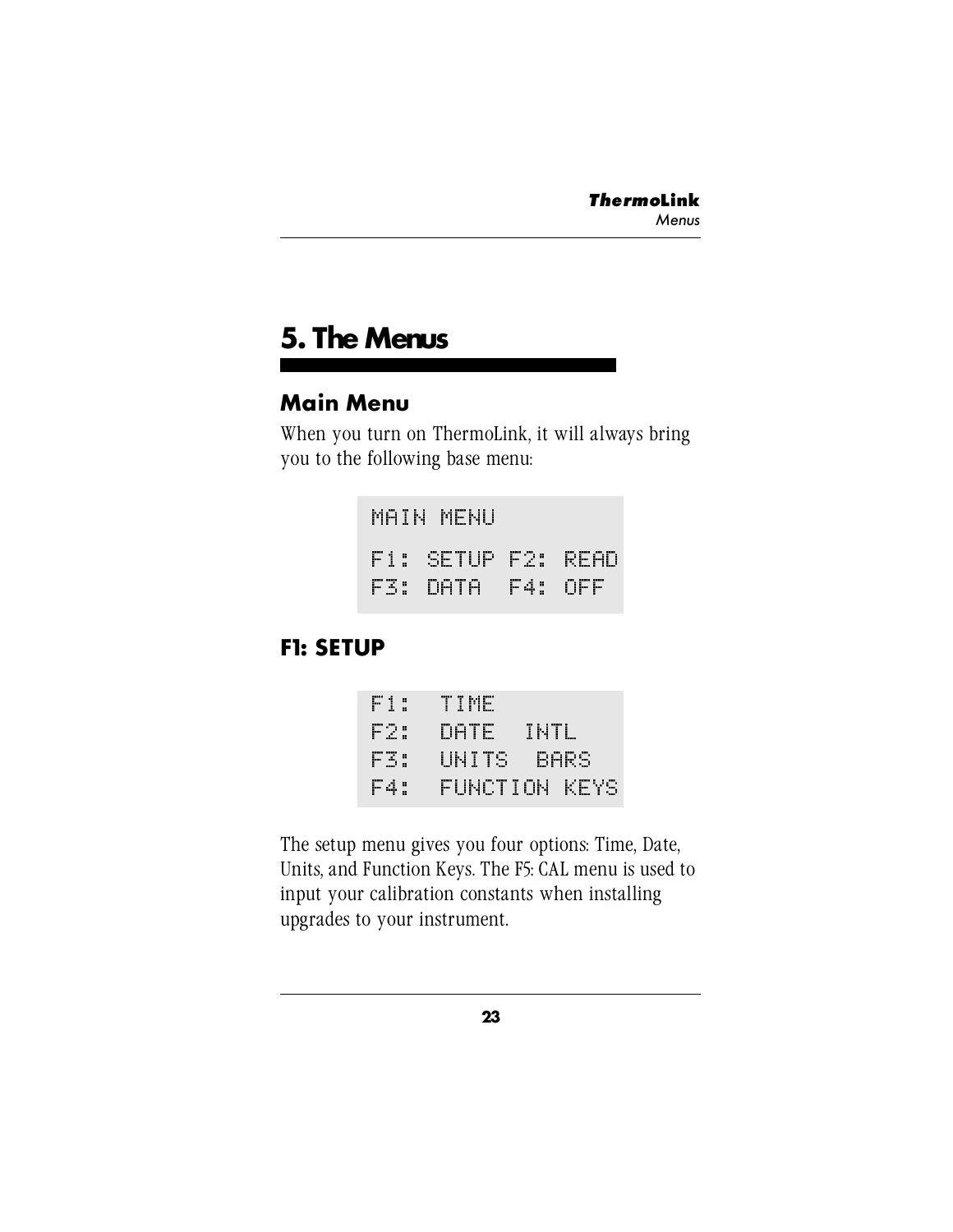#### **Setting the Time**

#### **F1: TIME**



Use this option to set the instrument to your local time. Use the up and down arrows to change the number value, and the left arrow to move the cursor. Once you have the time set to where you want, press ENTER to exit this menu. ThermoLink will keep time even if the batteries are removed. The time is displayed in a 24-hour format (also know as military time), so keep that in mind when setting the time.

## **Setting the Date**

**F2: DATE**

Set date format: F1: US date F2: INTL date

Use F2 in the Setup Menu to set the date format that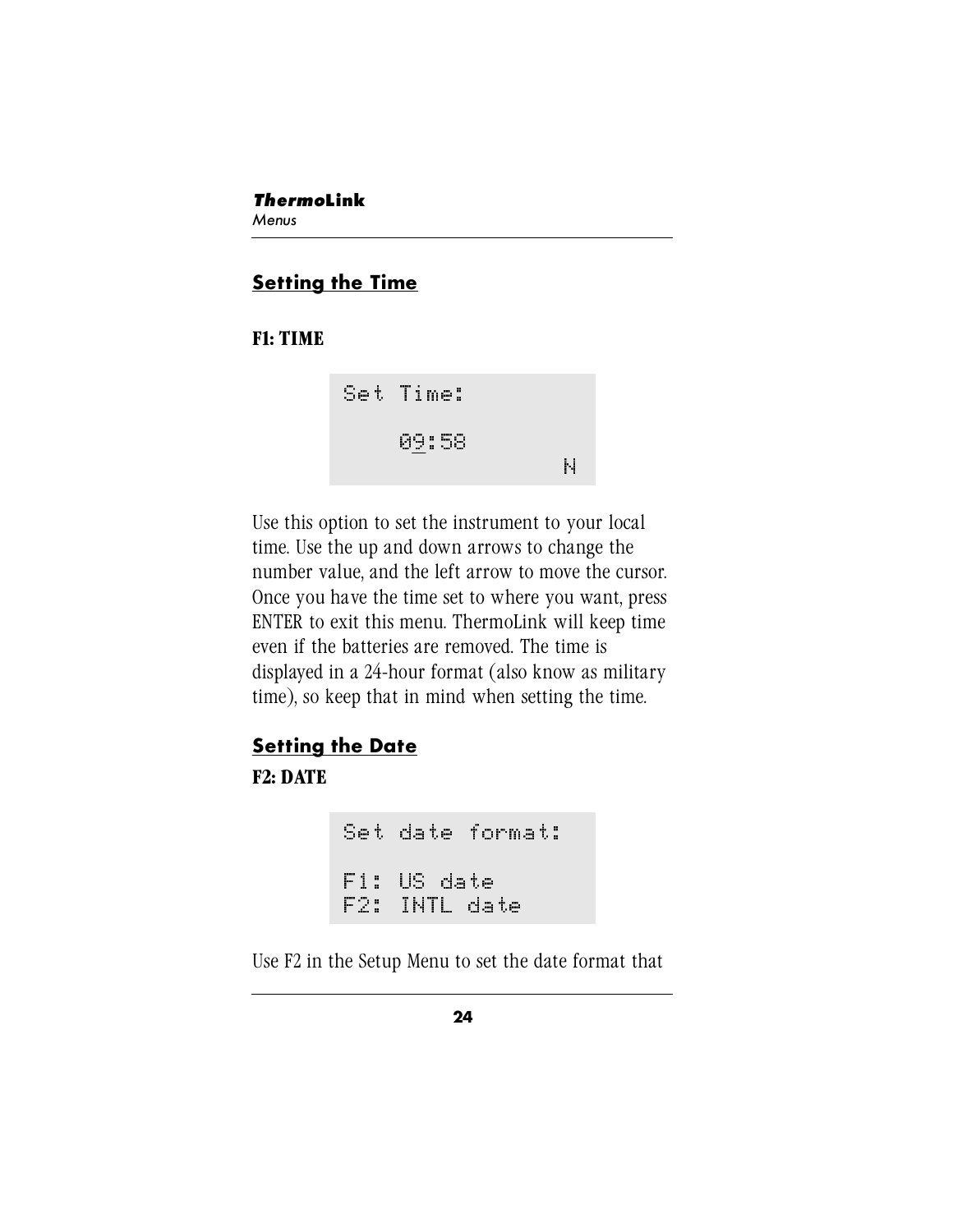you prefer. Note that either the US or INTL appears after the word DATE in the Setup menu. This indicates which particular date format that your ThermoLink is currently operating in. To change the format, select the desired format (F1 or F2) and change the date, then press ENTER. The date format you selected will now appear in the setup menu.

#### **F1: US DATE**

Set Date: MM/DD/YEAR 04/21/1997 N

For users who prefer the US format—MM/DD/YEAR, this format is available. Use the up and down arrows to change the number values, and the left arrow to move the cursor. When you have entered the correct date, press ENTER to exit back to the Setup Menu.

#### **F2: INTL DATE**

Set Date: DD/MM/YEAR 21/04/1997 N

**25**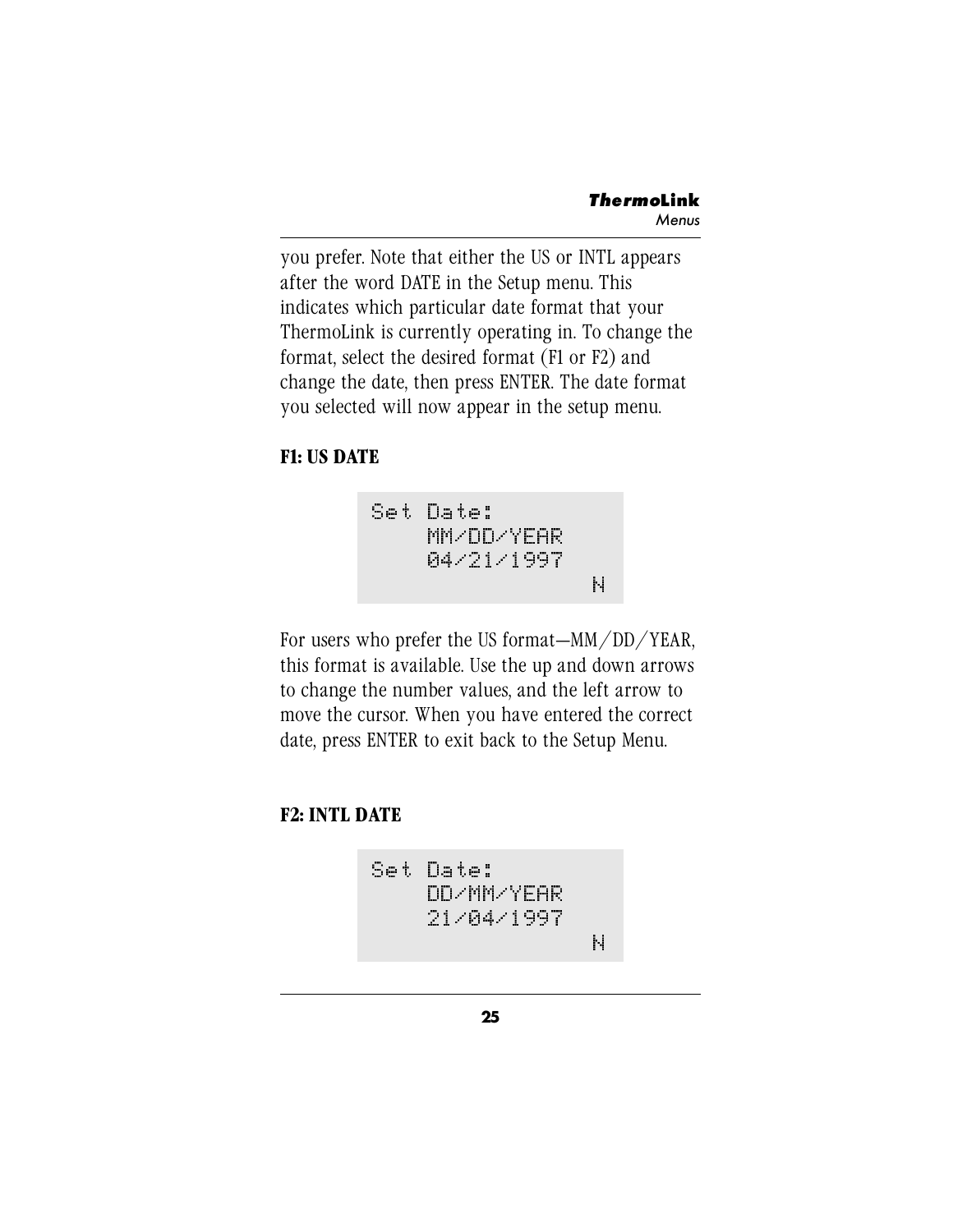The international date option is for users who prefer the normal DD/MM/YEAR date format. As with the US DATE, use the up and down arrows to change the number values, the left arrow to move the cursor, and ENTER when you are finished.

### **Changing Matric Units**

At the main menu, press F3: UNITS

```
Set Matric Units
F1: BARS
F2: MPa
F3: J/kg
```
ThermoLink measures matric potential in three types of units: Bars, MegaPascals (MPa), and Joules per kilogram  $\left(\frac{1}{kg}\right)$ . You can choose which unit you wish to read in with this menu. Press F3: UNITS, then press the desired unit (either F1, F2, or F3). You will then be returned to the main menu:

```
F1: TIME
F2: DATE INTL
F3: UNITS MPa
F4: FUNCTION KEYS
```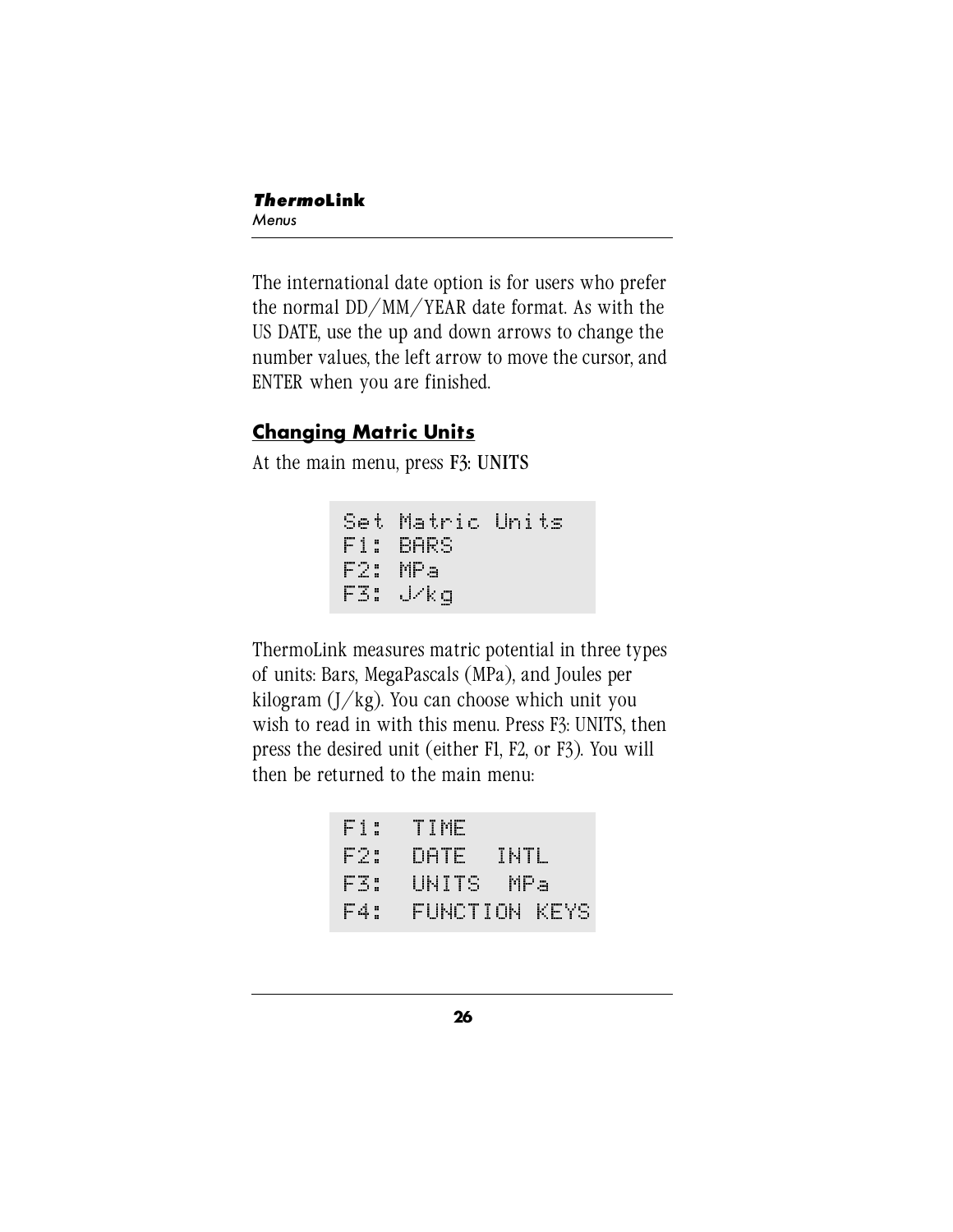Notice that the unit you just selected is displayed next to F3: UNITS.

### **Programming the Function Keys**

At the main menu, press F4: FUNCTION KEYS After each reading, you are given the option of adding comments. If you find that you are repeatedly using the same comment, you may wish to assign that comment to a function key to make it more convenient. Therefore, at the "Comment" prompt, you could then press the programmed function key to recall your comment.

For example: Say you are measuring the thermal properties of soil samples from different plots under different conditions, and there are 30 or so samples per plot that you want to read. After the first 5 or 6 readings you get tired of typing "Plot 1" after each reading. Therefore, you decide to assign that term to the F1 button. Thereafter, you just press the F1 button at the comment prompt.

To program the function key, press F4: FUNCTION KEYS. The following screen will appear: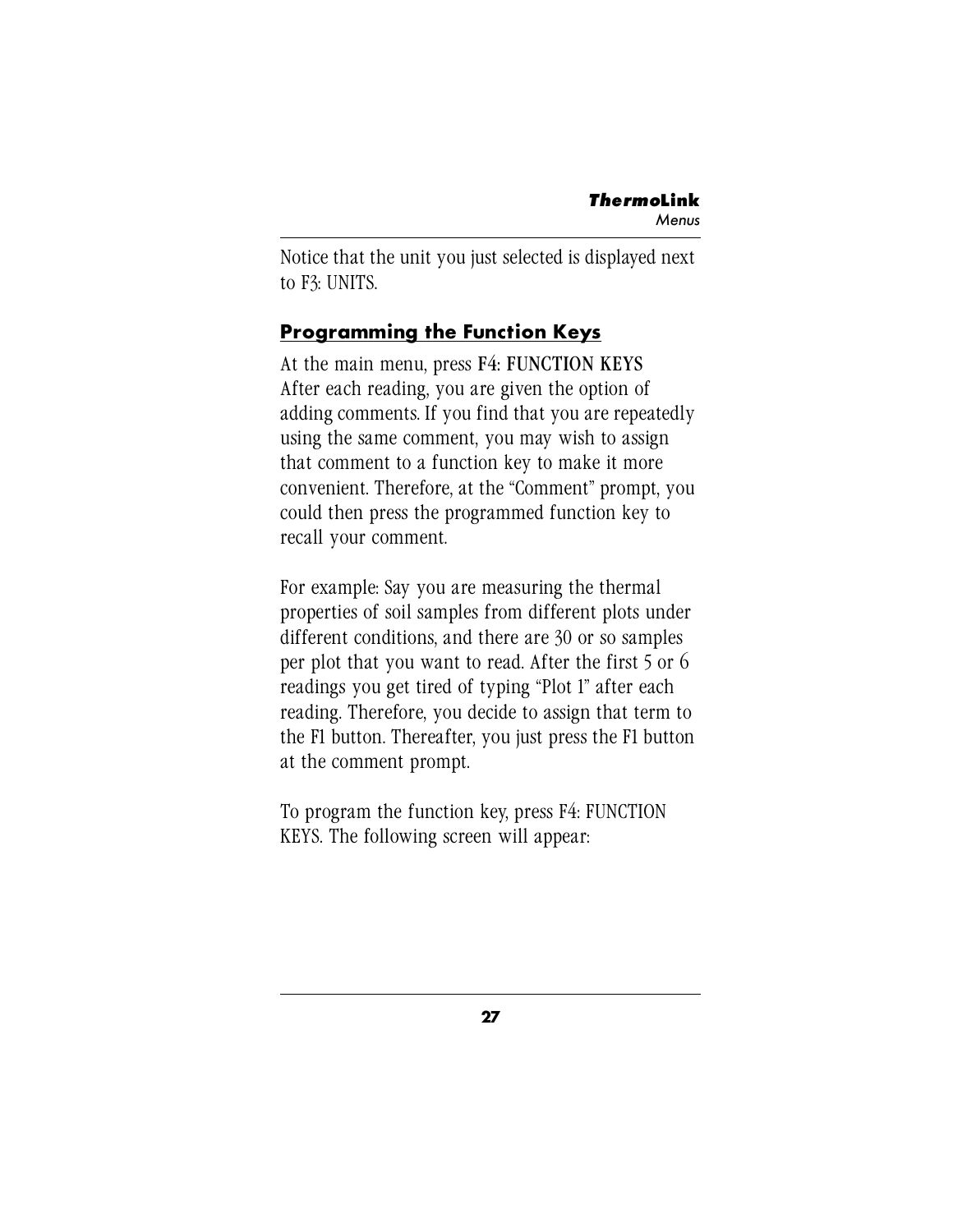#### *Thermo***Link** Menus

```
Set Fn Key:
Select F-Key
                 N
```
At this point, enter the function key that you want to use as your macro. Any of the five function keys may be used. For this illustration we'll use F1. The following screen will then appear:

```
Set F1 Key:
Enter macro:
_ A
```
Type in your desired comment at the prompt and then press ENTER. Each comment may be up to 15 characters long. The key will be programmed and then it will take you back to the main menu.

### **Caution!:**

*If you already have a comment assigned to this function key, it will not be displayed here. Therefore, if you don't wish to overwrite the current comment (if any) that is assigned to this key, use the* ⇑ *key to escape this menu and use a different Fkey.*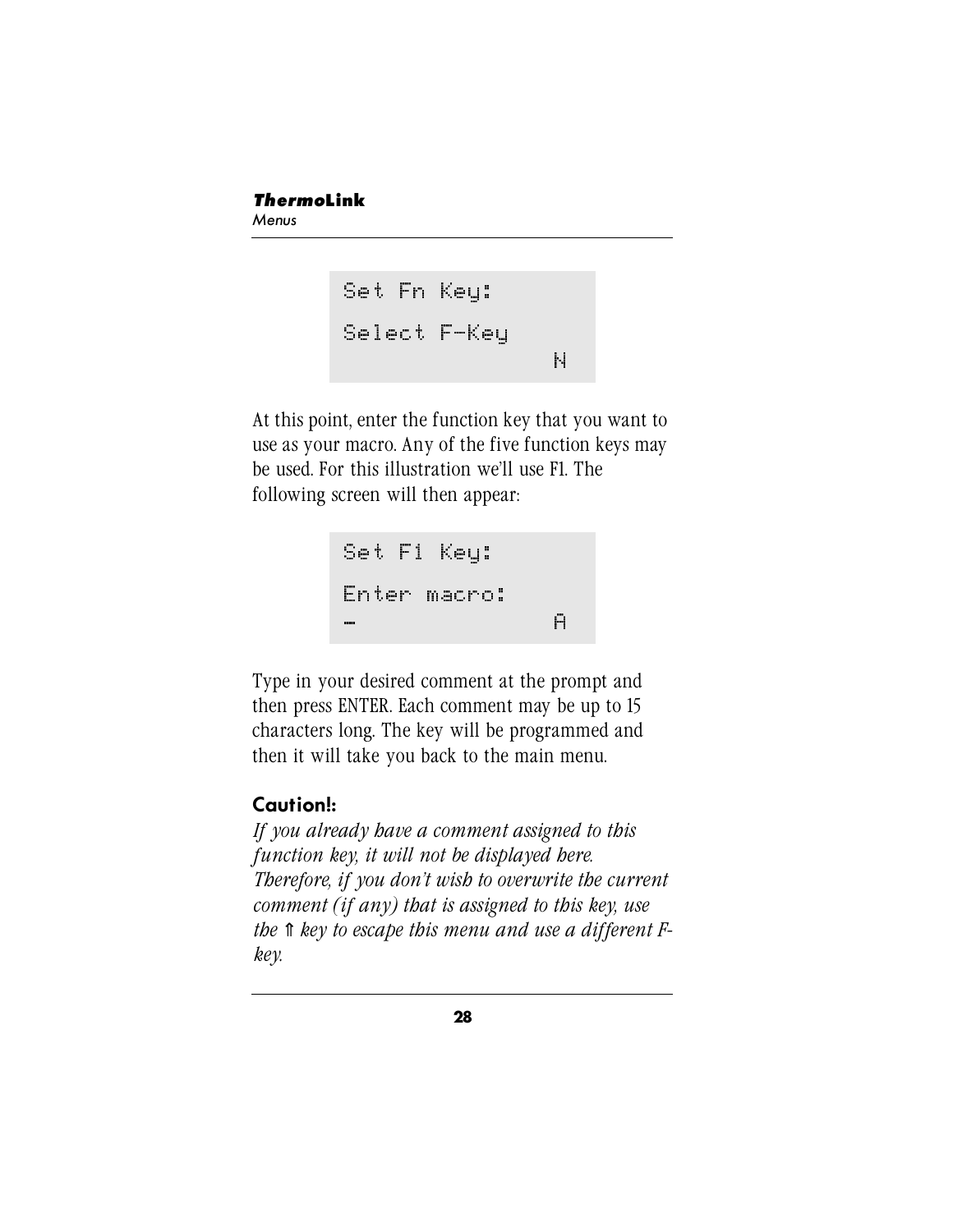# **F2: READ**

When you are ready to make readings of thermal properties, water content, or matric potential of your particular sample, use this menu. When you press F2 from the main menu, the following screen will appear:

|  | READ MENU        |  |  |  |  |  |
|--|------------------|--|--|--|--|--|
|  | F1: THERMAL PROP |  |  |  |  |  |
|  | F2: WATER CONT.  |  |  |  |  |  |
|  | F3: MATRIC PROP  |  |  |  |  |  |

For detailed descriptions of each of these options, each are explained in further chapters.

# **F3:DATA**



The Data menu is used to view your stored data, erase it from memory, or download it to a computer. Notice that the upper right corner of the display shows how many more readings can be stored. This number will decrease as you store more readings.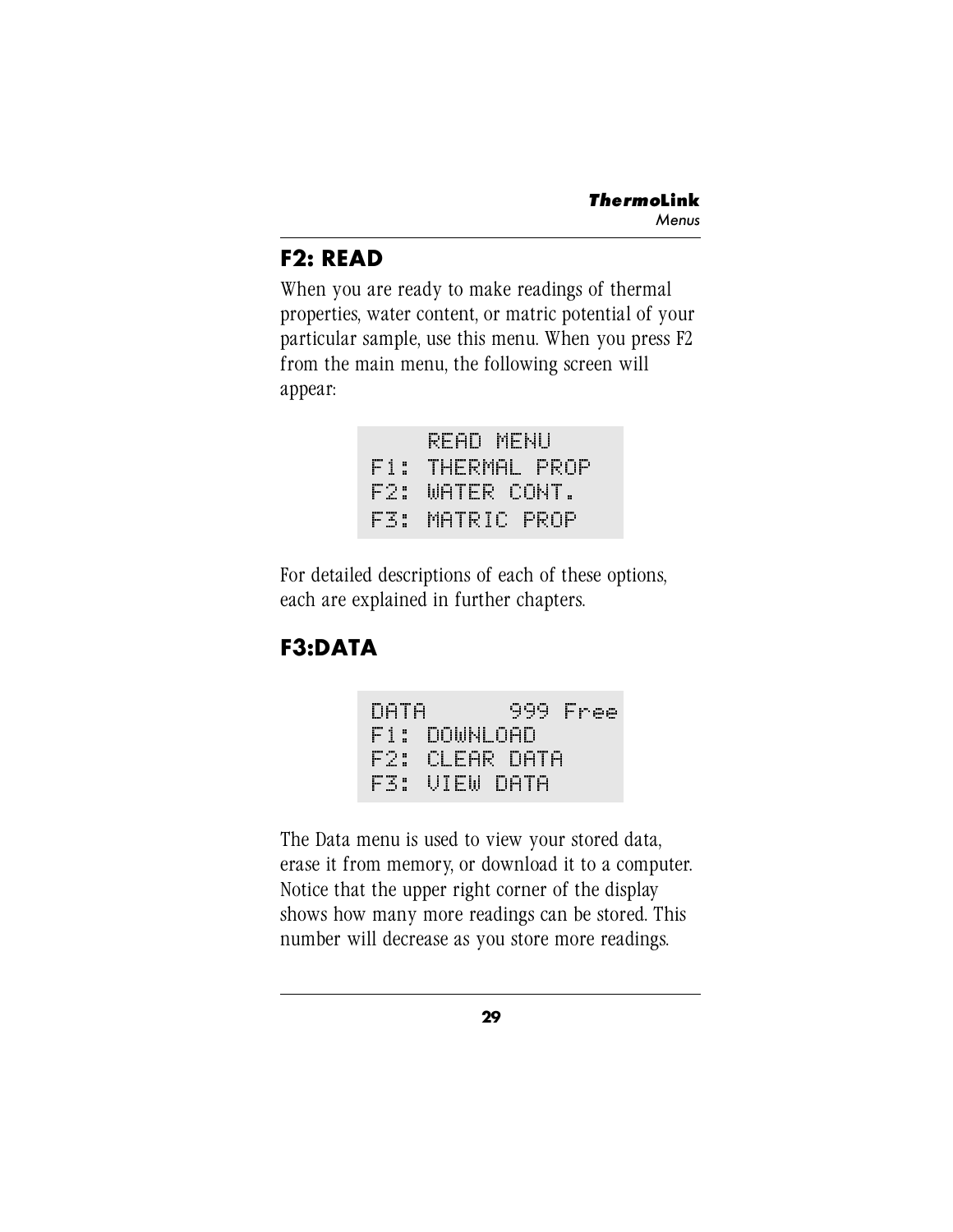## **F1: Downloading to your PC**

ThermoLink can be linked to the serial port of any personal computer. This enables you to store your data in your PC for further analysis. All you need to download data is your computer's terminal program.

## To download:

1. Attach the RS-232 cable to the 5-pin connector on the ThermoLink. Open the plastic shell on the end of the RS-232 cable. Make sure that the black shorting block is attached to only one of the two program pins as shown. Attach the other end of the cable to a serial port on your computer.

shorting block on one pin



2. Open your computer's terminal program and make sure you designate the COM port that the RS-232 cable is connected to.

3. Set the communications settings as follows: baud rate: 9600, 8 data bits, no stop bits, no parity.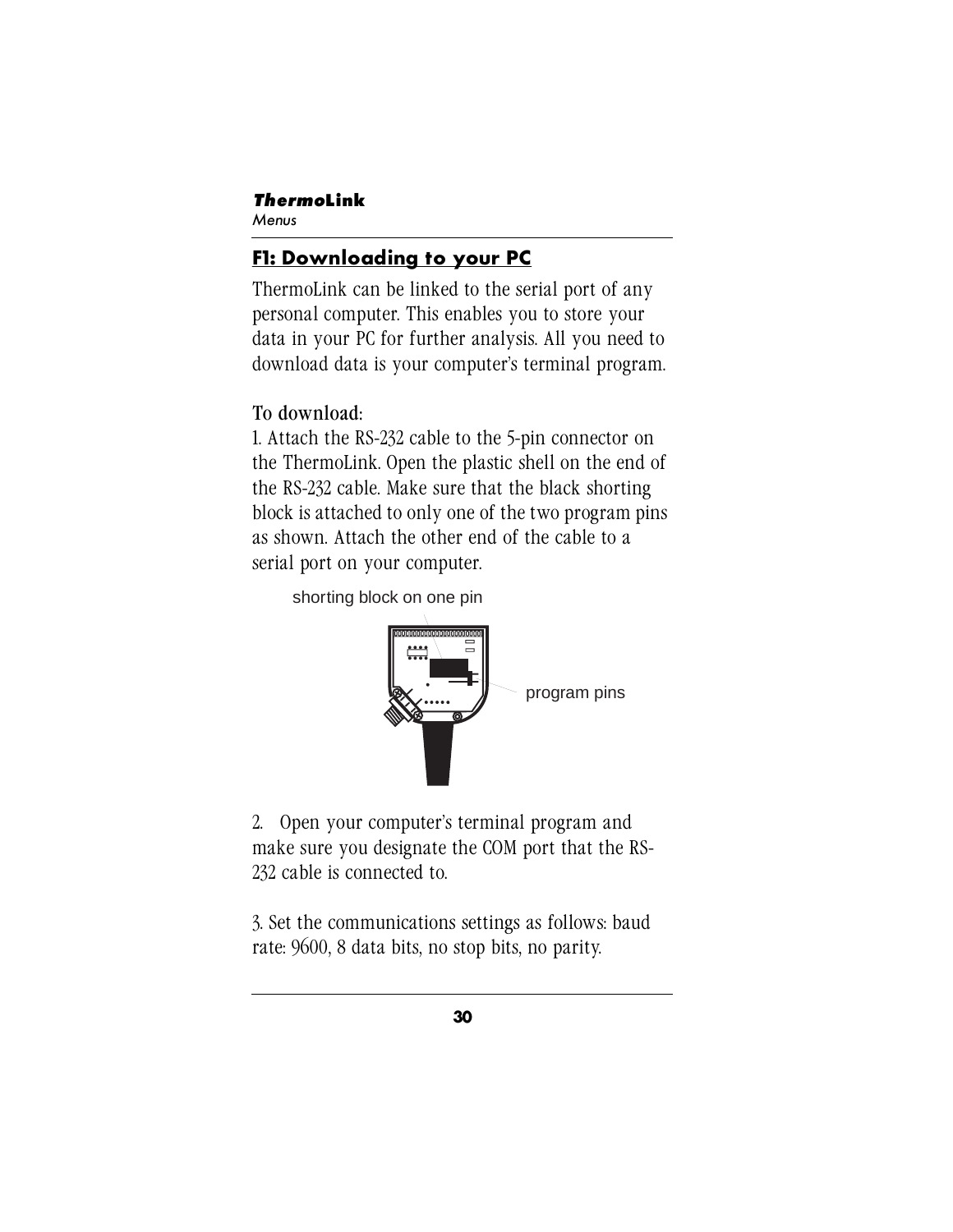4. Once your terminal file is set up, press F1:DOWNLOAD in the DATA menu to download all the current data in your ThermoLink's memory to your computer.

#### **F2: Clearing Data From Memory**

Once you have downloaded data to your own computer, you will probably want to clear that data from your ThermoLink's memory to make room for new data sets. Before doing so, make sure that you have either downloaded the data to your computer or you want to discard the data without downloading it. To clear the memory, press F2: CLEAR DATA in the DATA menu. The following screen will appear:

```
WARNING ALL DATA
WILL BE DELETED!
F1: CLEAR NOW
F2: ABORT
```
If you decide not to clear the data, you can press F2: ABORT at this point, which will bring you back to the main menu. If you wish to continue to erase the memory, press F1: CLEAR NOW. The following screen appears: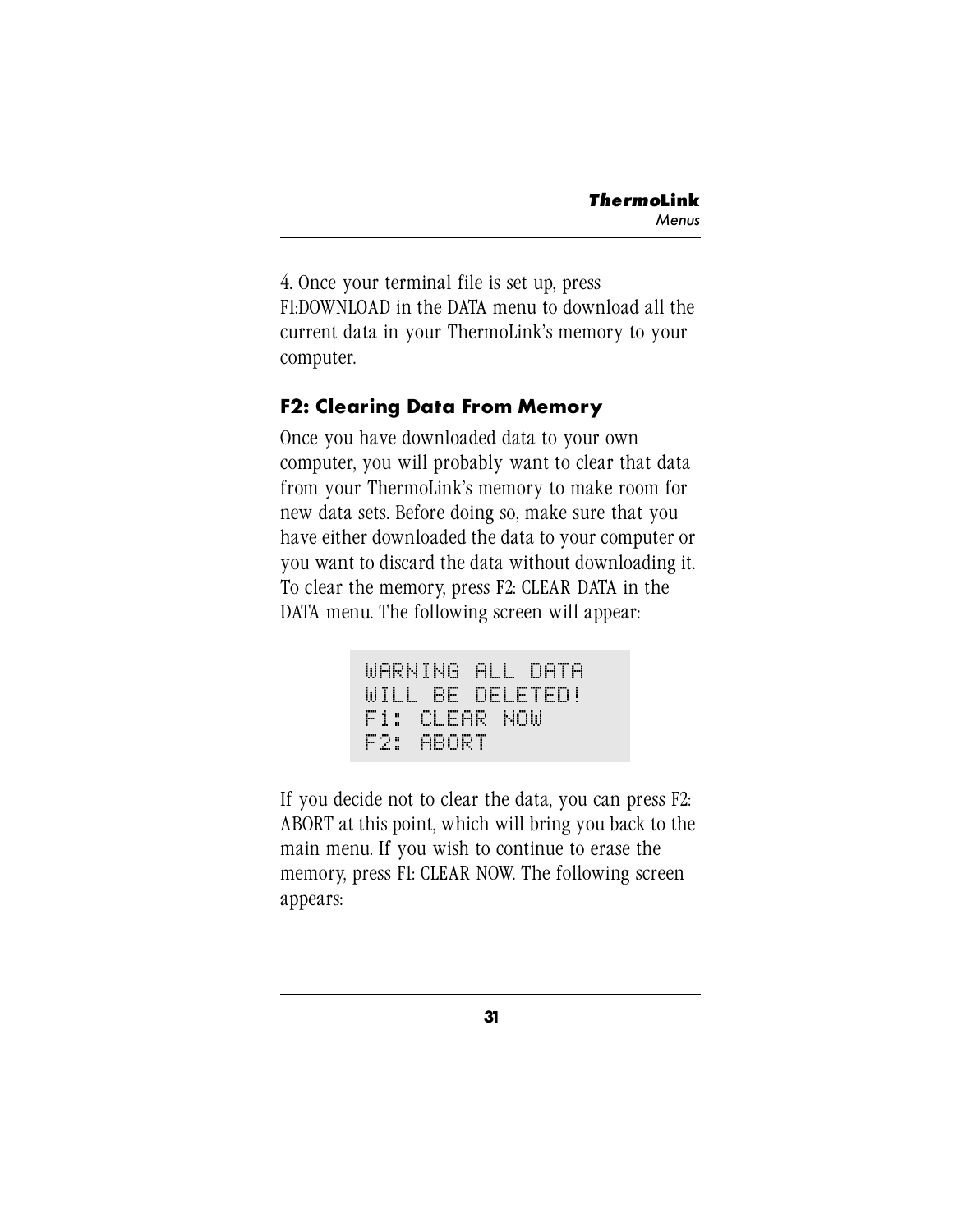CLEARING DATA STORAGE. . .

Then you will be brought back to the main menu. All the data that was stored in memory is now gone, and you are now ready to take more samples.

# **F3: Viewing the Data**

To review the data that you have collected, you can press F3: VIEW DATA in the DATA menu. Sample data will be displayed in the order that it was taken. Use the  $\hat{\mathbb{I}}$   $\downarrow$  arrows to scroll up and down through the data. Following is an example:

| C=2.856   | K=0.45  |
|-----------|---------|
| D=0.156   | T=22.18 |
| 03/11/97  | 9:10    |
| Sample #: |         |

The time displayed is the time when the sample was stored. The temperature displayed is the endpoint temperature.

*Note: If you don't add your own comments to the data sets you store, ThermoLink will automatically*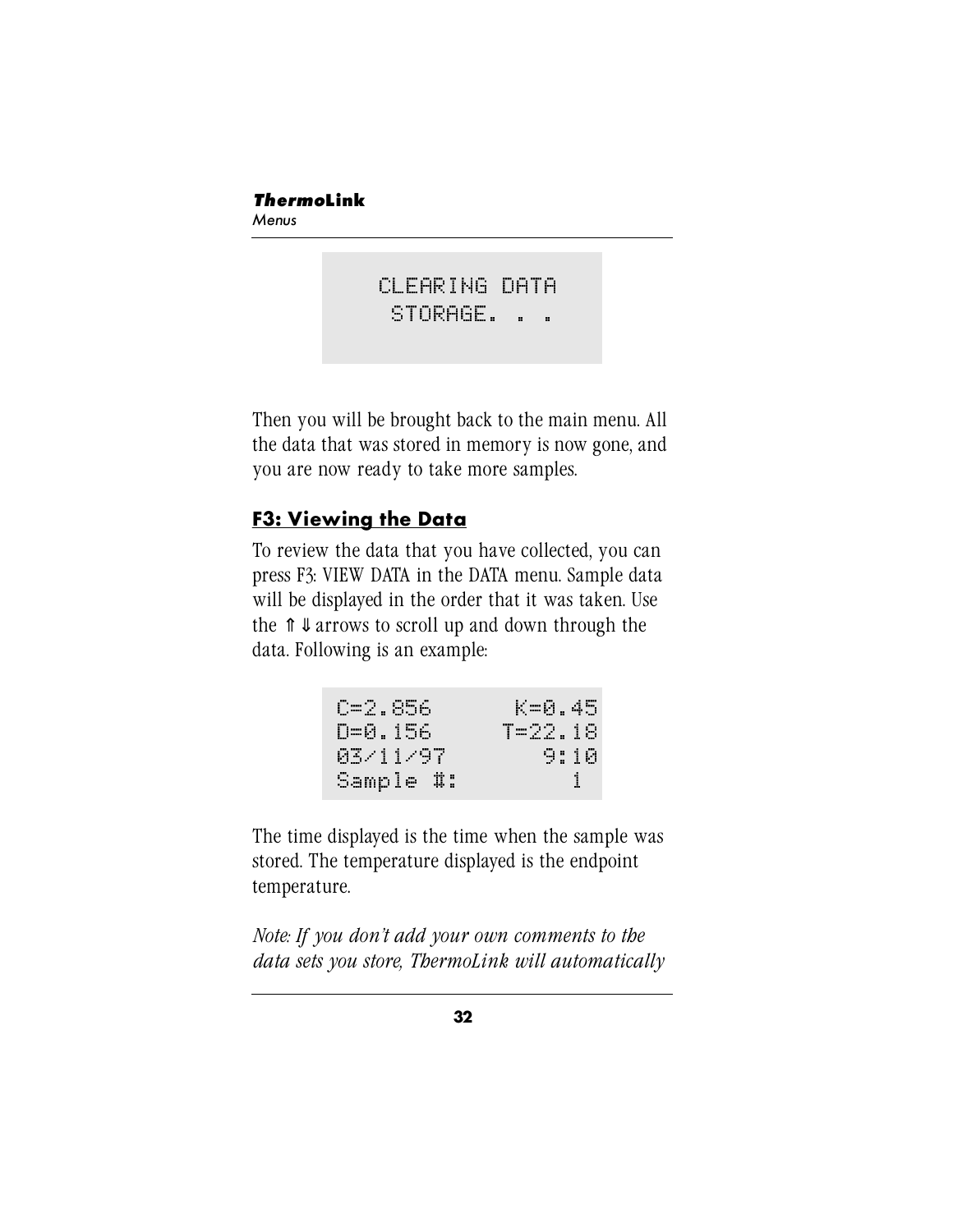*number them Sample 1, Sample 2, etc. If you add comments, your comments will appear in the space where the Sample # is normally displayed. Therefore, if you are making comments, remember that your sample will not be automatically numbered by the ThermoLink, though it will place it in the sequential order that it belongs.*

When you are done reviewing the data, press ENTER to go back to the DATA menu.

# **F4: OFF**

From the main menu, press F4 to turn the power off. Data that has been stored will be maintained while the power is off.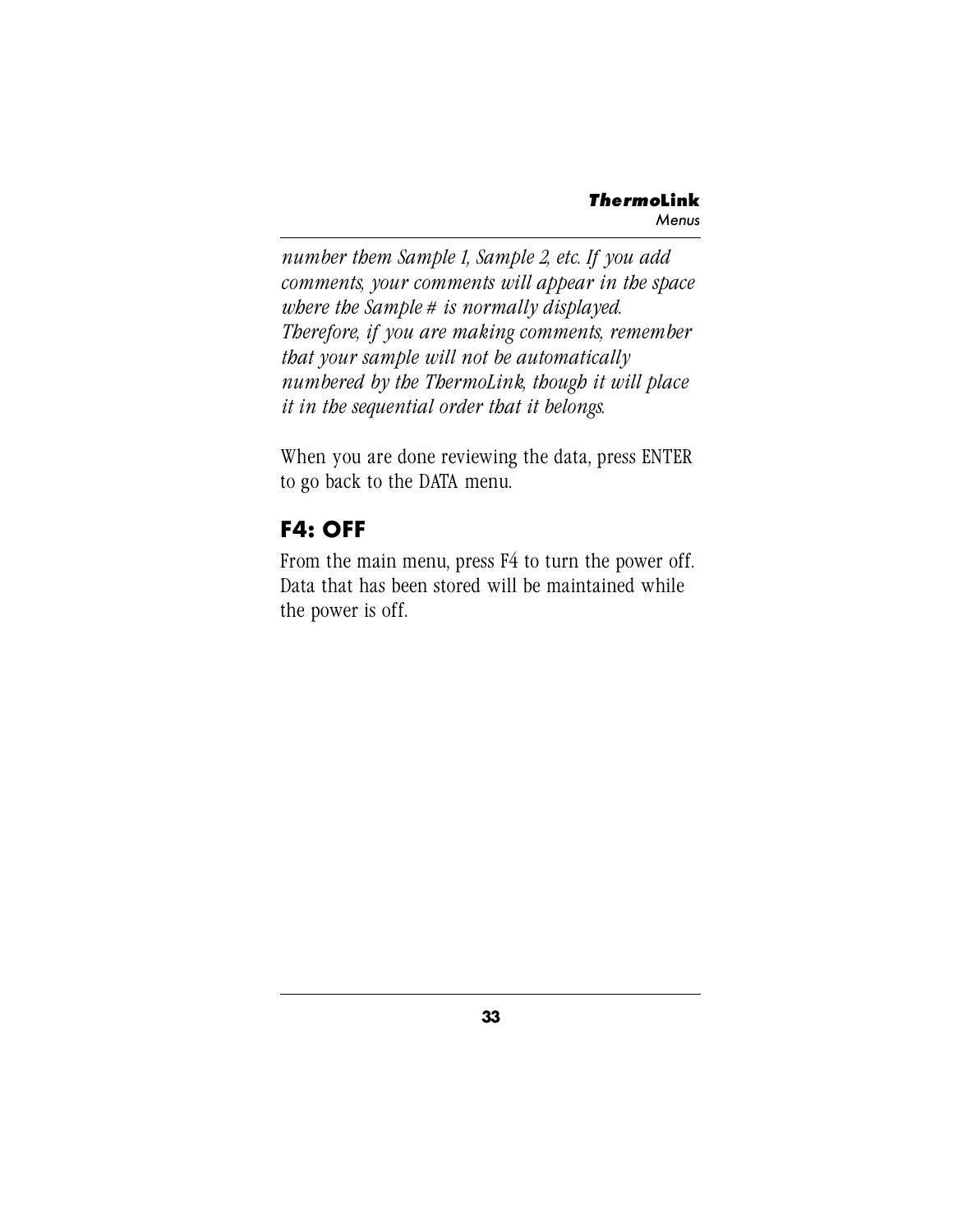# **6. F1: Thermal Properties**

# **Preparations**

Before you begin thermal properties sampling, make sure you are in a temperature-stable environment, preferably a temperature-controlled room. This will minimize equilibration time and make your sample times faster. If the temperature in your environment is variable, the probes will take a much longer time to equilibrate, and the accuracy of your readings may be affected. The thermal probe is very sensitive! We recommend placing your sample in a temperaturecontrolled environment (such as a styrofoam box) and using the unattended mode to get the most accurate results possible.

# **CAUTION!**

*Do not begin the read mode unless you have the probes inserted into a sample of some kind, or you will risk burning out the heater element inside the probe!*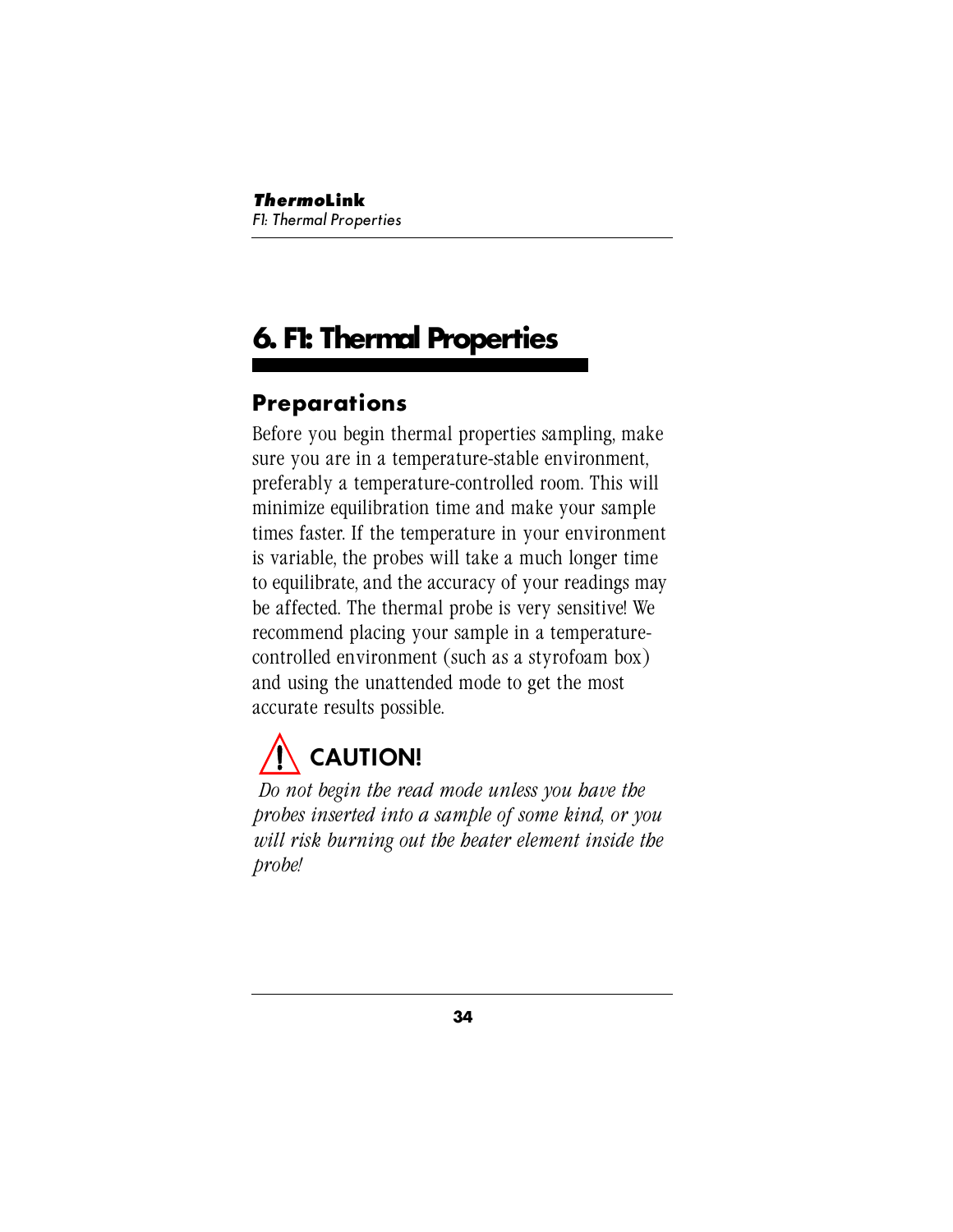# **Reading**

1. Place the probe guide on the end of the probe needles and then gently insert them all the way into your sample:



2. Press F1: THERMAL PROP. The following screen will appear:

> CONNECT THERMAL PROPERTIES PROBE PRESS <ENTER> OR F1:UNATTENDED

From here you can either press ENTER to choose manual single readings, or press F1 to sample in unattended mode.

# **Single Readings**

If you are doing single individual readings (not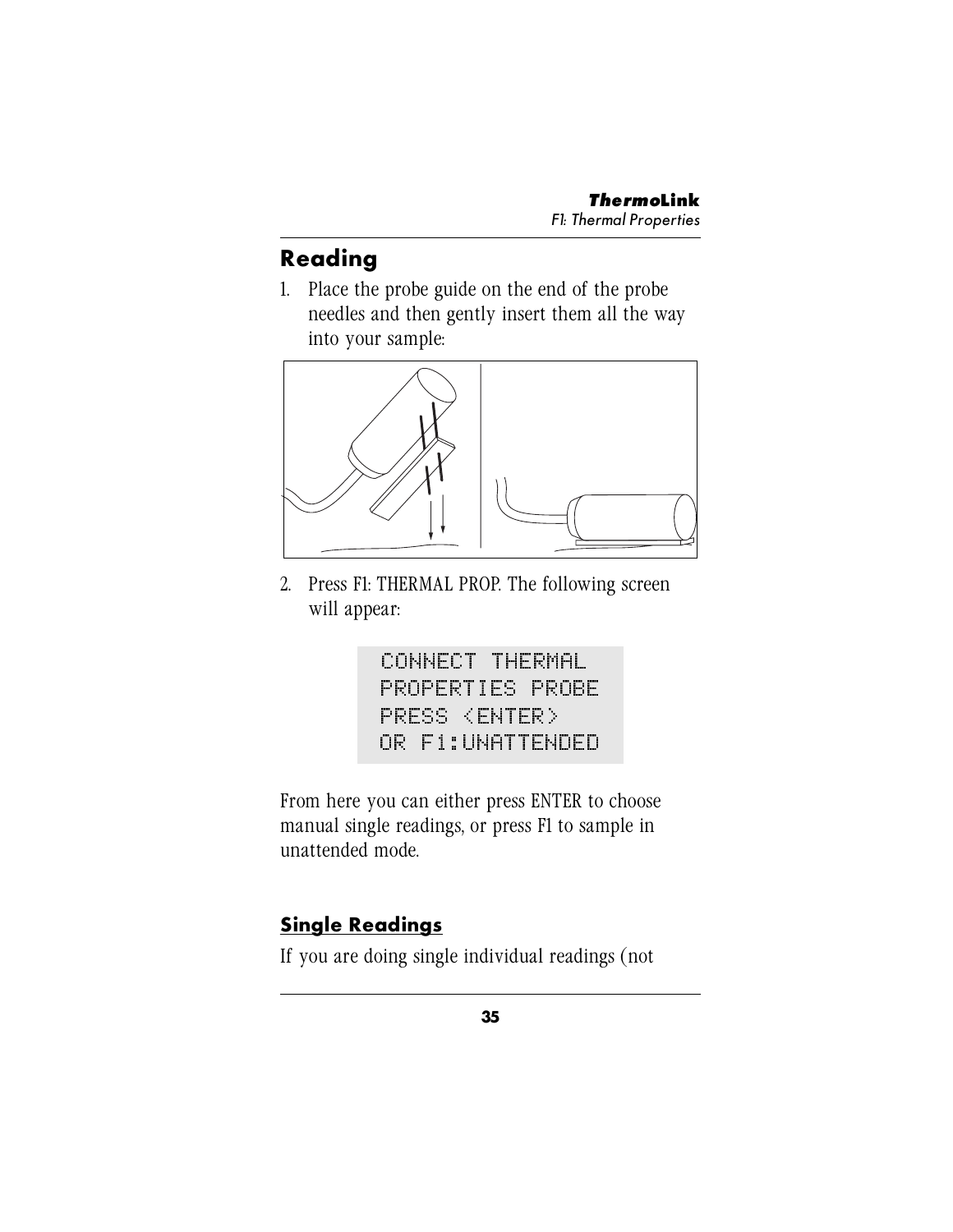unattended) read the next section before pressing ENTER



Make sure you have the probe cable securely attached to the ThermoLink's metal 4-pin connector and press

enter.

The following screen will appear:

POWERING ON ANALOG

ONE MOMENT

Then:

CALIBRATING ANALOG

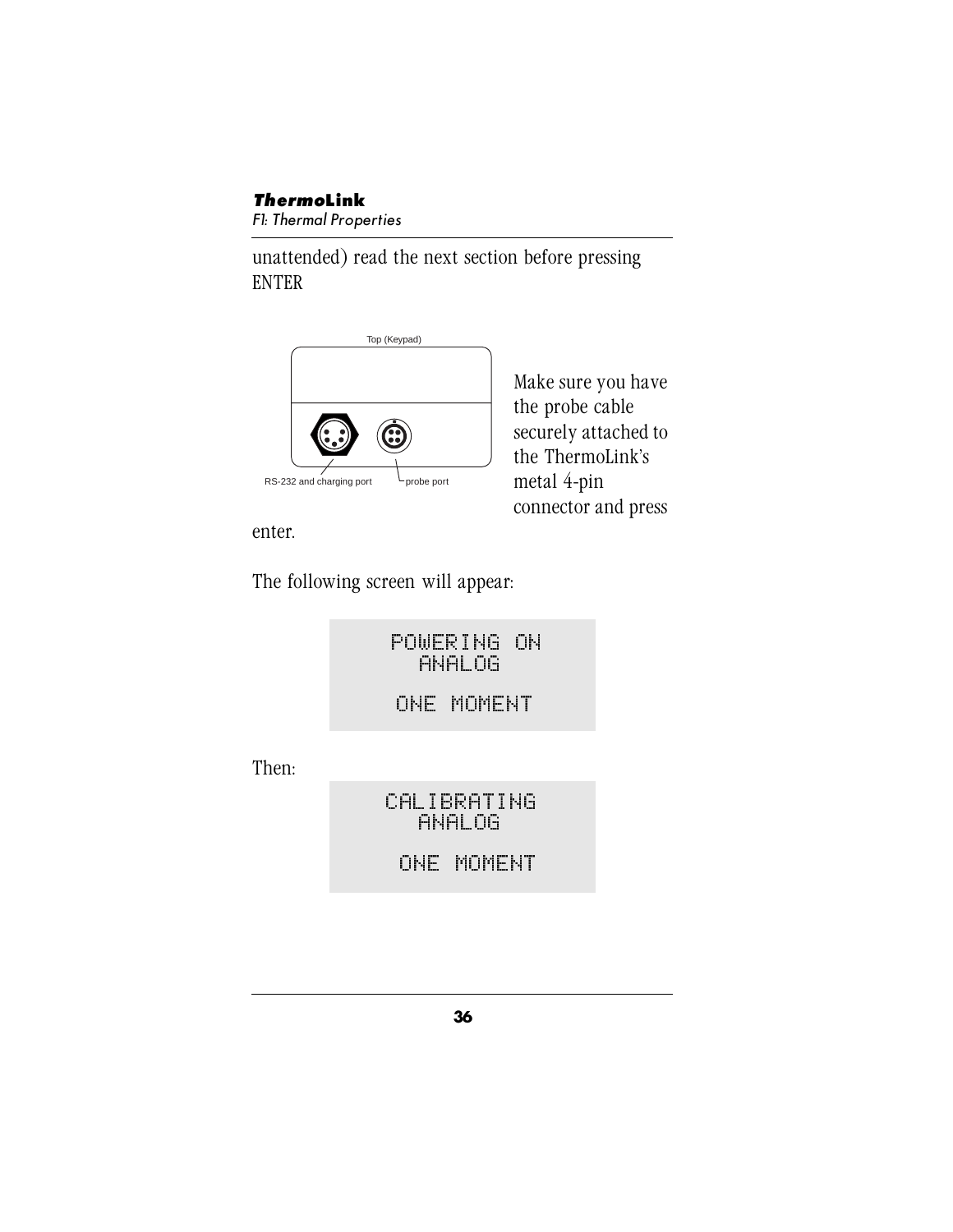Then:

# VERIFYING ANALOG PERFORMANCE ONE MOMENT

Then:

| stabilizing |             |
|-------------|-------------|
| sensors     |             |
|             | please wait |

Then:

|  |  |  | EQUILIBRATING            |  |  |
|--|--|--|--------------------------|--|--|
|  |  |  | PROBE TEMP= 21.94        |  |  |
|  |  |  | $\Delta$ T= 0.0237  wait |  |  |
|  |  |  |                          |  |  |

This screen indicates that the probe's thermocouple is trying to equilibrate its temperature with the medium you are measuring. During this time, try not to move the probe cord or head, as soft samples can allow the needles to widen their holes. The change in temperature between the thermocouple and your sample is displayed. Once the temperature difference reaches 0.003 or lower it begins the measurement process. If you wish, you may press F1 to skip the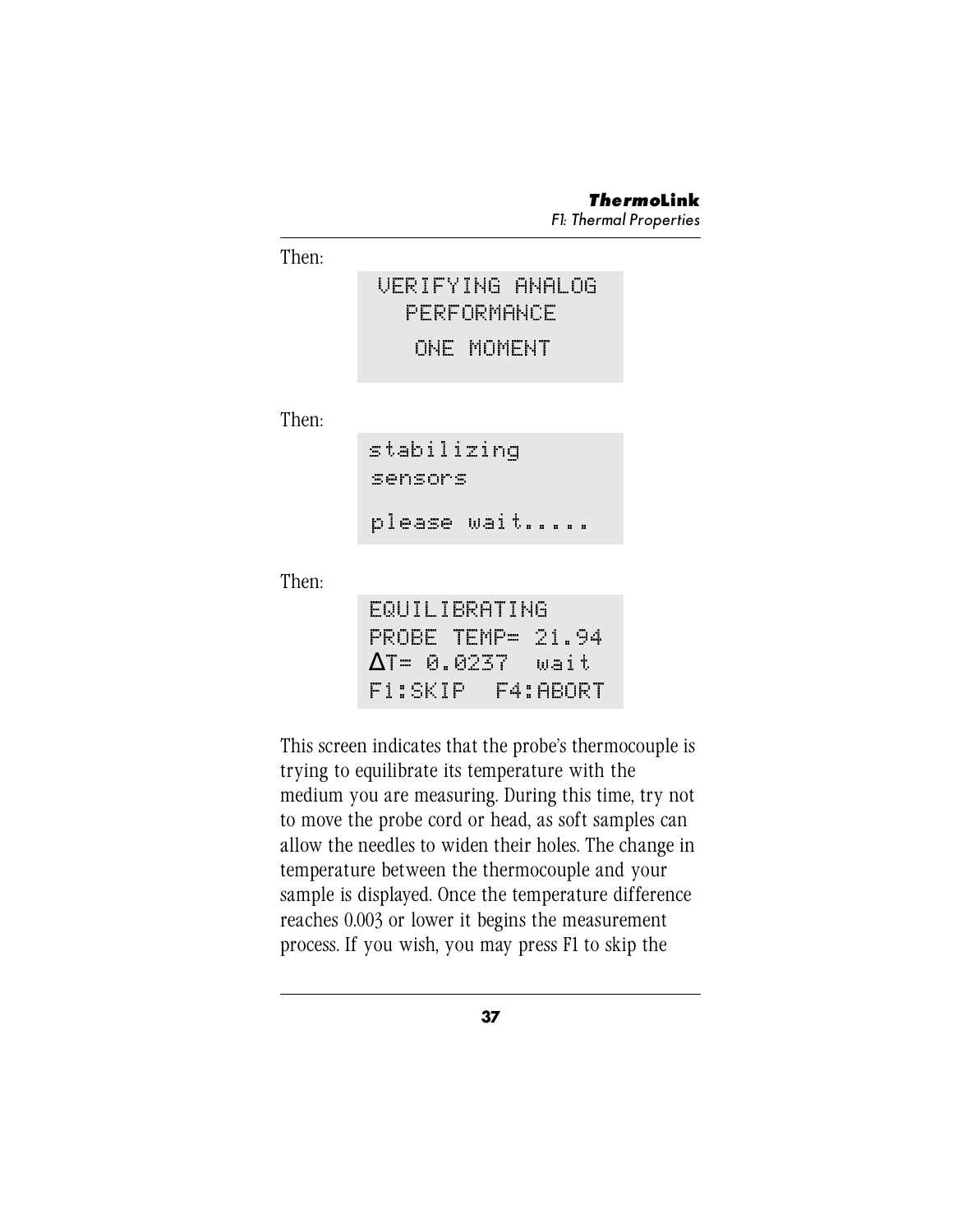equilibrating process, but your results will not necessarily be accurate. When it is finished equilibrating, the next screen will appear:

```
HEATING PROBE
PLEASE WAIT....
2 sec F4:ABORT
```
The probe will heat the sample for 8 seconds, then the next screen will appear:

READING PROBE PLEASE WAIT... 14 sec F4:ABORT

The instrument will now read for 60 seconds, after which it will give you the final display:

```
C= 4.027 K= 0.48
D= 0.119 T= 21.92
F1: SAVE F2:COMNT
F1: SAVE F2:COMNT<br>F4: DISCARD
```
 Here ThermoLink shows the Specific Heat (C), the Thermal Conductivity (K), the Thermal Diffusivity  $(D)$  and the Temperature in C  $(T)$ . From here you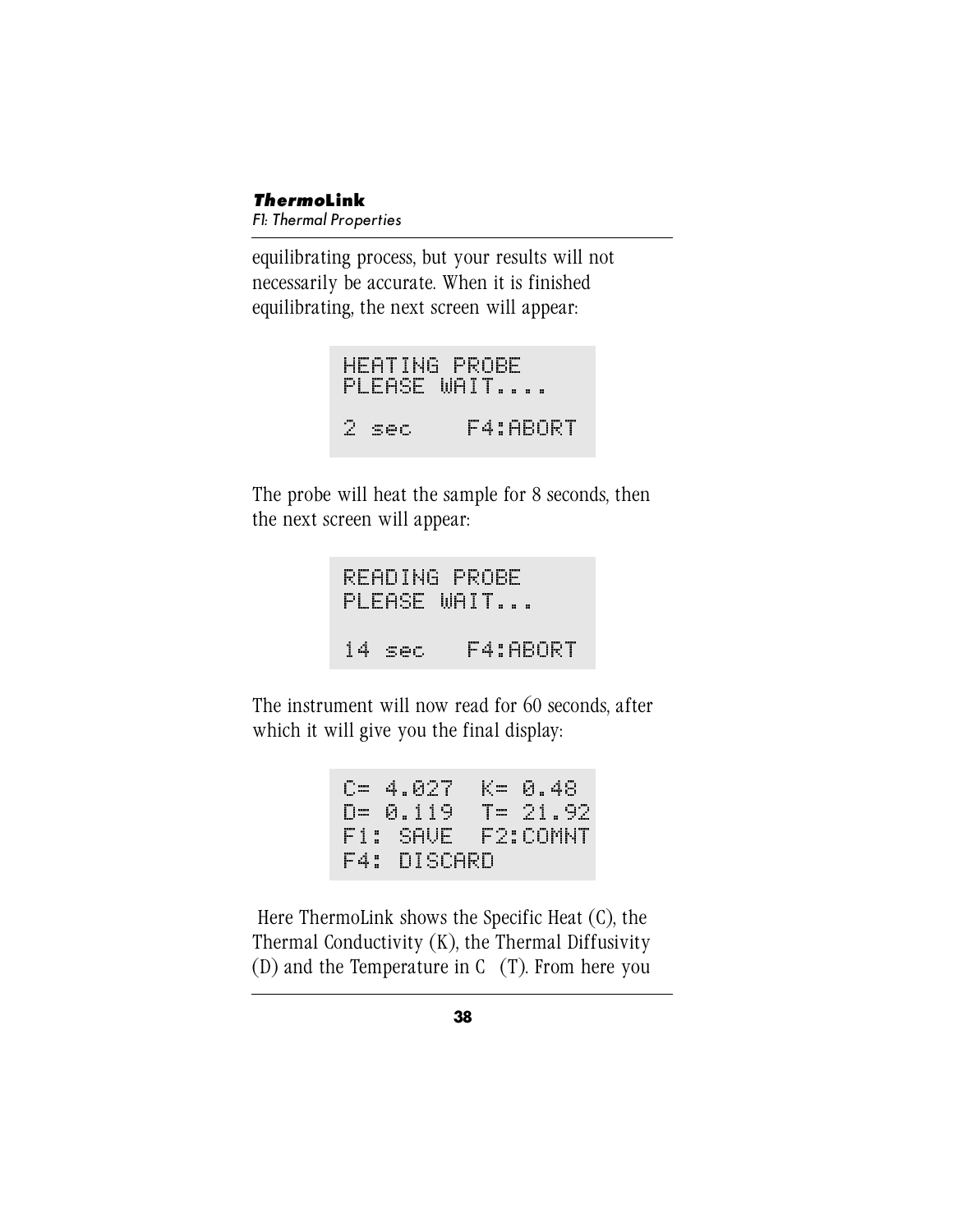have three options. You can save the reading without making a comment by pressing F1, and the Thermolink will automatically number the sample, then bring you back to the sampling menu. To add comments, press F2. The following display will appear:



Type in your comment at the prompt. If you find that you are repeatedly entering the same phrase for each sample, you may want to assign that phrase to a function key. Refer to the section titled "Programming the Function Keys" in this chapter.

Your third option is to press F4 to discard the reading and try again. All the options will eventually bring you back to the first screen:

> CONNECT THERMAL PROPERTIES PROBE PRESS <ENTER> OR F1:UNATTENDED

You may either take another reading or use the up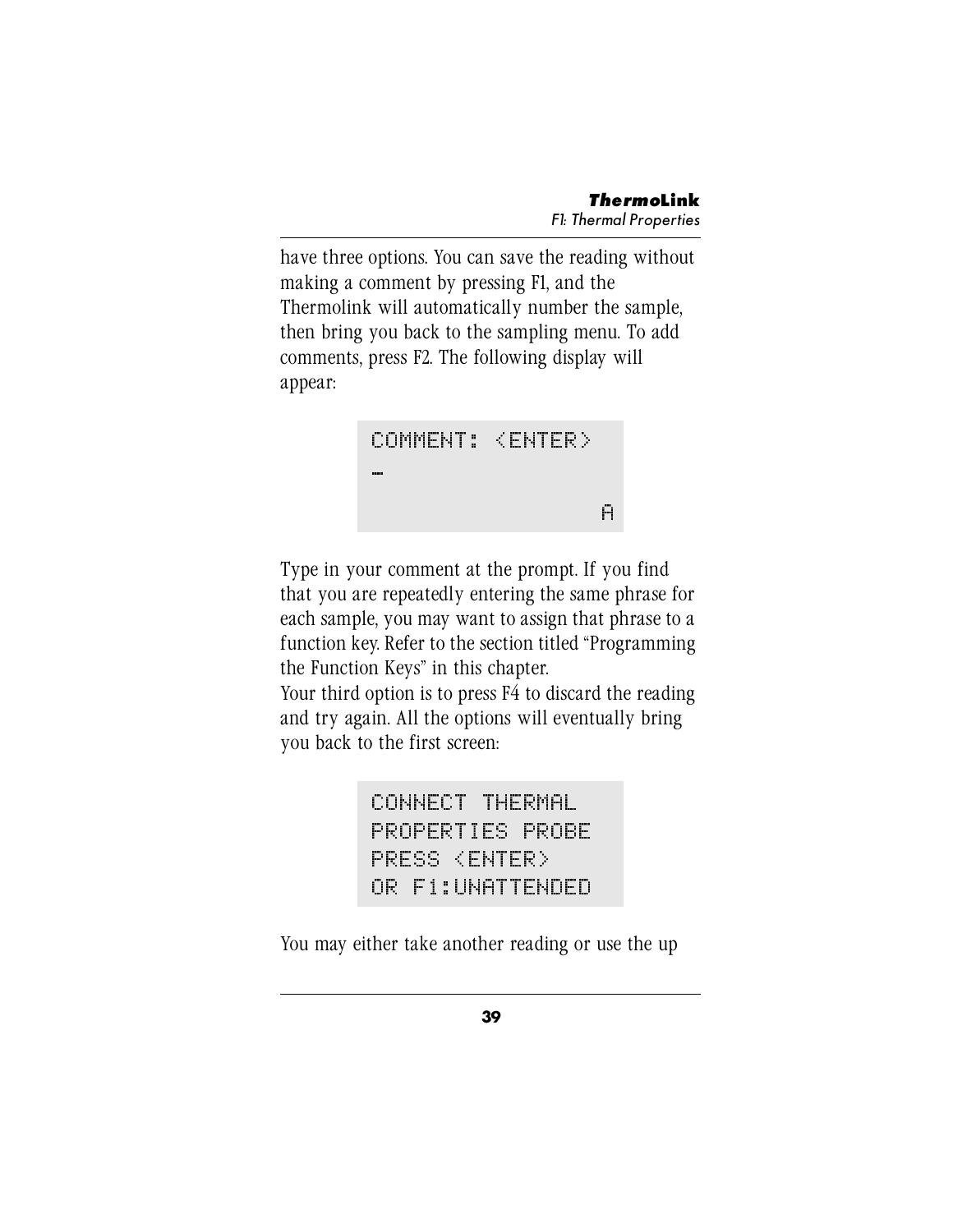*Thermo***Link** F1: Thermal Properties

arrow ⇑ to back up to the main menu.

## **F1: Unattended**

If you want to make continuous unattended readings, press F1:UNATTENDED and the following screen will appear:



At the prompt, enter the number of readings you wish to take in the unattended mode. It must be a number between 2 and 300. ThermoLink will make measurements every 30 minutes accordingly. When you press ENTER the following screen will appear:

> CONNECT THERMAL PROBE AND PRESS

> > <ENTER>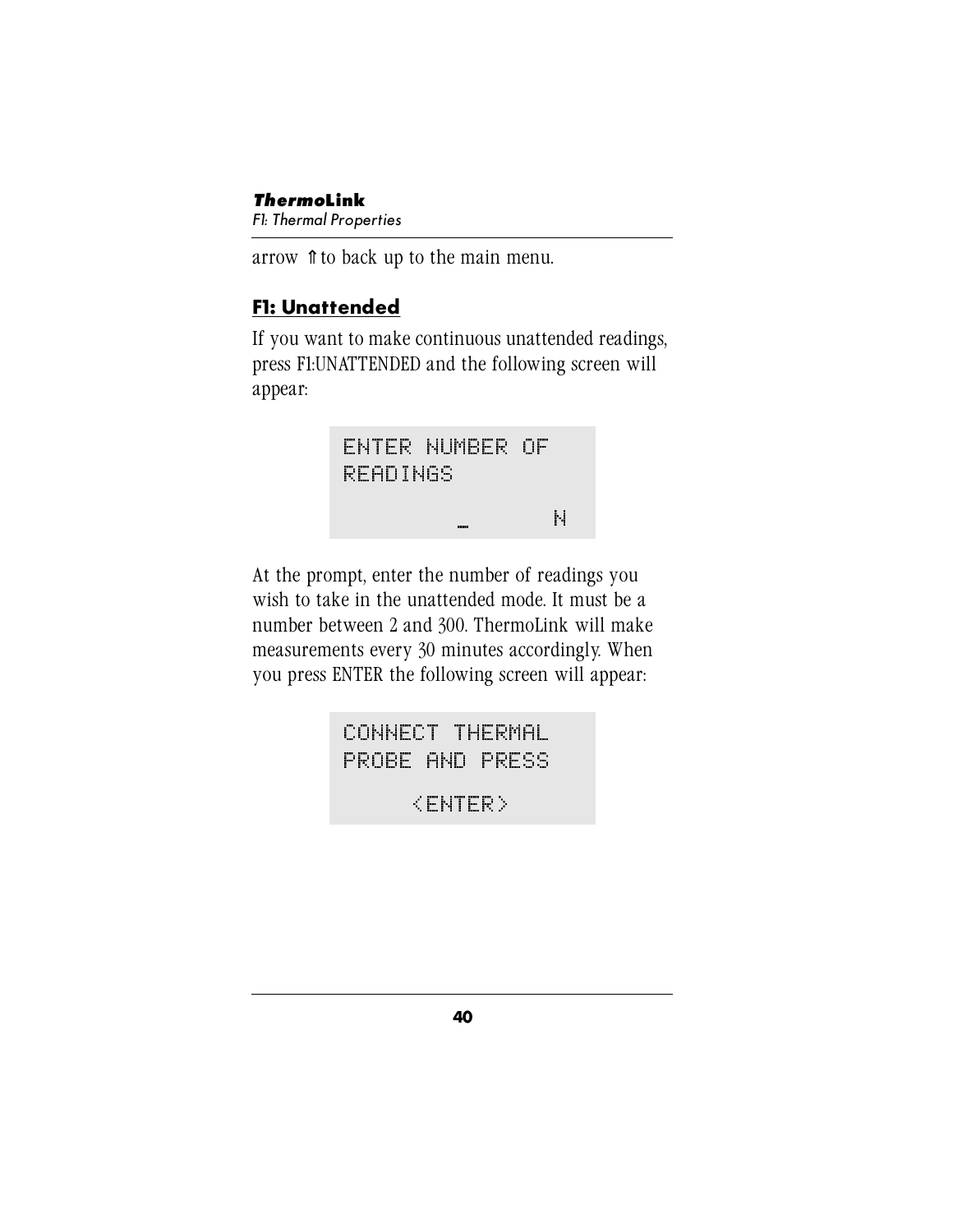1. Place the probe guide on the end of the probe needles and then gently insert them all the way into your sample:



2. Make sure you have the probe securely attached to ThermoLink's metal 4-Pin connector and press ENTER at the "CONNECT THERMAL PROBE" prompt.



The following screen will appear: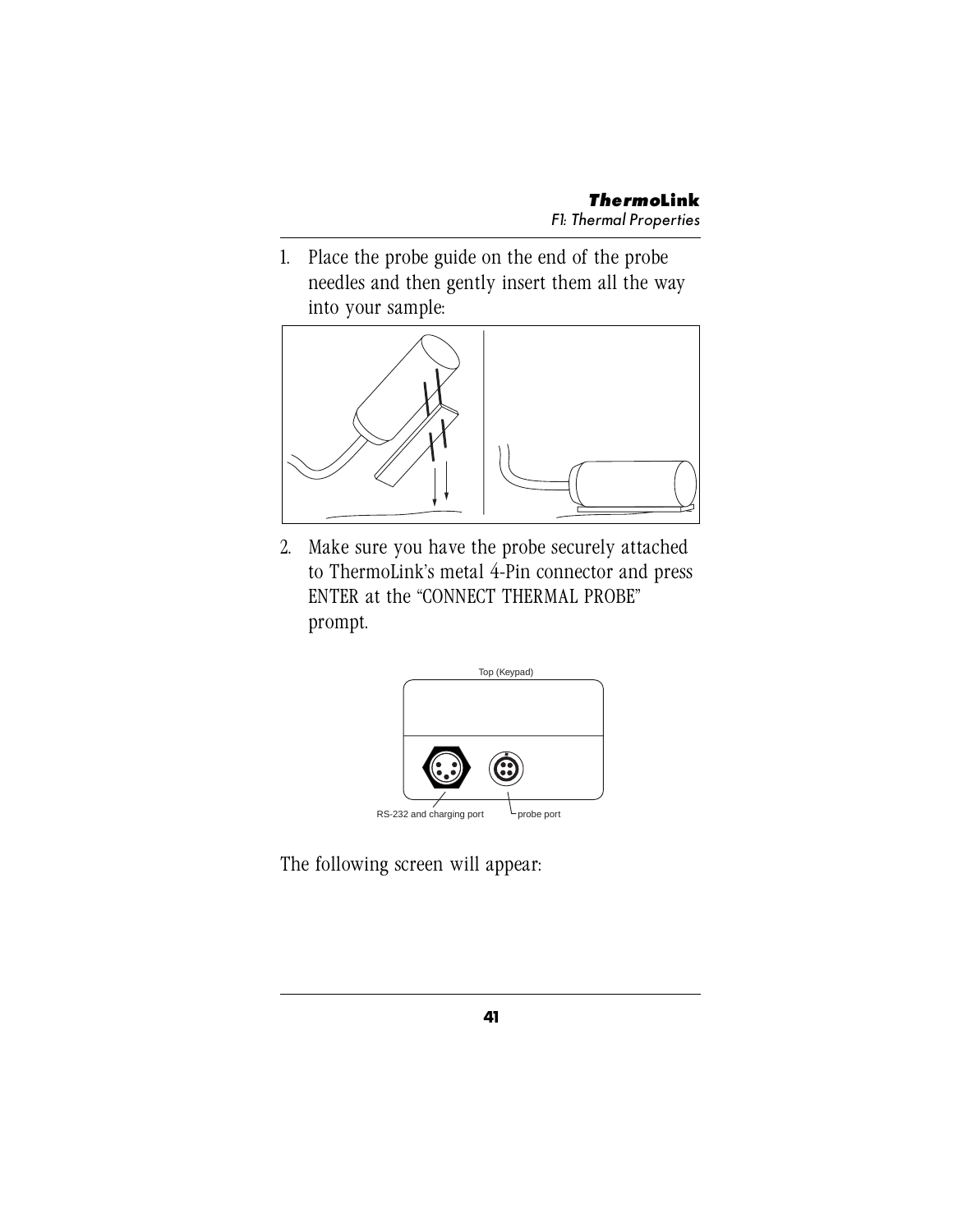#### POWERING ON ANALOG

#### ONE MOMENT

Then:

CALIBRATING ANALOG

ONE MOMENT

Then:

VERIFYING ANALOG PERFORMANCE

ONE MOMENT

Then:

stabilizing sensors please wait...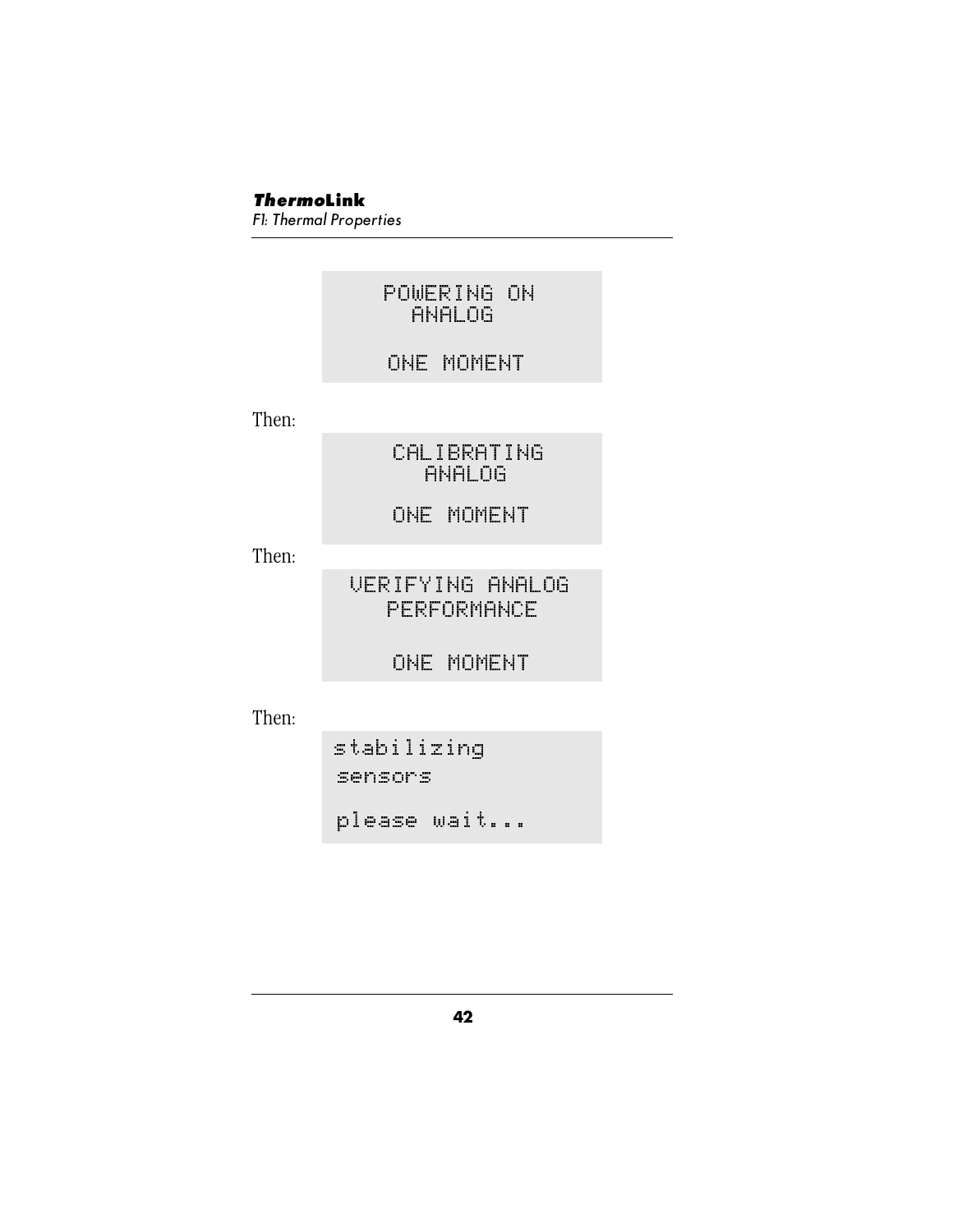Then:

EQUILIBRATING PROBE TEMP = 21.94 ∆T = 0.0237 wait F1:SKIP F4:ABORT

This screen will appear to indicate that the probe's thermocouple is trying to equilibrate its temperature with the medium you are measuring. During this time, try not to move the probe cord or head, as soft samples can allow the needles to make gaps in the sample. The change in temperature between the thermocouple and your sample is displayed. Once the temperature difference reaches 0.003 or lower it begins the measurement process. If you wish, you may press F1 to skip the equilibrating process, but your results will not necessarily be accurate. When it is finished equilibrating, the next screen will appear:

HEATING PROBE PLEASE WAIT... 2 sec F4:ABORT

The probe will heat the sample for 8 seconds, then the next screen will appear: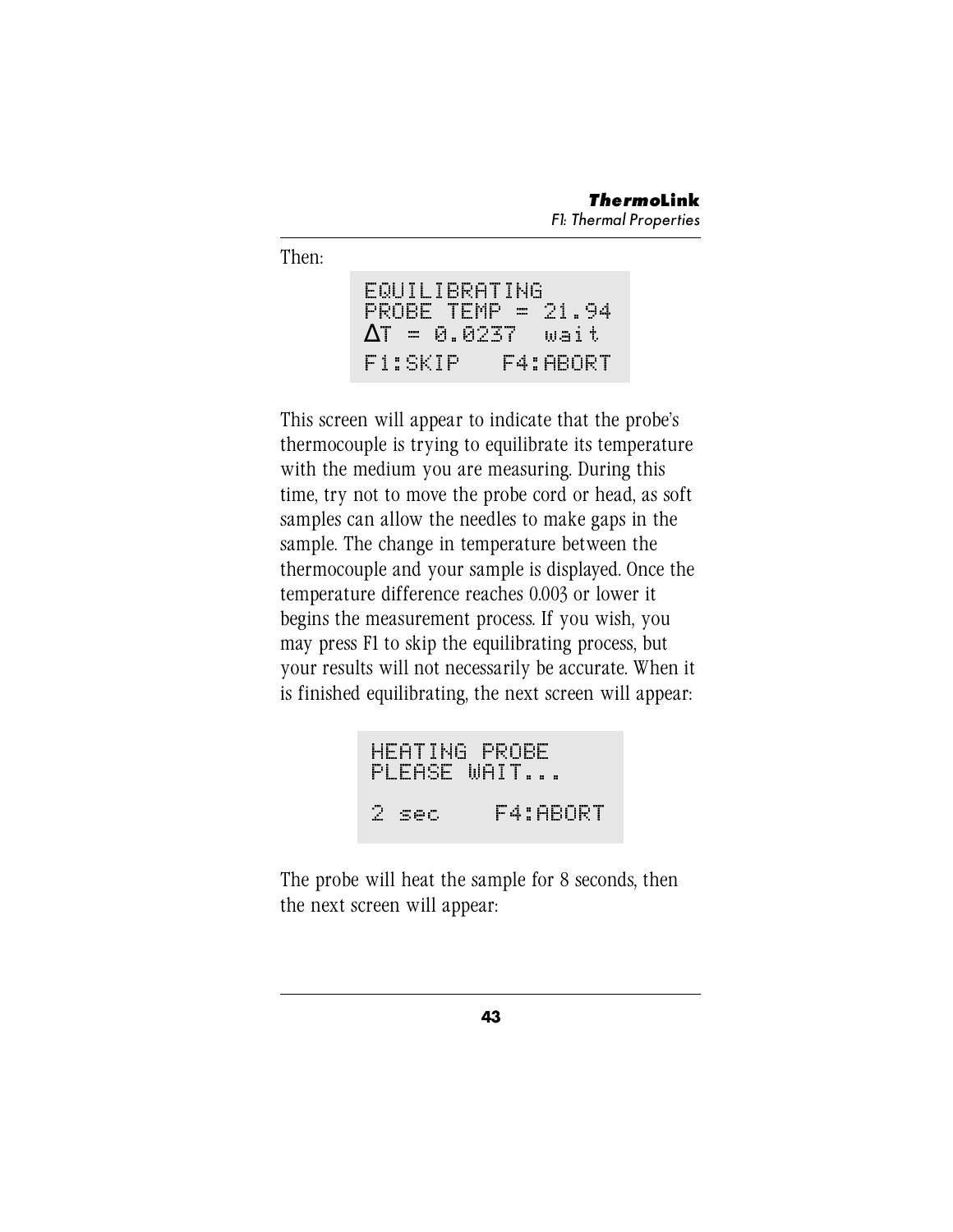READING PROBE PLEASE WAIT... 14 sec F4:ABORT

The instrument will now read for 60 seconds, after which it will give you the final display:

> COMPUTING RESULT PLEASE WAIT

At this point, the screen will turn off, and it will resume unattended logging. If you press ON, the following screen will appear:

```
UNATTENDED MODE
1 OF 8
READINGS TAKEN
F4:ABORT
```
This screen will indicate how many readings have been taken and stored. If you wait for 15 seconds, this screen will disappear. If you wish to abort the readings, press F4 and the following screen will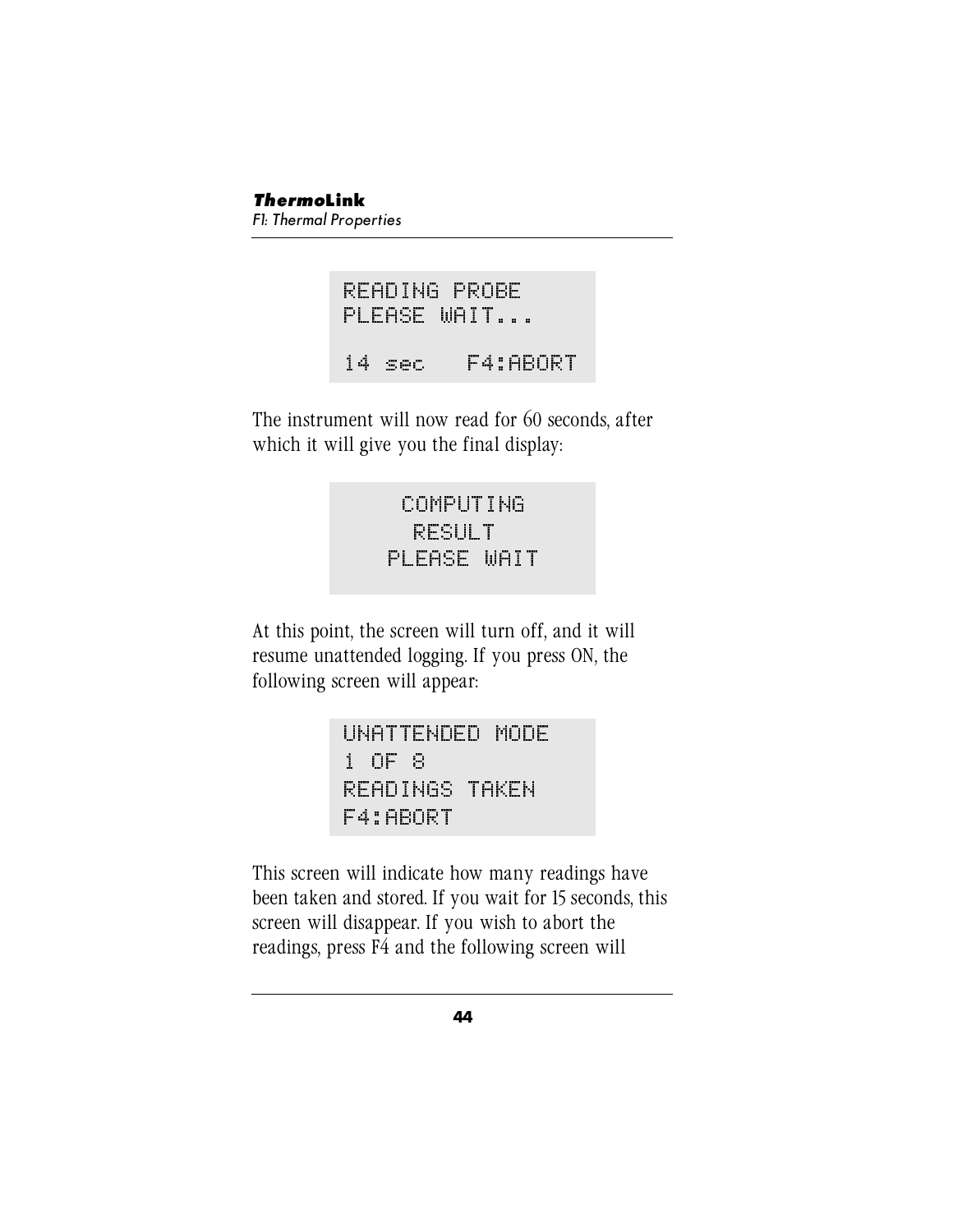appear:

# UNATTENDED MODE ABORTED. PRESS ANY KEY TO CONTINUE

Press any key and you will be returned to the main menu.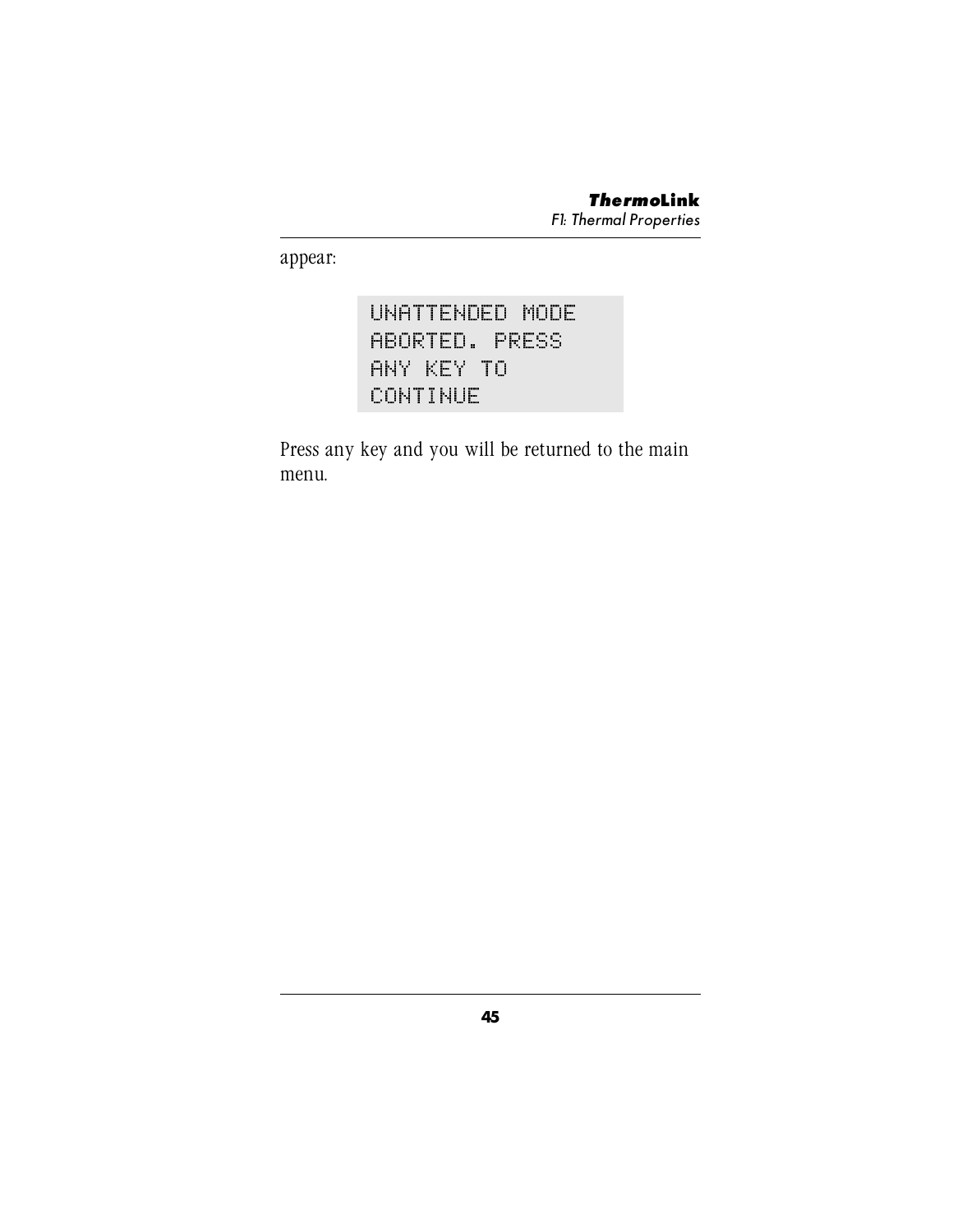# **7. F2: Water Content**

In the READ menu, press F2: WATER CONT. to make water content measurements. The following screen will appear:

> CONNECT THERMAL PROPERTIES PROBE PRESS <ENTER> OR F1:UNATTENDED

From here you can either press ENTER to choose manual single readings, or press F1 to sample in unattended mode.

# **Preparations**

Before you begin sampling, make sure you are in a temperature-stable environment, preferably a temperature-controlled room. This will minimize equilibration time and make your sample times faster. If the temperature in your environment is variable, the probes will take a much longer time to equilibrate, and the accuracy of your readings may be affected. The thermal probe is very sensitive! We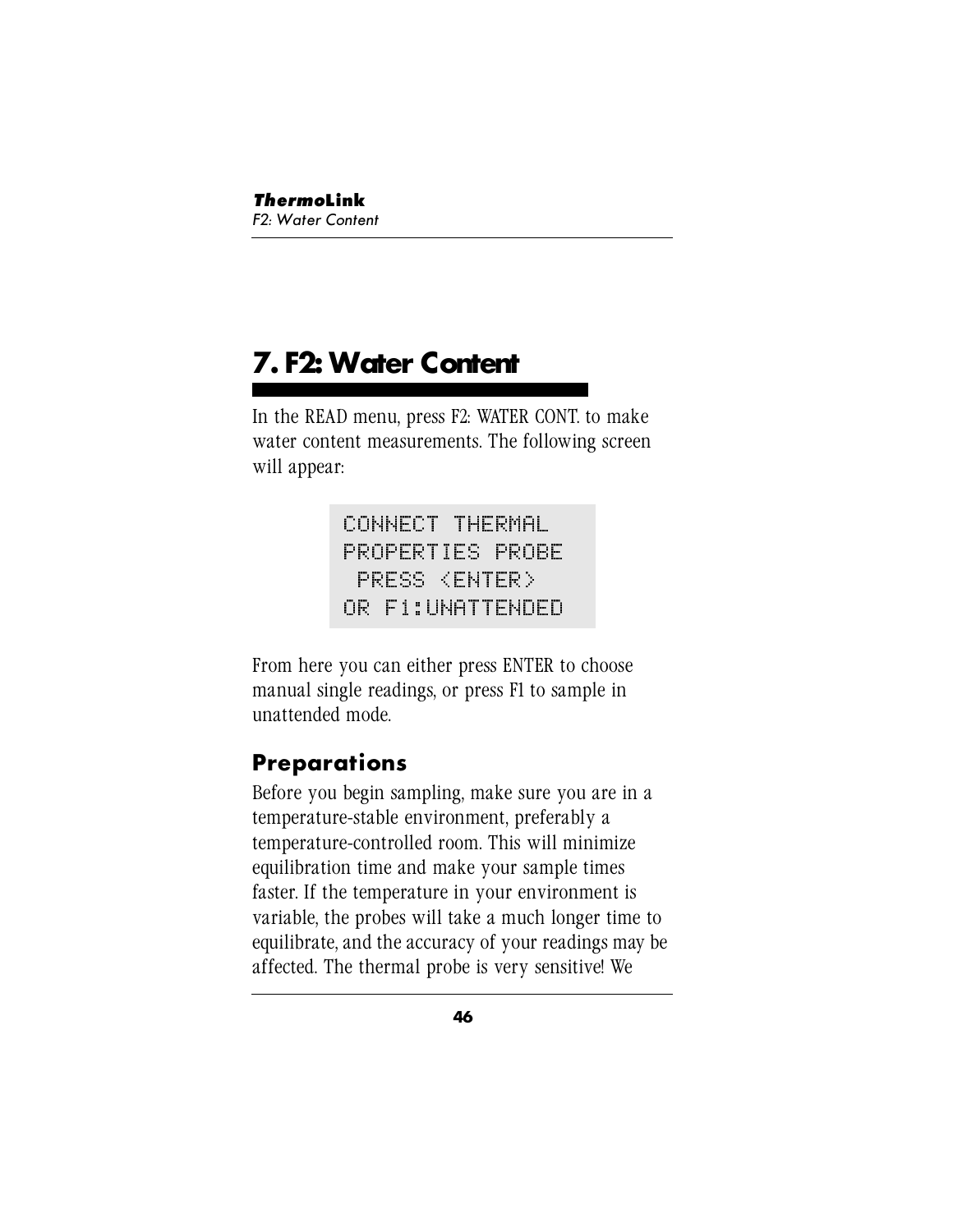recommend placing your sample in a temperaturecontrolled environment (such as a styrofoam box) and using the unattended mode to get the most accurate results possible.

# **CAUTION!**

*Do not begin the read mode unless you have the probes inserted into a sample of some kind, or you will risk burning out the heater element inside the probe!*

# **Reading**

1. 1. Place the probe guide on the end of the probe needles and then gently insert them all the way into your sample:



2. Make sure you have the probe securely attached to ThermoLink's metal 4-Pin connector.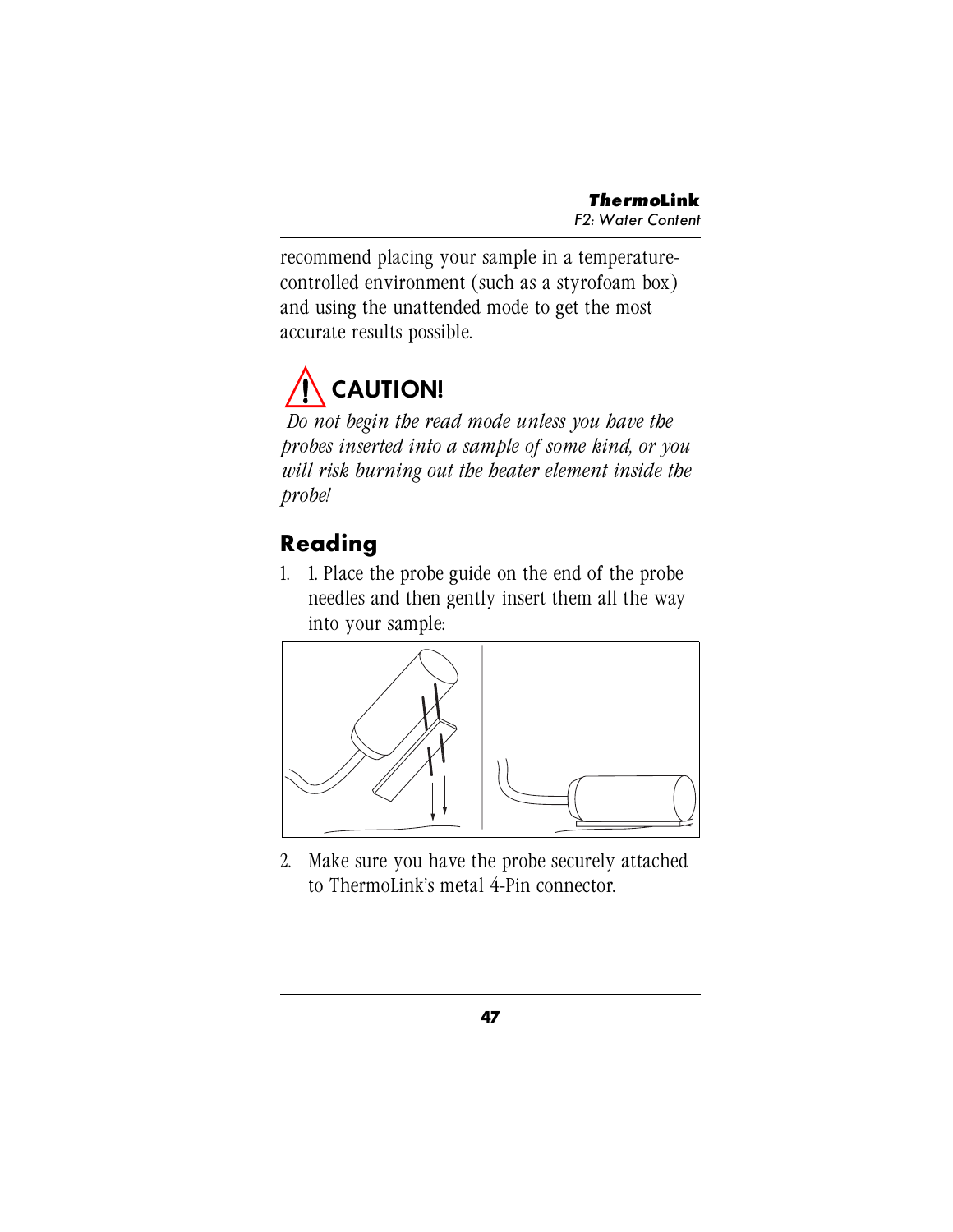

### **Single Readings**

If you are doing single individual readings (not unattended),

connect the dual-element thermal probe and press ENTER. The following screen will appear:

```
ENTER
BULK DENSITY
>0.000g/cc N
```
At this point, you will need to enter a value for the bulk density of the sample you are measuring. It needs to be in the units of grams per cubic centimeter, and it must be a value greater than 0.5g/ cc and less than  $2.0g$ /cc. When you are done, press Enter. The following screen will appear: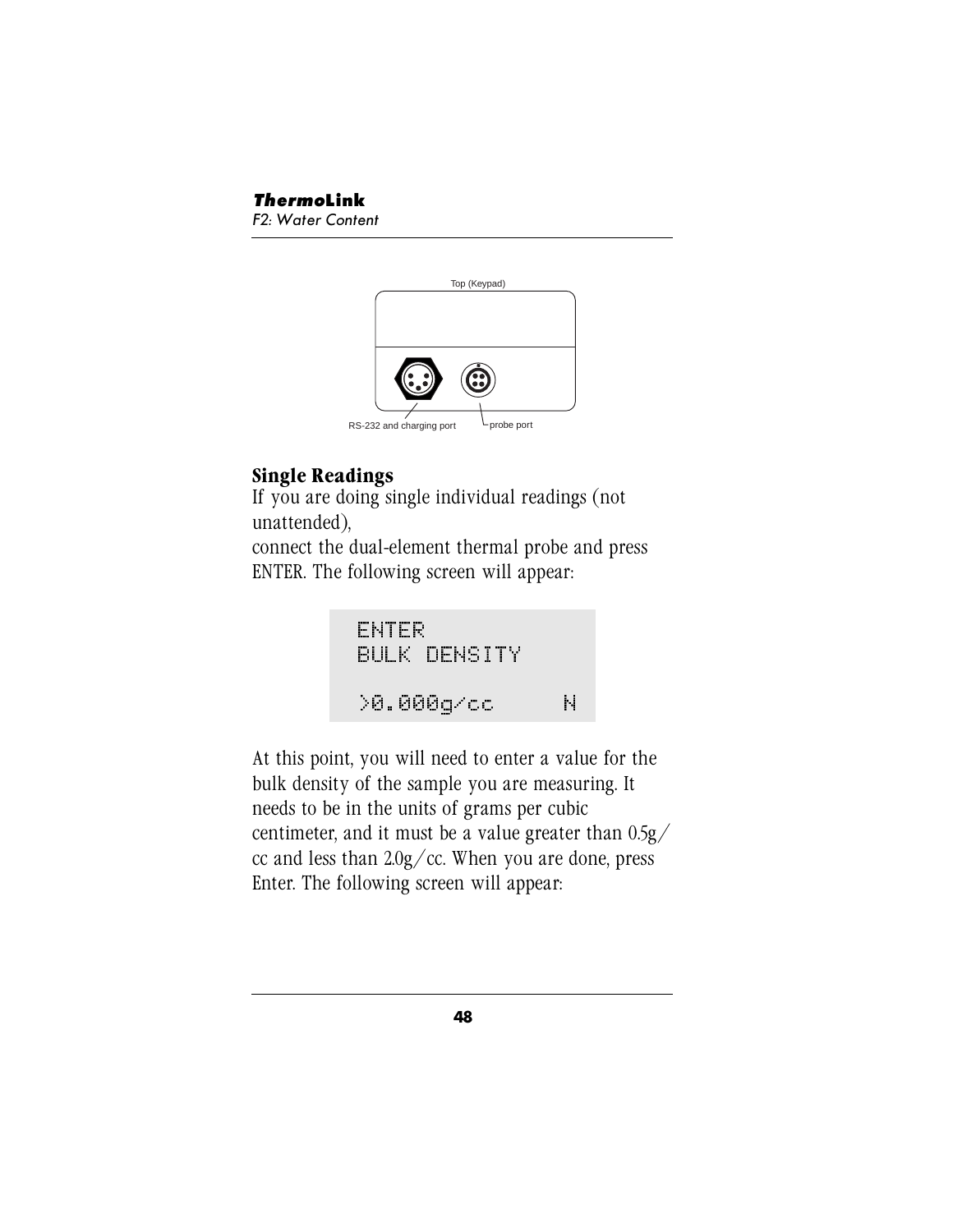|       | CALIBRATING<br>ANALOG<br>ONE MOMENT                          |
|-------|--------------------------------------------------------------|
| Then: |                                                              |
|       | VERIFYING ANALOG<br>PERFORMANCE<br>ONE MOMENT                |
| Then: |                                                              |
|       | stablizing<br>sensors                                        |
|       | please wait                                                  |
| Then: | EQUILIBRATING<br>PROBE TEMP = 21.94<br>AT = 0.0237  <br>wait |

This screen indicates that the probe's thermocouple is trying to equilibrate its temperature with the medium you are measuring. During this time, it is important that you don't move the probe cord or

F1:SKIP F4:ABORT

**49**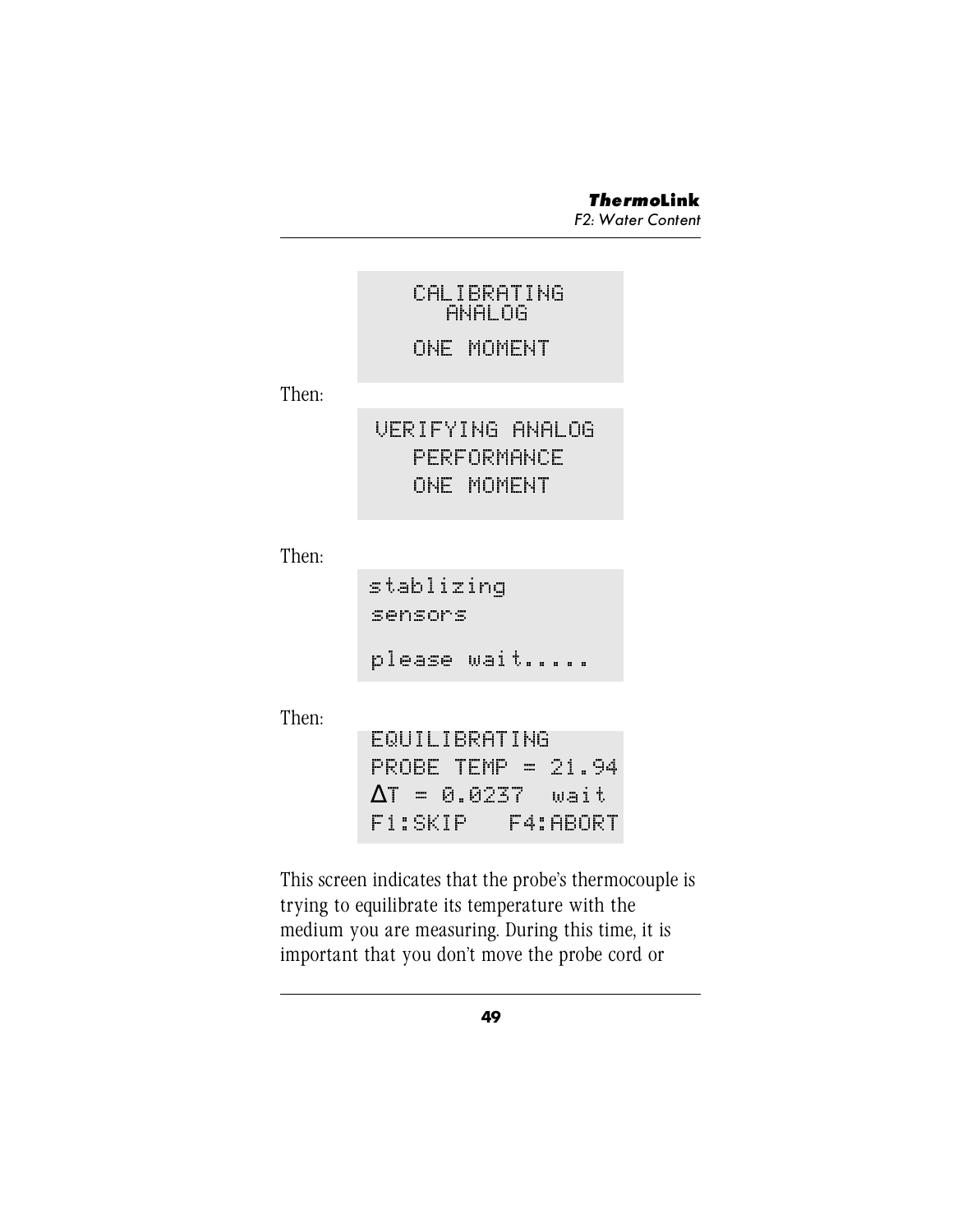head, as soft samples can allow the needles to widen their holes. The change in temperature between the thermocouple and your sample is displayed. Once the temperature difference reaches 0.003 or lower it begins the measurement process. If you wish, you may press F1 to skip the equilibrating process, but your results will not necessarily be as accurate. When it is finished equilibrating, the next screen will appear:

HEATING PROBE PLEASE WAIT.... 2 sec F4:ABORT

The probe will heat the sample for 8 seconds, then the next screen will appear:

READING PROBE PLEASE WAIT... 14 sec F4:ABORT

The instrument will now read for 60 seconds, after which it will give you the final display: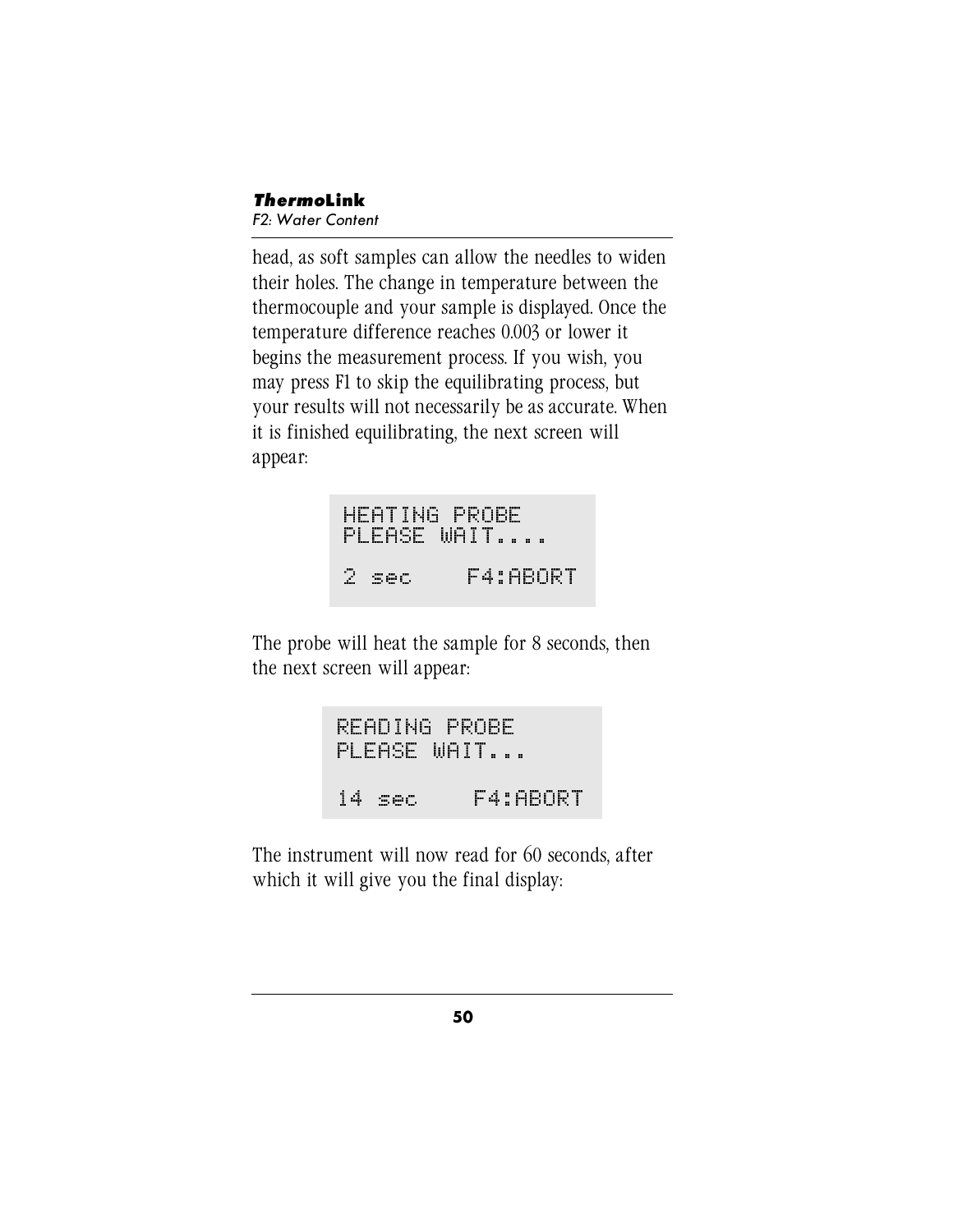```
C= 4.327 K= 0.48
WC= 0.119 T= 21.92
F1: SAVE F2:COMNT
F4: DISCARD
```
This display shows you the different values Thermolink has measured. C is the specific heat, K is thermal conductivity, WC is water content, and T is temperature. From here you have three options. You can save the reading without making a comment by pressing F1, and Thermolink will automatically number the sample, then bring you back to the sampling menu. To add comments, press F2. The following display will appear:



Type in your comment at the prompt. If you find that you are repeatedly entering the same phrase for each sample, you may want to assign that phrase to a function key. Refer to the section titled "Programming the Function Keys" in Chapter 5.

Your third option is to press F4 to discard the reading and try again. All the options will eventually bring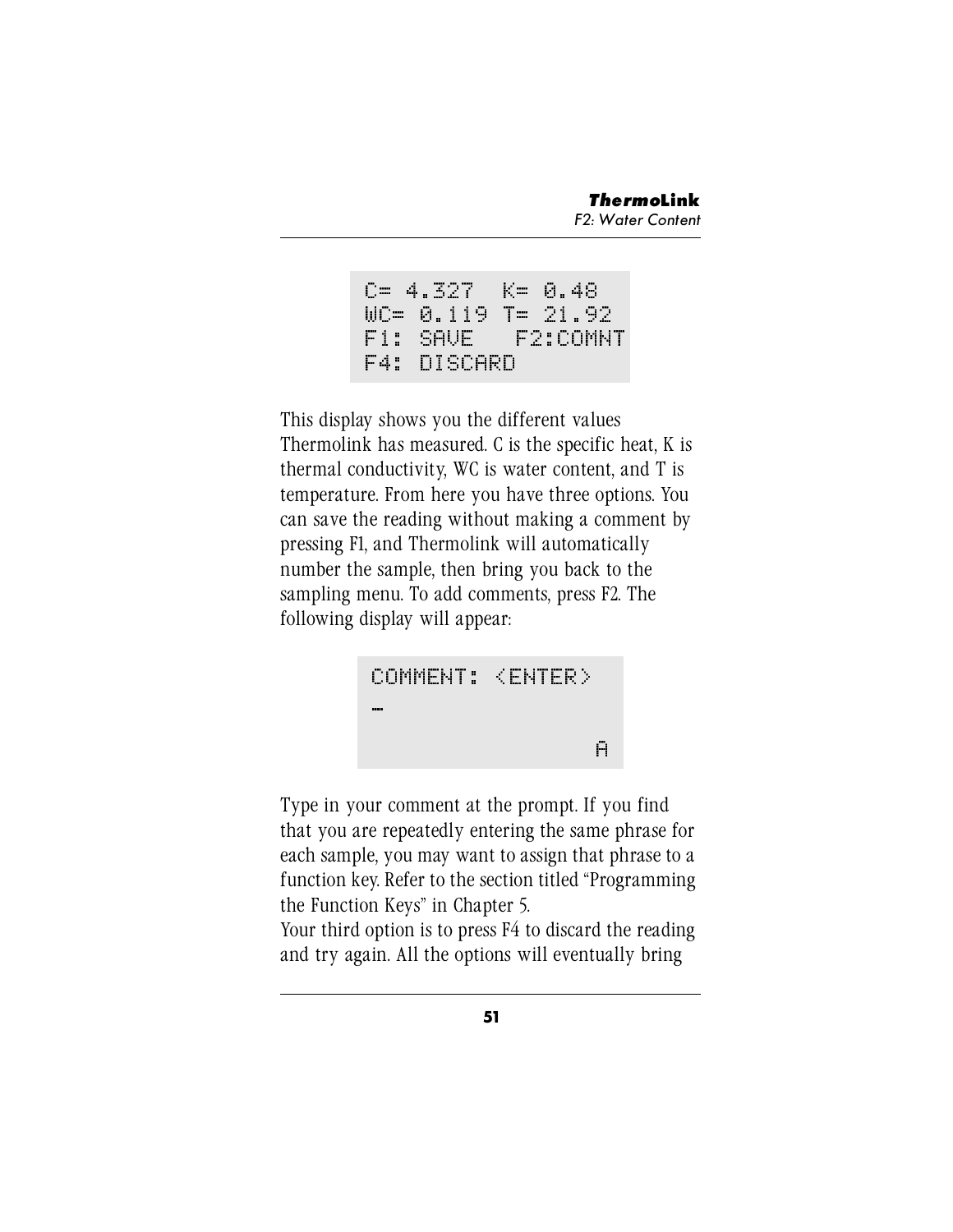#### *Thermo***Link** F2: Water Content

you back to the first screen:

CONNECT THERMAL PROPERTIES PROBE PRESS <ENTER> OR F1:UNATTENDED

You may either take another reading or use the up arrow ⇑ to back up to the main menu.

### **F1: Unattended Mode**

If you want to make continuous unattended readings of water content, press F1:UNATTENDED and the following screen will appear:



At the prompt, enter the number of readings you wish to take in the unattended mode. It must be a number between 2 and 300. ThermoLink will make measurements every 30 minutes accordingly. When you press ENTER the following screen will appear: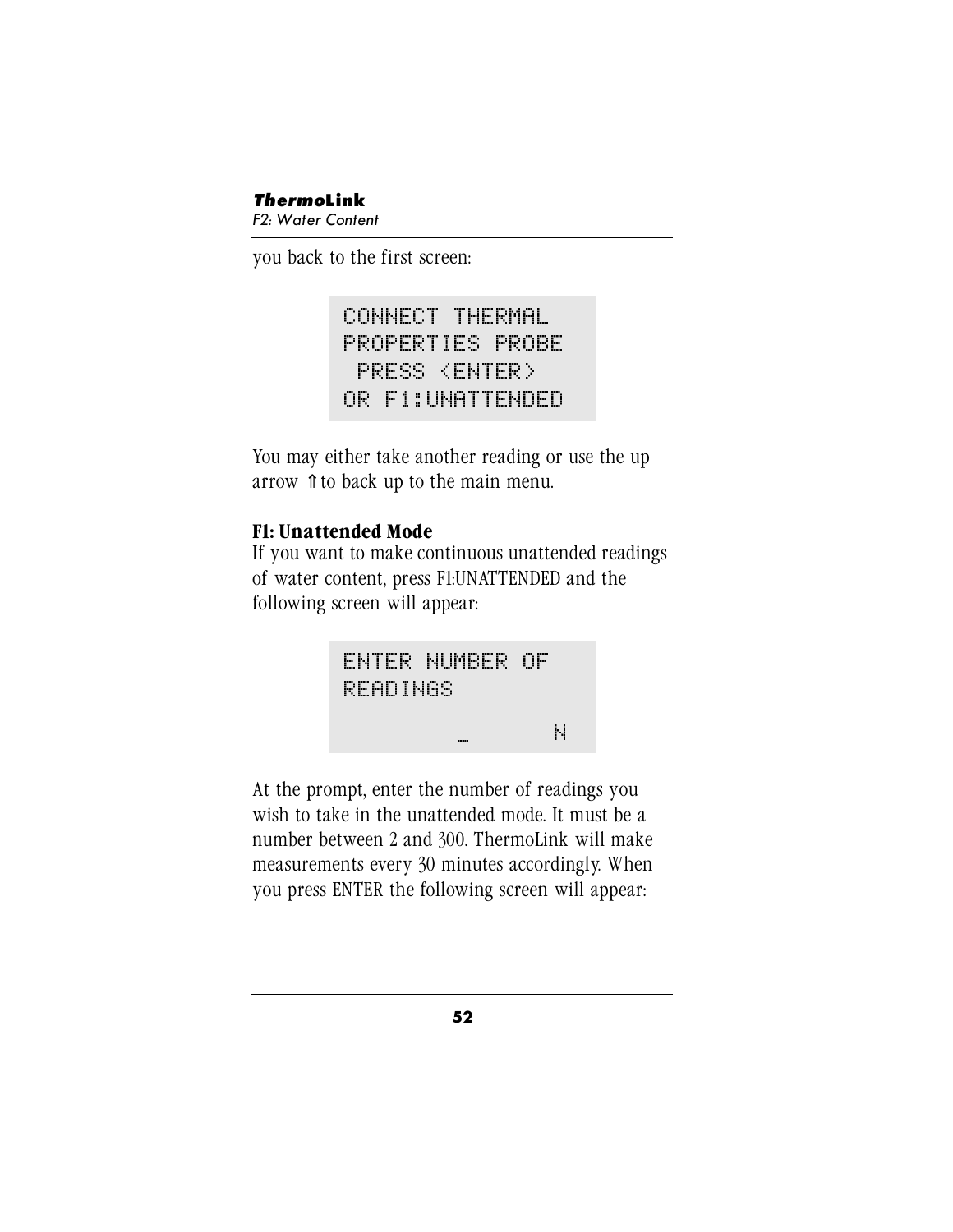## CONNECT THERMAL PROBE AND PRESS

# <ENTER>

Press ENTER and the following screen will appear:

ENTER BULK DENSITY >0.000g/cc N

At this point, you will need to enter a value for the bulk density of the sample you are measuring. It needs to be in the units of grams per cubic centimeter, and it must be a value greater than 0.5g/ cc and less than  $2.0g$ /cc. When you are done, press Enter. The following screen will appear:

> POWERING ON ANALOG ONE MOMENT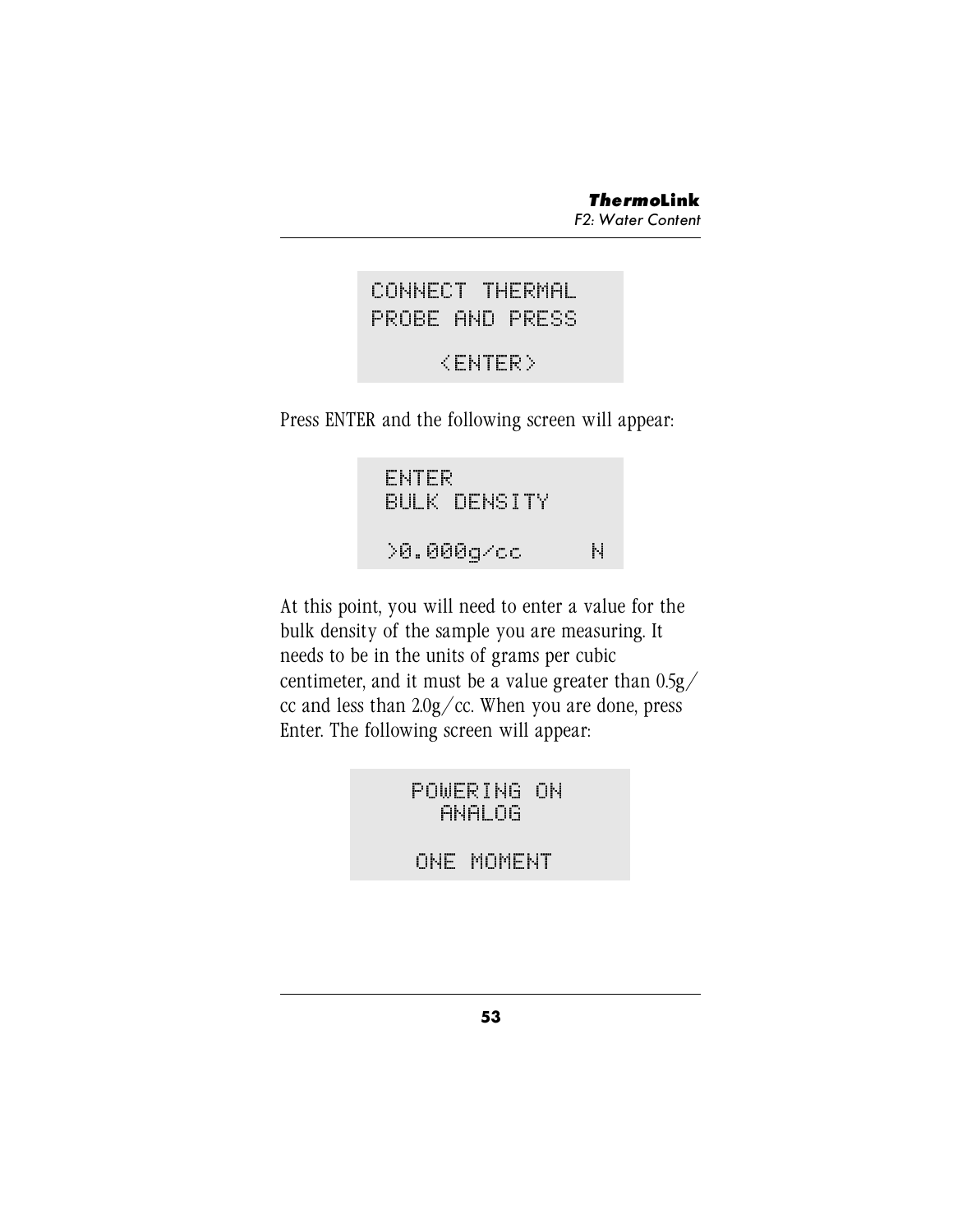#### *Thermo***Link**

F2: Water Content

Then:

#### CALIBRATING ANALOG

### ONE MOMENT

Then:

# VERIFYING ANALOG PERFORMANCE

ONE MOMENT

Then:

stabilizing sensors please wait...

Then:

EQUILIBRATING PROBE TEMP = 21.94 ∆T = 0.0237 wait F1:SKIP F4:ABORT

This screen will appear to indicate that the probe's thermocouple is trying to equilibrate its temperature with the medium you are measuring. During this time, try not to move the probe cord or head, as soft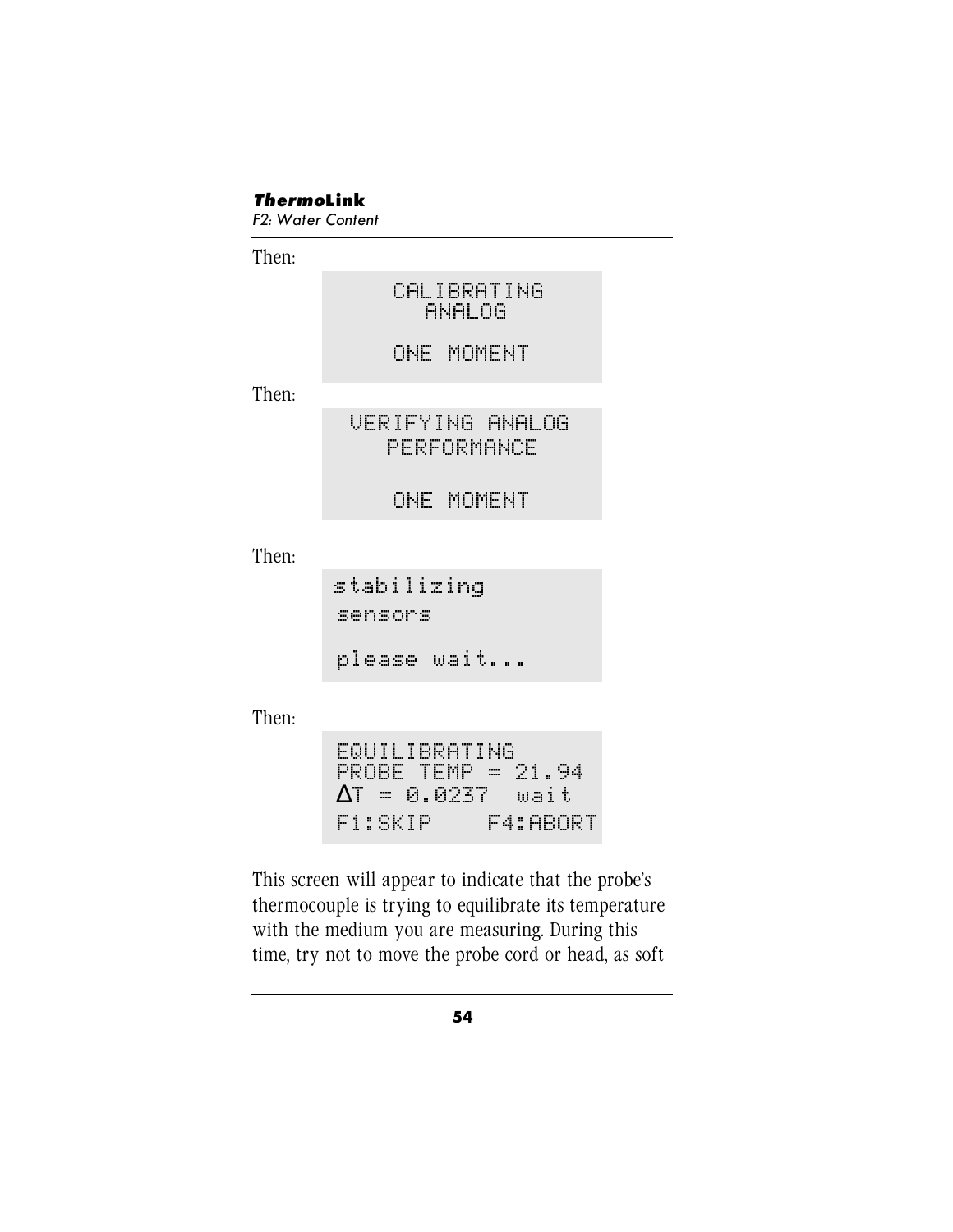samples can allow the needles to make gaps in the sample. The change in temperature between the thermocouple and your sample is displayed. Once the temperature difference reaches 0.003 or lower it begins the measurement process. If you wish, you may press F1 to skip the equilibrating process, but your results will not necessarily be accurate. When it is finished equilibrating, the next screen will appear:

```
HEATING PROBE
PLEASE WAIT...
2 sec F4:ABORT
```
The probe will heat the sample for 8 seconds, then the next screen will appear:

```
READING PROBE
PLEASE WAIT...
14 sec F4:ABORT
```
The instrument will now read for 60 seconds, after which it will give you the final display: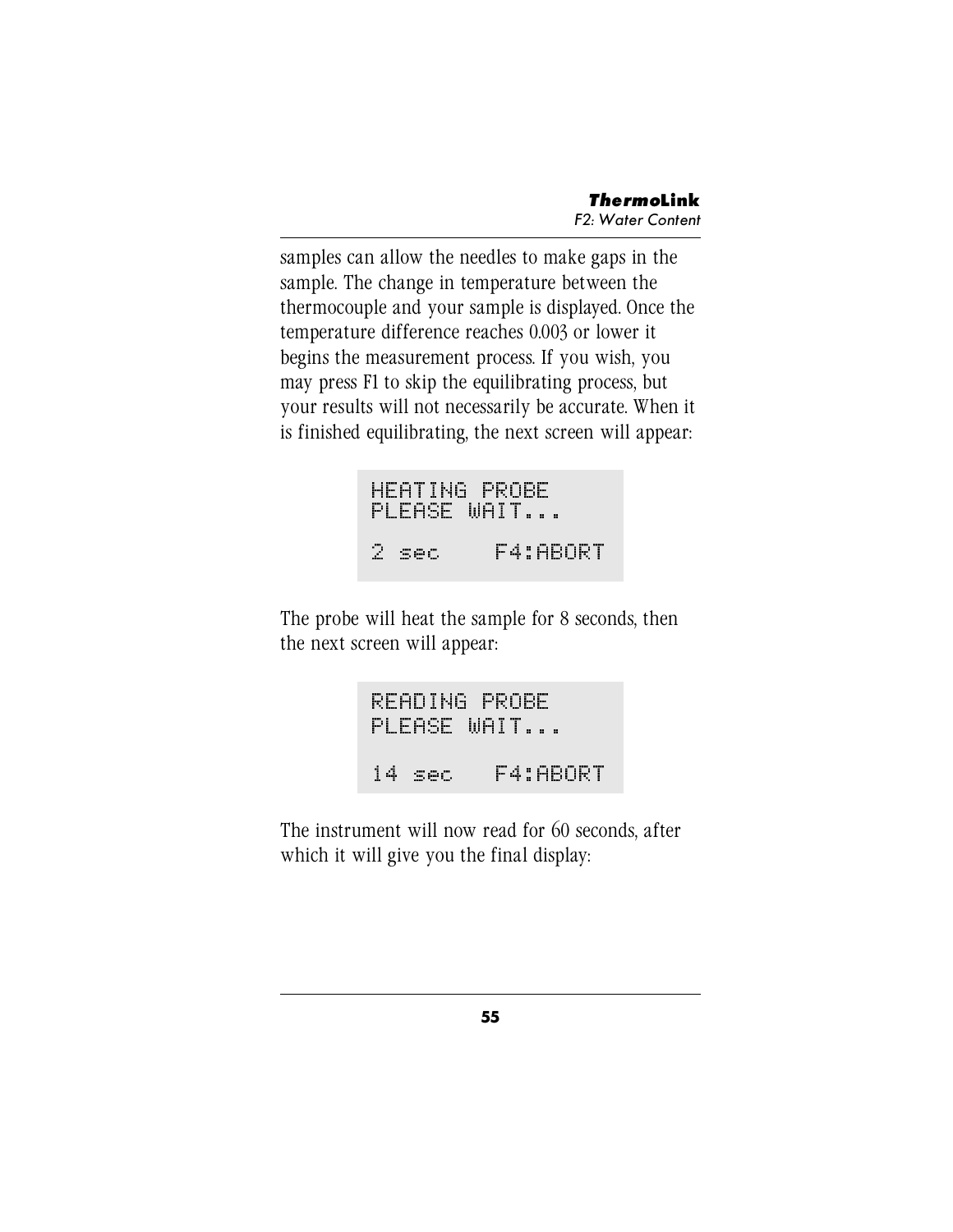# COMPUTING RESULT PLEASE WAIT

At this point, the screen will turn off, and it will resume unattended logging. If you press ON, the following screen will appear:

> UNATTENDED MODE 1 OF 8 READINGS TAKEN F4:ABORT

This screen will indicate how many readings have been taken and stored. If you wait for 15 seconds, this screen will disappear. If you wish to abort the readings, press F4 and the following screen will appear:

> UNATTENDED MODE ABORTED. PRESS ANY KEY TO CONTINUE

Press any key and you will be returned to the main menu.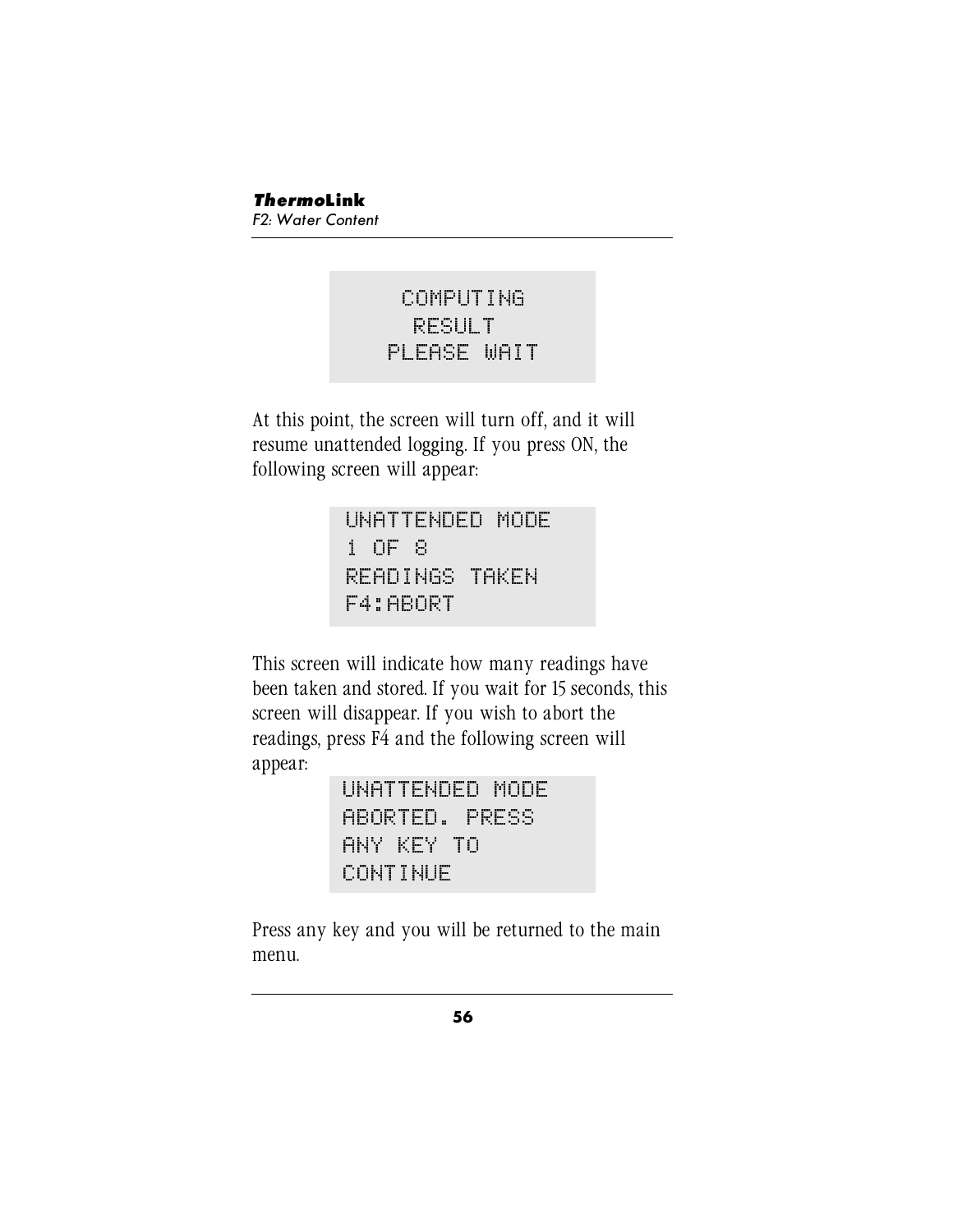# **8. F3: Matric Properties**

# **Before you start Equilibrating**

Before making matric potential readings, make sure that your matric probe has sufficiently equilibrated with the soil you are measuring, and is fully buried. For arid soils, equilibration time should be from 24 to 48 hours. Moister soils require shorter equilibration time (4-12 hours), but it is important to give the probe as much time as possible to equilibrate.

# **Saline soils**

Soils with high salinity may not be compatible with the matric probe. Too high of a salt content will cause the sensor to give inaccurate readings. To avoid this when sampling in saline soil, use the matric probe only in places where plants are growing. \*Note: once you use the matric potential probe in saline soil, you cannot use it in any other type of soil and get accurate readings, due to the saturation of salt in the ceramic matrix.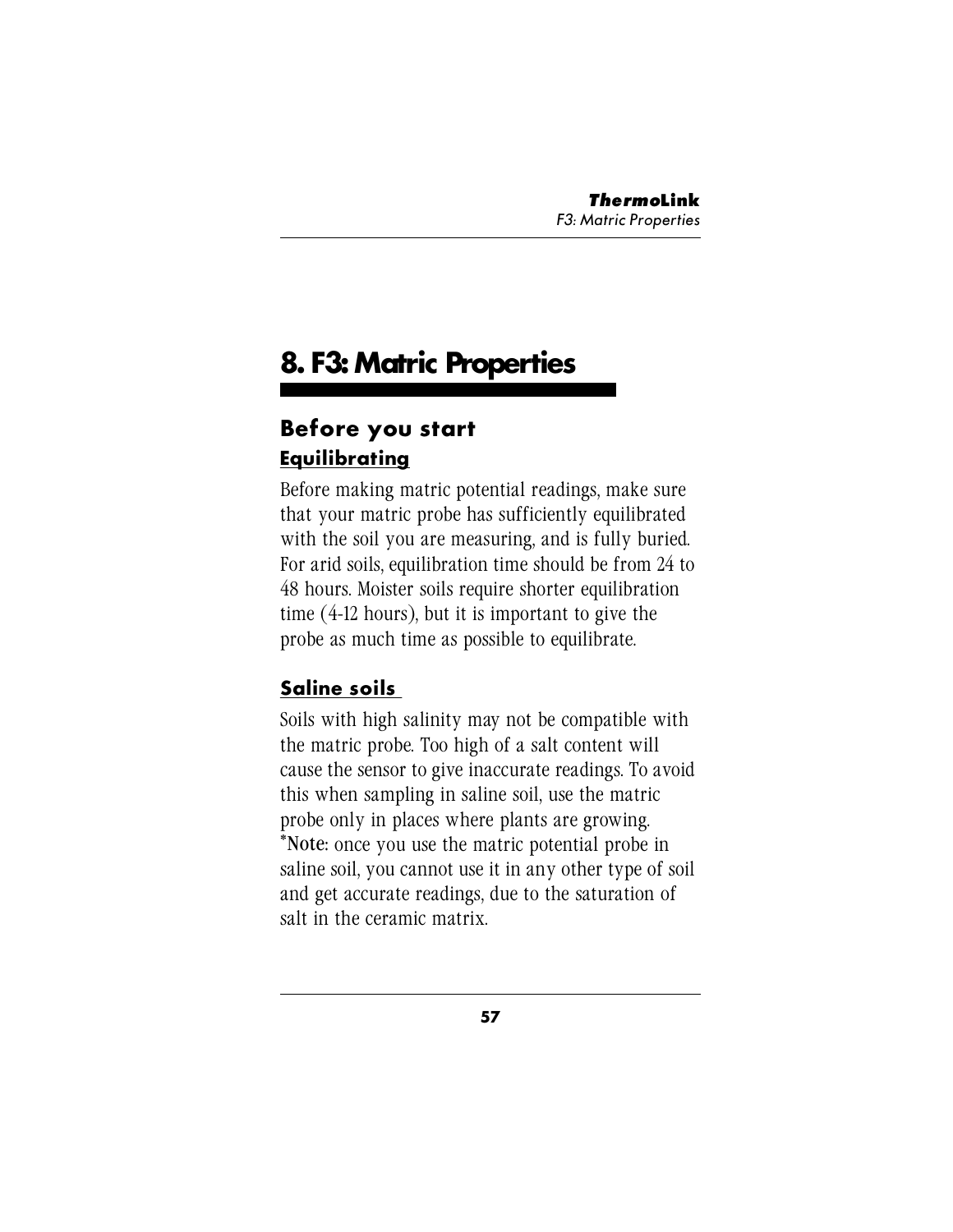### **Preparations**

Press F3: MATRIC PROP in the Data Menu. The following screen will appear:

> MATRIC POTENTIAL PROBE #123456 ↑↓ <ENTER> F5:BACK F1:UNATTENDED

From here you have three options. You can press the arrow keys to scroll to other probes you have set up, or you can set up a new probe; you can press ENTER to begin sampling with the probe currently selected; you can press F5 to go to the previous menu; or you can select F1 to enter the unattended sampling mode.

### **Configuring the Matric Sensor**

Each matric sensor has a specific calibration constant, located on a yellow label next to the end of the plug (not the white heatshrink label). When using the matric sensor, you will need to enter that number in this menu before proceeding. If no probes have ever been set up for your system, a zero will appear next to the words "Matric Potential Probe #."

To configure a new probe, press the up or down arrow until a zero appears next to the # symbol and press ENTER. The following screen will appear: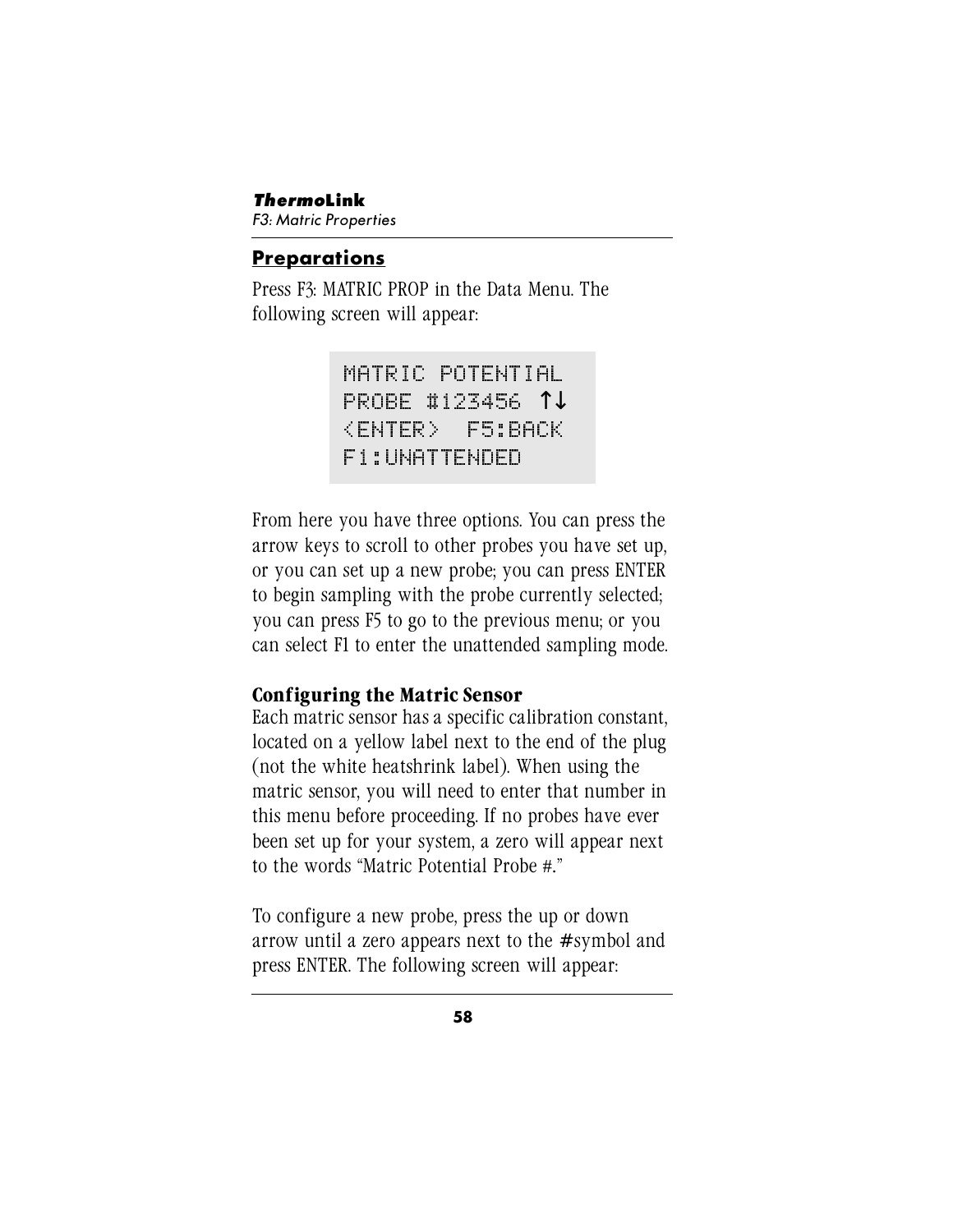

At the prompt, enter the first three digits that appear on the matric sensor's label, and press ENTER. The next screen will appear:



Enter the last three digits that appear on the matric sensor's label, and press ENTER. The following screen will appear:

```
YOU ENTERED
PROBE # 120579
F1: REJECT
F2: ACCEPT
```
Check the number on the matric sensor's yellow label to make sure it matches the number that appears on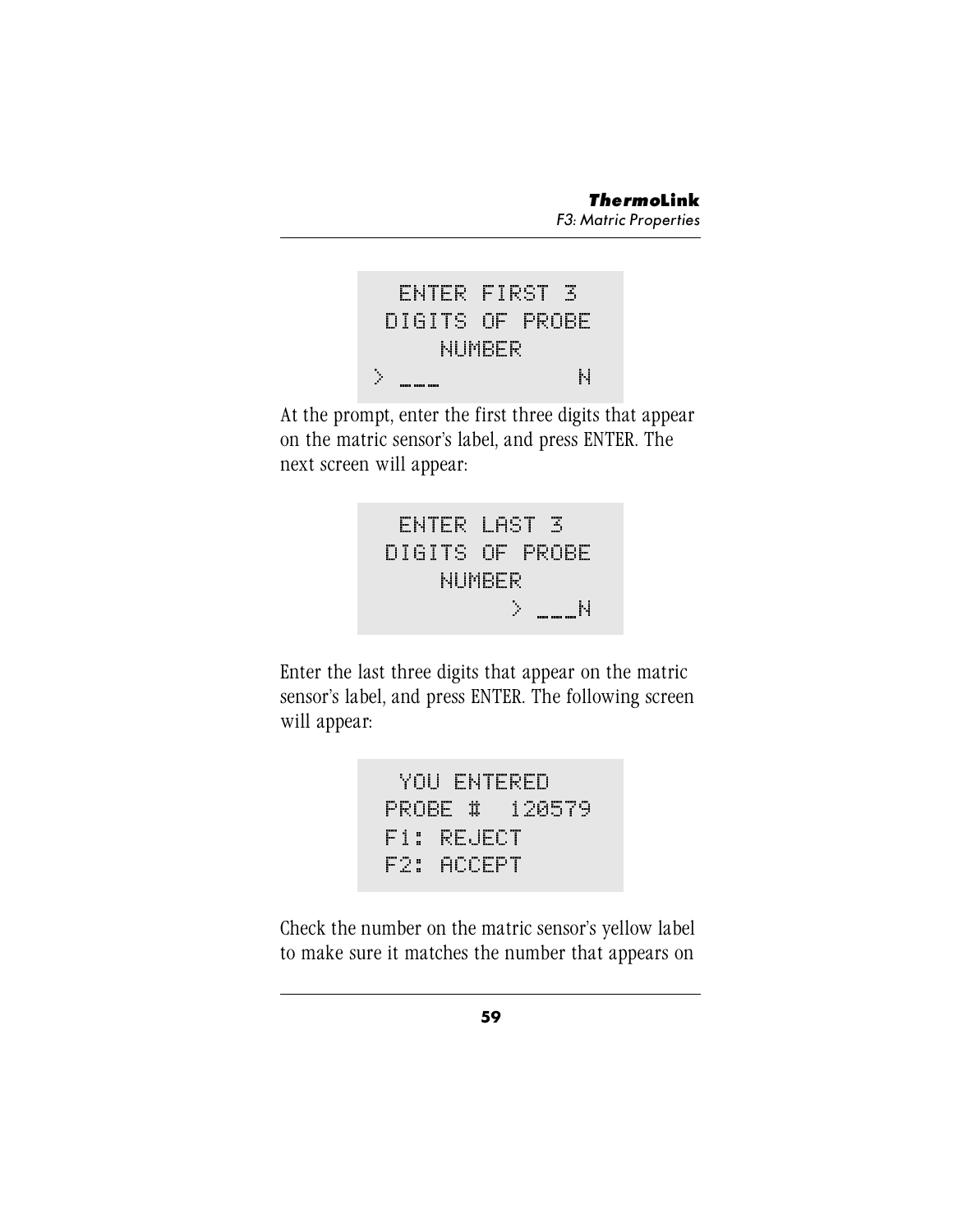your screen. If the number is incorrect, press F1 and you will be prompted to re-enter the number again. If the number is correct, press F2, and the read cycle will begin.

# **Making Readings Single Readings**

If you are doing single individual readings (not unattended), make sure the matric sensor is attached to ThermoLink's 4-pin connector and then press ENTER at the Matric Potential sampling menu. Some dialogue displays will appear to show that it is testing the analog board's performance and heating the probe, and then the final display will appear:

```
MP= -5.00 BAR
∆T=0.50 T=19.0
F1:SAVE F2:COMNT
F4:DISCARD
```
This display shows you the matric potential values it has measured. MP is the matric potential reading in units of Bars, T is the temperature of your sample, and  $\Delta T$  is any perceived change in temperature during the reading. This is displayed because if the temperature change is too dramatic, the reading will be inaccurate, and you should re-read your sample.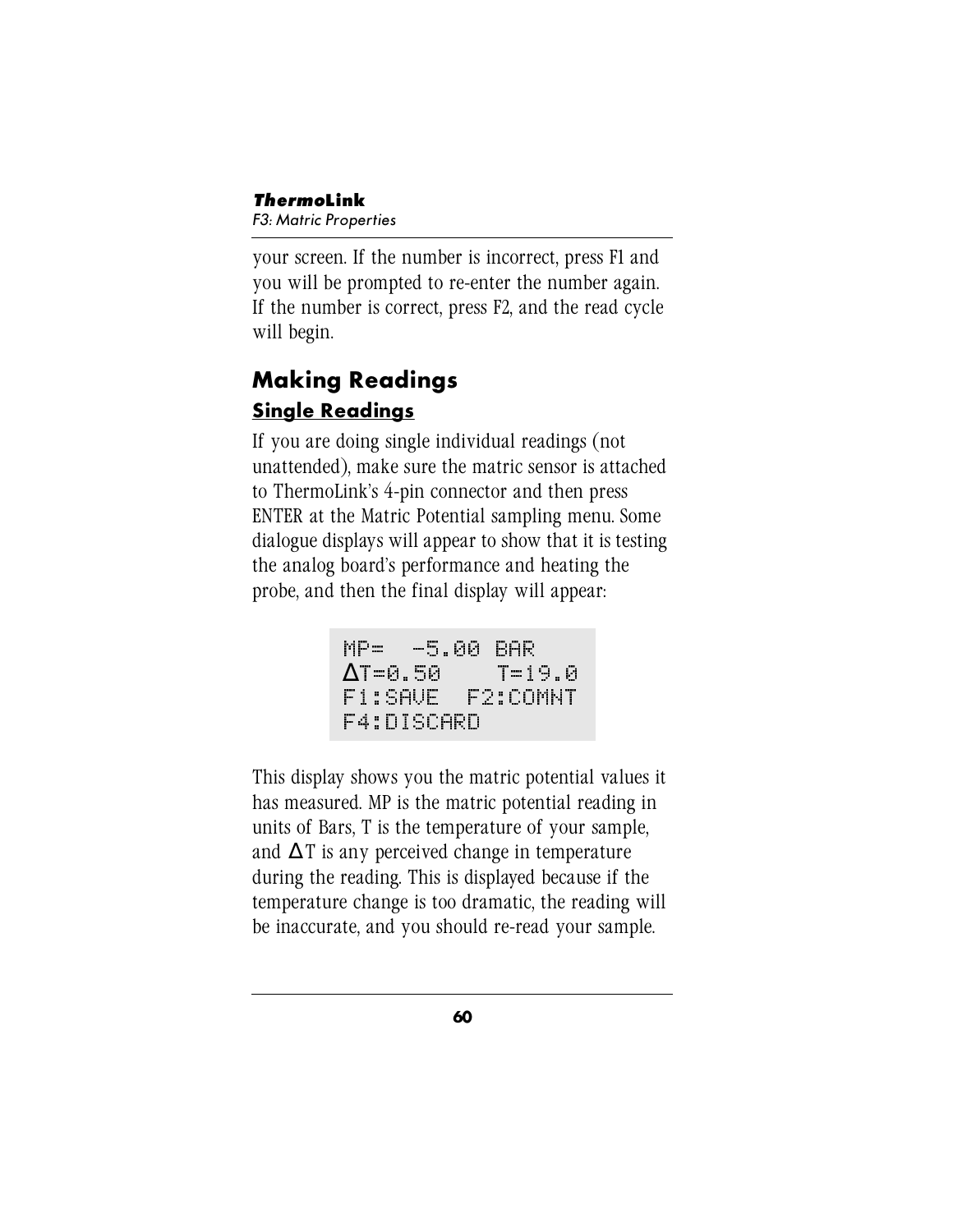From here you have three options. You can save the reading without making a comment by pressing F1, and Thermolink will automatically number the sample, then bring you back to the sampling menu. To add comments, press F2. The following display will appear:



Type in your comment at the prompt. If you find that you are repeatedly entering the same phrase for each sample, you may want to assign that phrase to a function key. Refer to the section titled "Programming the Function Keys" in Chapter 5.

Your third option is to press F4 to discard the reading and try again. All the options will eventually bring you back to the first screen:

> MATRIC POTENTIAL PROBE #123456 ↑↓ <ENTER> F5:BACK F1:UNATTENDED

You may either take another reading or use the up

**61**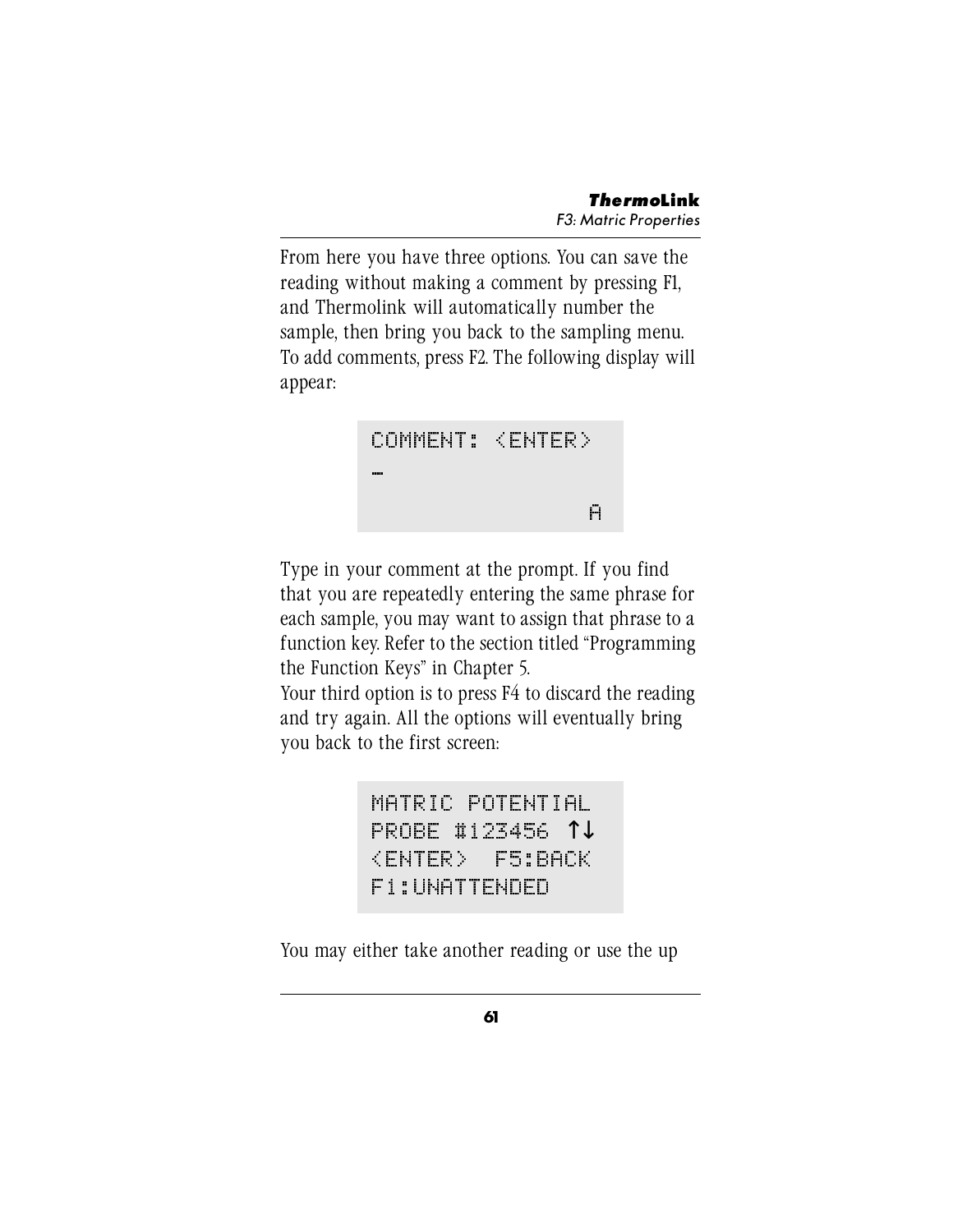*Thermo***Link** F3: Matric Properties

arrow ⇑ to back up to the main menu.

## **F1: Unattended**

If you want to make continuous unattended readings of your sample, select F1: UNATTENDED at the matric potential sensor sampling menu. The following screen will appear:



At the prompt, enter the number of readings you wish to take in the unattended mode. It must be a number between 2 and 300. ThermoLink will make measurements every 30 minutes accordingly. When you press ENTER the following screen will appear:

> CONNECT MATRIC PROPERTIES PROBE AND PRESS <ENTER>

Make sure the matric sensor is attached to ThermoLink's 4-pin connector and then press ENTER. Some dialogue displays will appear to show that it is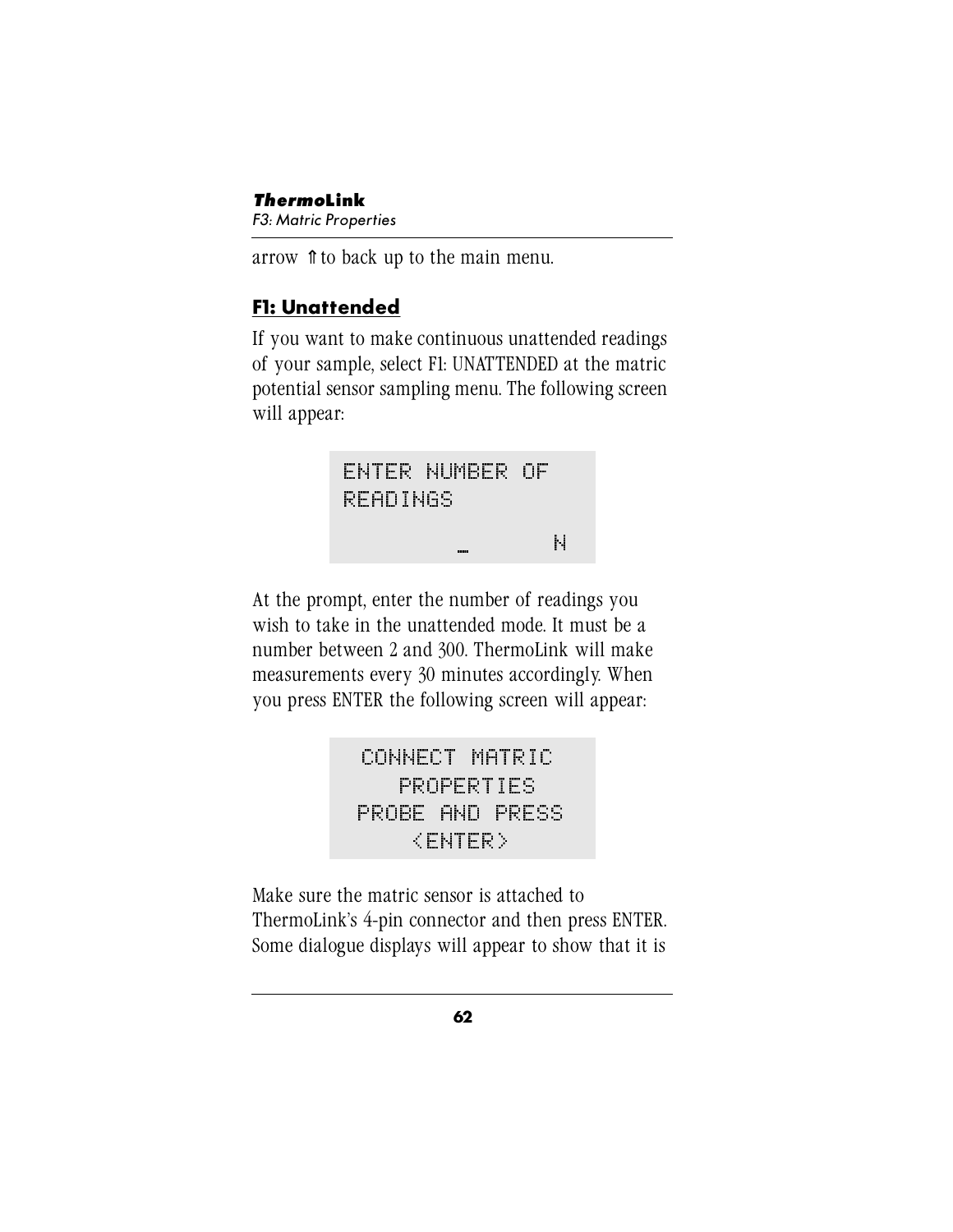testing the analog board's performance and heating the probe, the screen will turn off, and it will commence unattended logging. If you press ON, the following screen will appear:

> UNATTENDED MODE 1 OF 8 READINGS TAKEN F4:ABORT

This screen will indicate how many readings have been taken and stored. If you wait for 15 seconds, this screen will disappear. If you wish to abort the readings, press F4 and the following screen will appear:

> UNATTENDED MODE ABORTED. PRESS ANY KEY TO CONTINUE

Press any key and you will be returned to the main menu.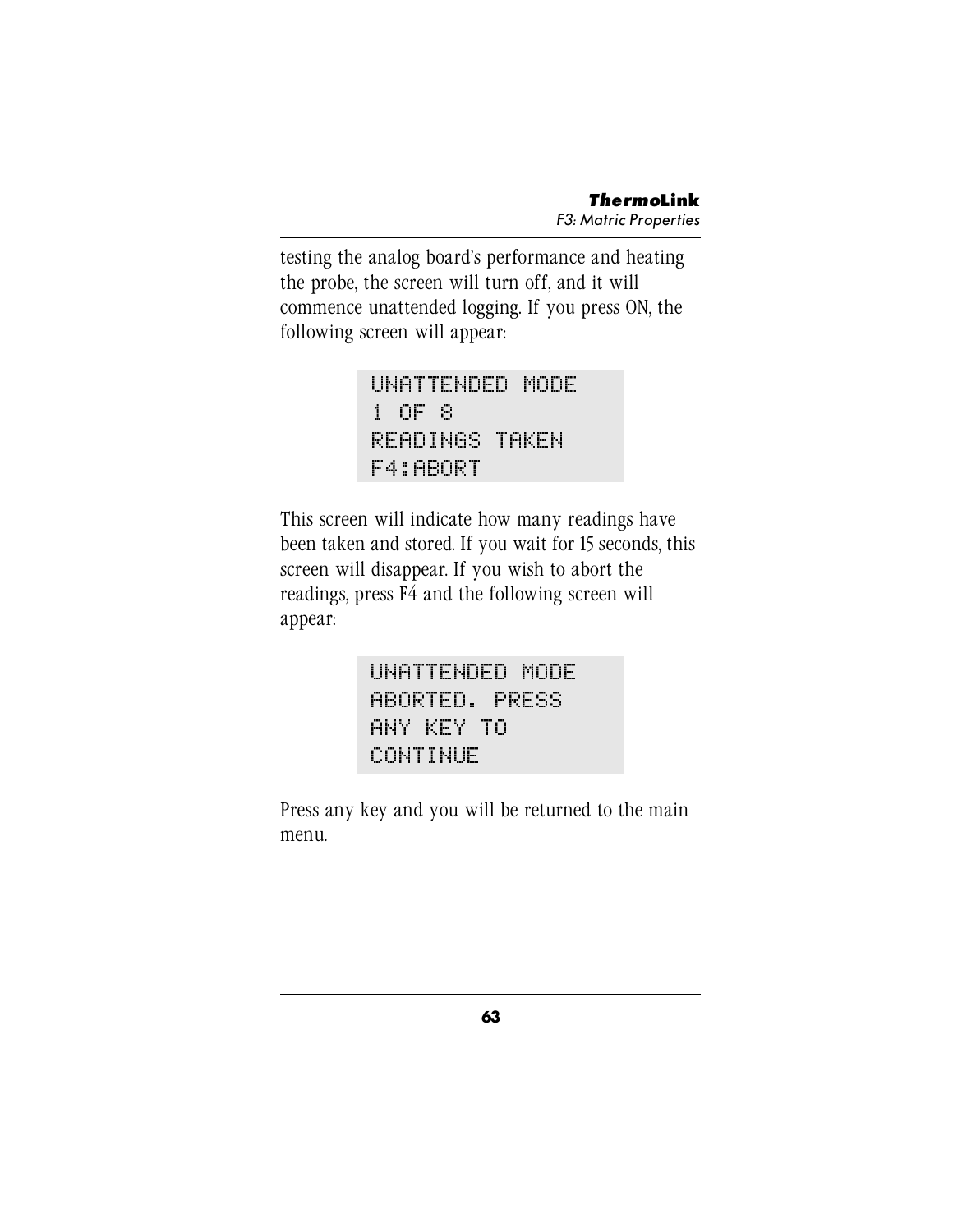# **9. Theory**

This section will describe more in-depth the theory and importance of the measurements that ThermoLink makes: Thermal Conductivity, Thermal Diffusivity, Volumetric Specific Heat, and Matric Potential. Additional information can be found in the references at the end of this chapter.

# **Thermal Properties and the Dual Probe Technique**

After considerable work to find techniques to measure thermal conductivity of porous materials, most researchers in soil science and other fields have accepted the line-source thermal conductivity probe as the method of choice, especially for in-situ measurements. The most accurate and accepted measuring technique used with the line-source is the short-duration heat pulse method. By using the shortduration heat-pulse method, the thermal diffusivity, heat capacity, and thermal conductivity can all be derived from one reading. This is the method employed by ThermoLink to find the thermal properties of your samples. Campbell et al. (1991) gives the equation for the temperature rise at some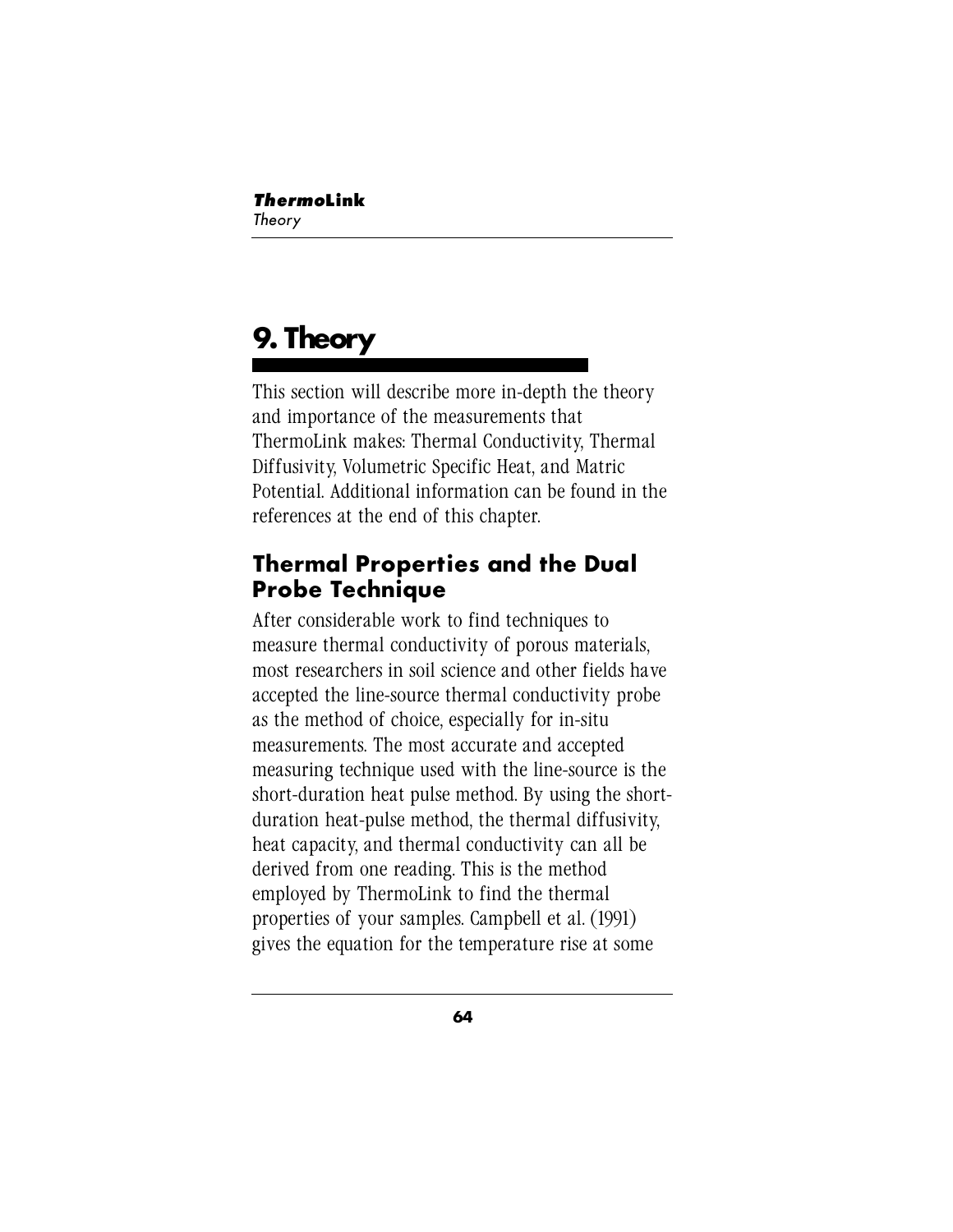distance, *r*, from a pulsed line heat source as

$$
\Delta T = \frac{q}{4\pi\kappa t} \cdot \exp\left(-\frac{r^2}{4Dt}\right)
$$

*equation 1*

where *r* is the distance between the line heat source and the temperature sensor, ∆*T* is the temperature rise measured by the thermocouple, *q* is the power dissipated by the heater, *K* is the thermal conductivity, *D* is the thermal diffusivity, and *t* is time.

ThermoLink's dual probe needles are spaced 6mm apart and are 30mm long. A heating wire is inside one probe, and a type E (chromel/constantan) thermocouple is placed in the other. The two needles are placed in the sample, and a known amount of current is passed through the heater wire, causing the heater needle to emit an 8 second-long heat pulse. The needles have previously equilibrated with the temperature of the sample, so the temperature rise above ambient is then monitored by the thermocouple for 60 seconds. The total power dissipated by the heater is the product of the voltage applied to it and the current going through it. This is divided by the length of the heater and multiplied by the heat pulse length to get *q*.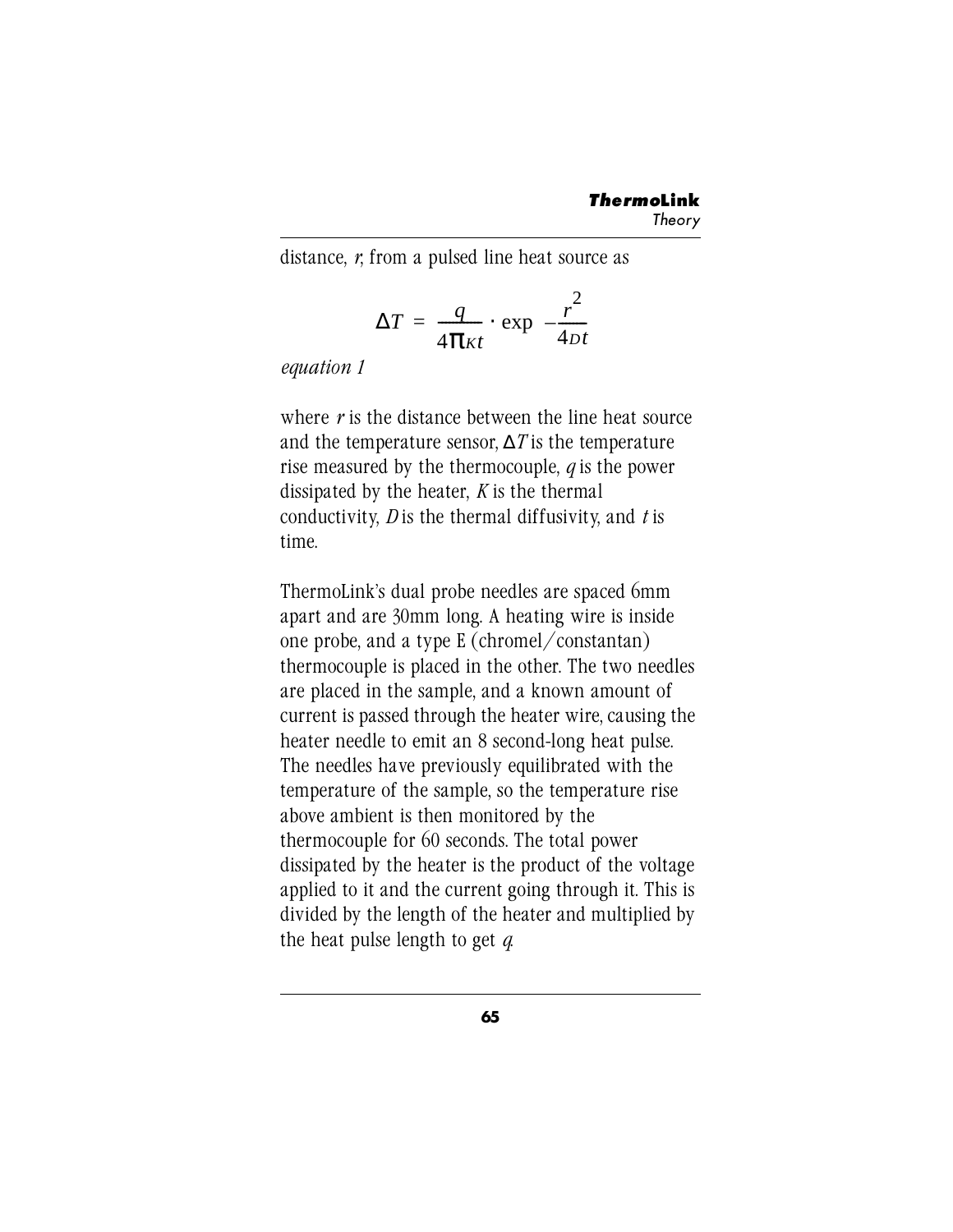#### *Thermo***Link** Theory

Equation 1 is used with a mathematical inverse method to find *K* and *D* from a set of measurements of ∆*T* vs. *t* for a sample. There exists some combination of *K* and *D* in *eq. 1* which will make its predictions of ∆*T* closely match the measured temperatures from a reading with the dual-pin probe. Those will be the thermal conductivity and diffusivity of the sample. Once conductivity and diffusivity are known, then volumetric specific heat can be found from

$$
C = \frac{K}{D}
$$

*equation 2*

# **Thermal Conductivity**

Thermal conductivity measures the rate at which energy is transferred through a medium per unit temperature gradient. ThermoLink measures thermal conductivity in  $W$  m<sup>-1</sup>  $C^{-1}$  (Watts per meter-degree Celsius). Several factors affect the thermal conductivity of a sample. One of particular significance is the moisture content and air content of the sample. Studies have shown that for most mediums, the relationship between water content and thermal conductivity is linear. Therefore, the thermal conductivity of two soil samples taken from the same plot could vary, depending on how wet each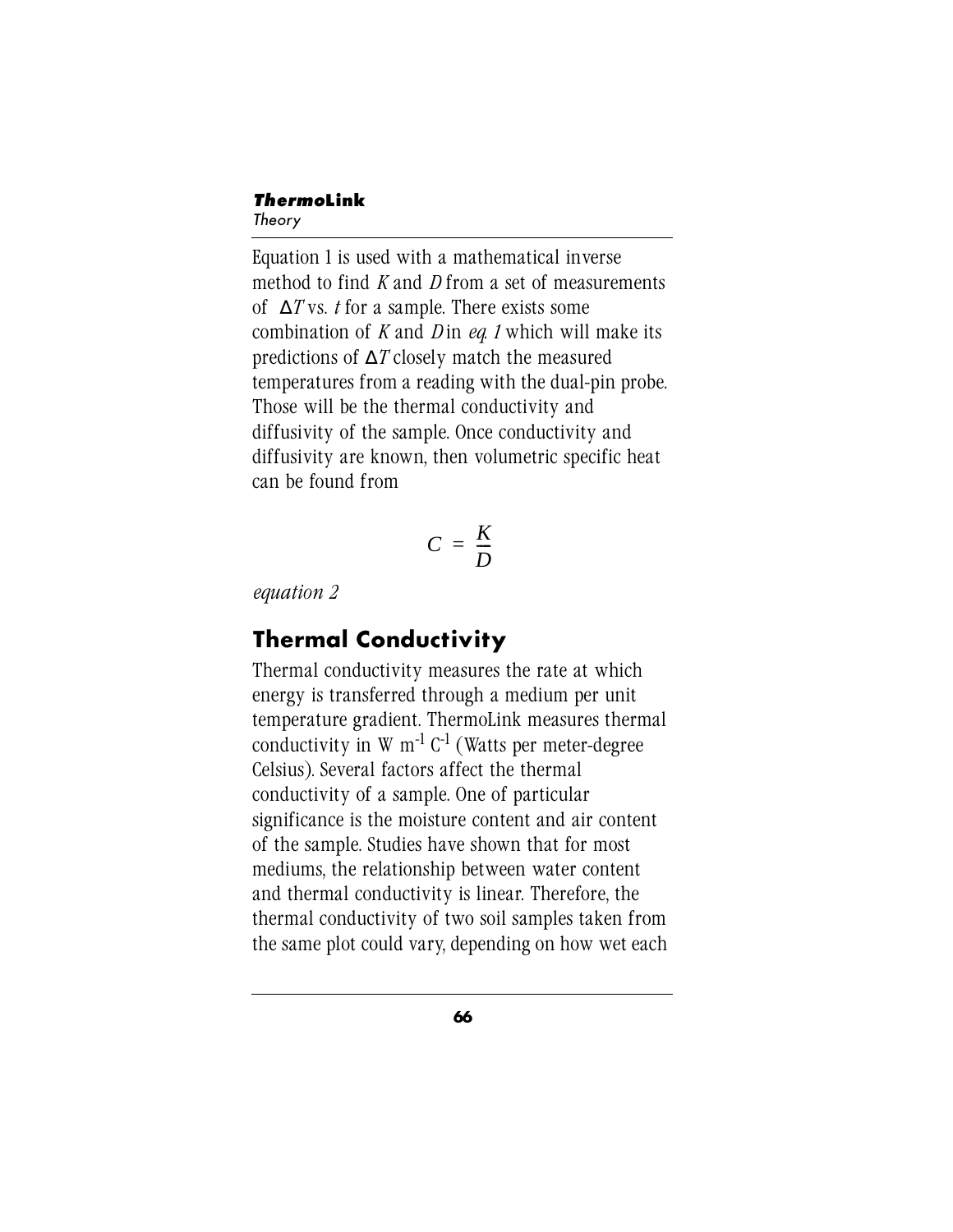sample was. Another important factor to keep in mind is the direction of grain or structure of the sample with respect to the direction of heat flow.

# **Thermal Diffusivity and Volumetric Specific Heat**

Volumetric specific heat is a measure of the energy needed to raise the temperature of a given medium to a unit degree. It is related to heat capacity, or the amount of thermal energy a material can store.

Thermal Diffusivity is the ratio of thermal conductivity to specific heat. It is essentially the rate at which a thermal disturbance will propagate through a medium. It is measured by the ThermoLink in millimeters squared per second  $\rm (mm^2 \, s^{\text{-}1})$ . A sample with a high thermal diffusivity will respond quickly to its thermal environment. Similarly, a sample with a low thermal diffusivity will respond slowly to its thermal environment.

# **Matric Potential and Water Content: Determined from Thermal Properties**

Since the thermal properties of a porous medium depend mainly on water content, the thermal properties measurements that ThermoLink makes can be used to determine water content of the porous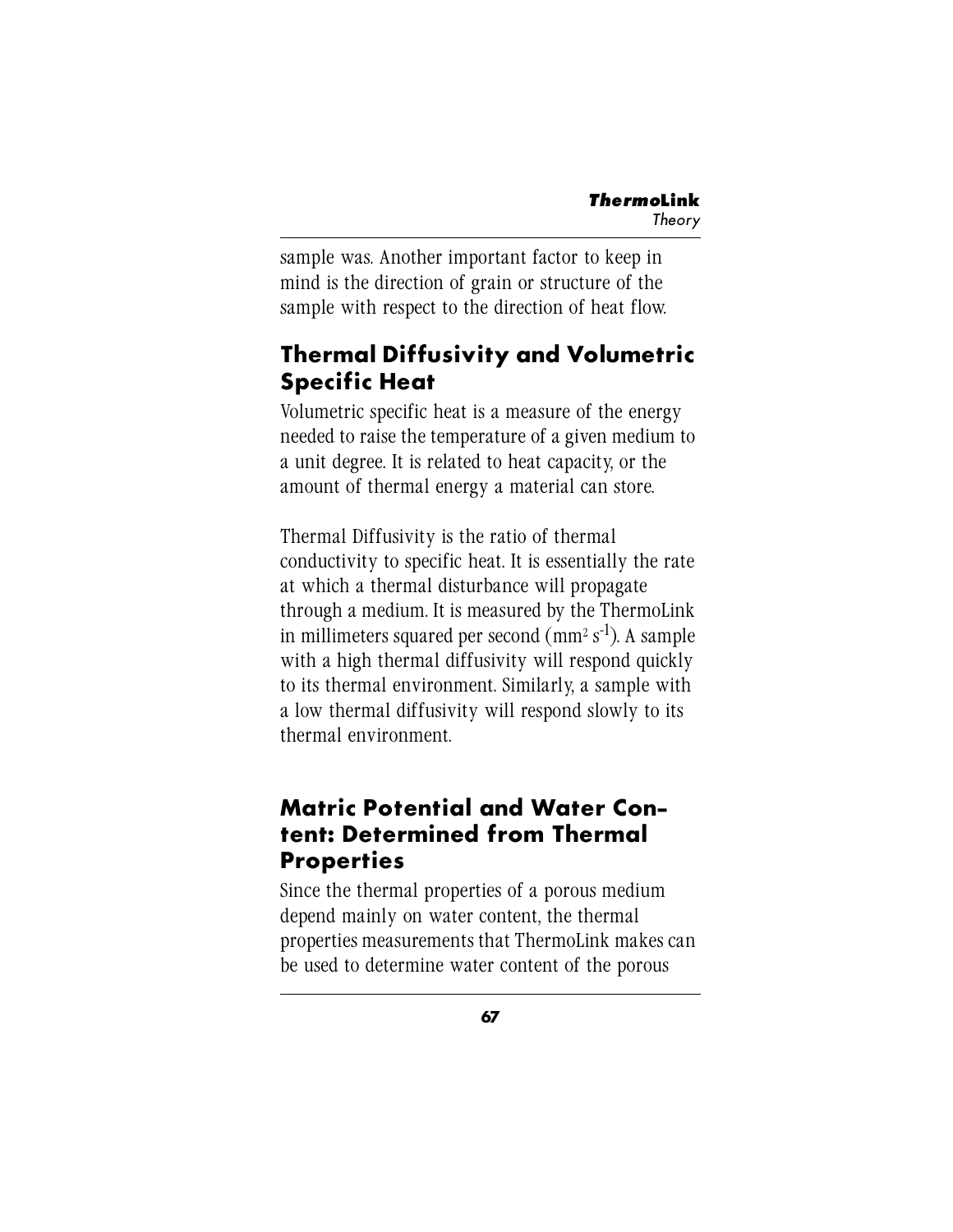#### medium.

For a given porous medium, there exists a relationship between its water content and its matric potential. One can therefore monitor the matric potential of a soil by measuring the thermal properties of a porous ceramic block buried in the soil. Since ThermoLink measures thermal properties, it can therefore be used to measure matric potential and water content of soil.

### **Matric Potential**

Matric Potential is a measure of the adsorptive forces binding water to a soil matrix. It can be measured by ThermoLink in Bars, MPa (megapascals), or Joules/ kg. Matric Potential is a value that expresses the difference in the potential of water held by a soil matrix and that of free water at the same elevation and salt concentration. Since free water is not being held by a soil matrix, its matric potential is zero. However, in order to convert soil-held water to free water, work must be performed, along with an increase of the energy level of the water. Therefore, the matric potential of water being held by matric forces is negative, and the more tightly bound the water is to the soil, the more negative the matric potential value will be. The operating theory of Thermolink's matric potential sensor is explained on page 15 of this manual. For more information on this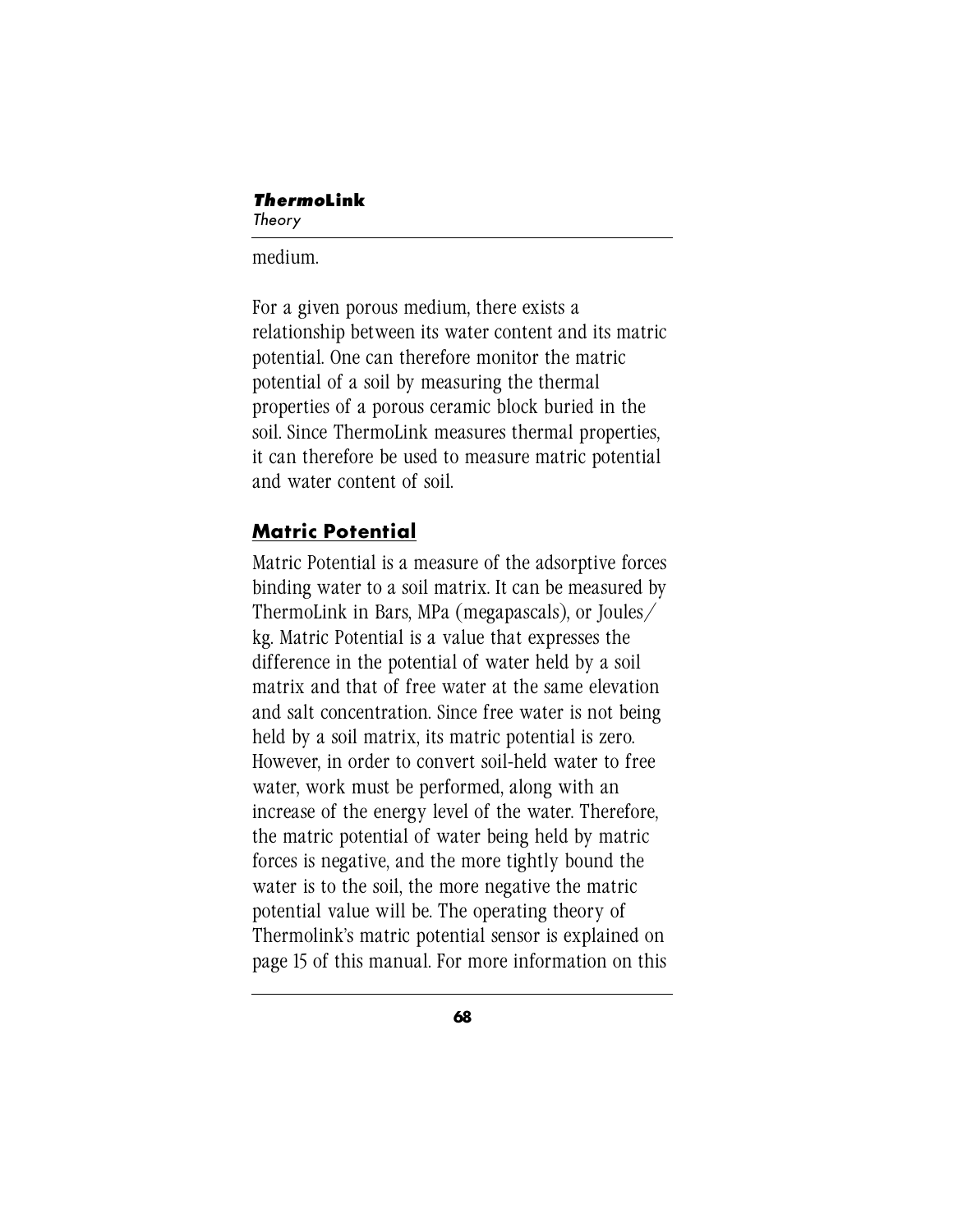type of sensor, see C.F. Reece's reference at the end of this chapter.

### **Water Content**

Water Content is a volumetric measure of the amount of water in a given system. Since the thermal properties of soils change depending on the amount of water in the system, water content can be derived from measuring the thermal properties of the soil. ThermoLink measures this as a ratio of  $\mathrm{m}^3$  of water per  $\mathrm{m}^3$  of soil. It is related to volumetric specific heat by the equation

$$
\theta = \frac{C - \rho_b c_s}{\rho_w c_w}
$$

*equation 3*

where C is the volumetric specific heat,  $\rho_h$  is the soil bulk density,  $C_s$  is the soil's specific heat,  $\rho_w$  is the water density, and  $C_w$  is the water's specific heat. Any errors in  $\Theta$  will result primarily from uncertainties in C and  $\rho_h$  If, however, we are only interested in water-content changes (measurements made without changing the location of the probe), and  $\rho_h$  therefore does not change, the resolution in water content should be around 0.005.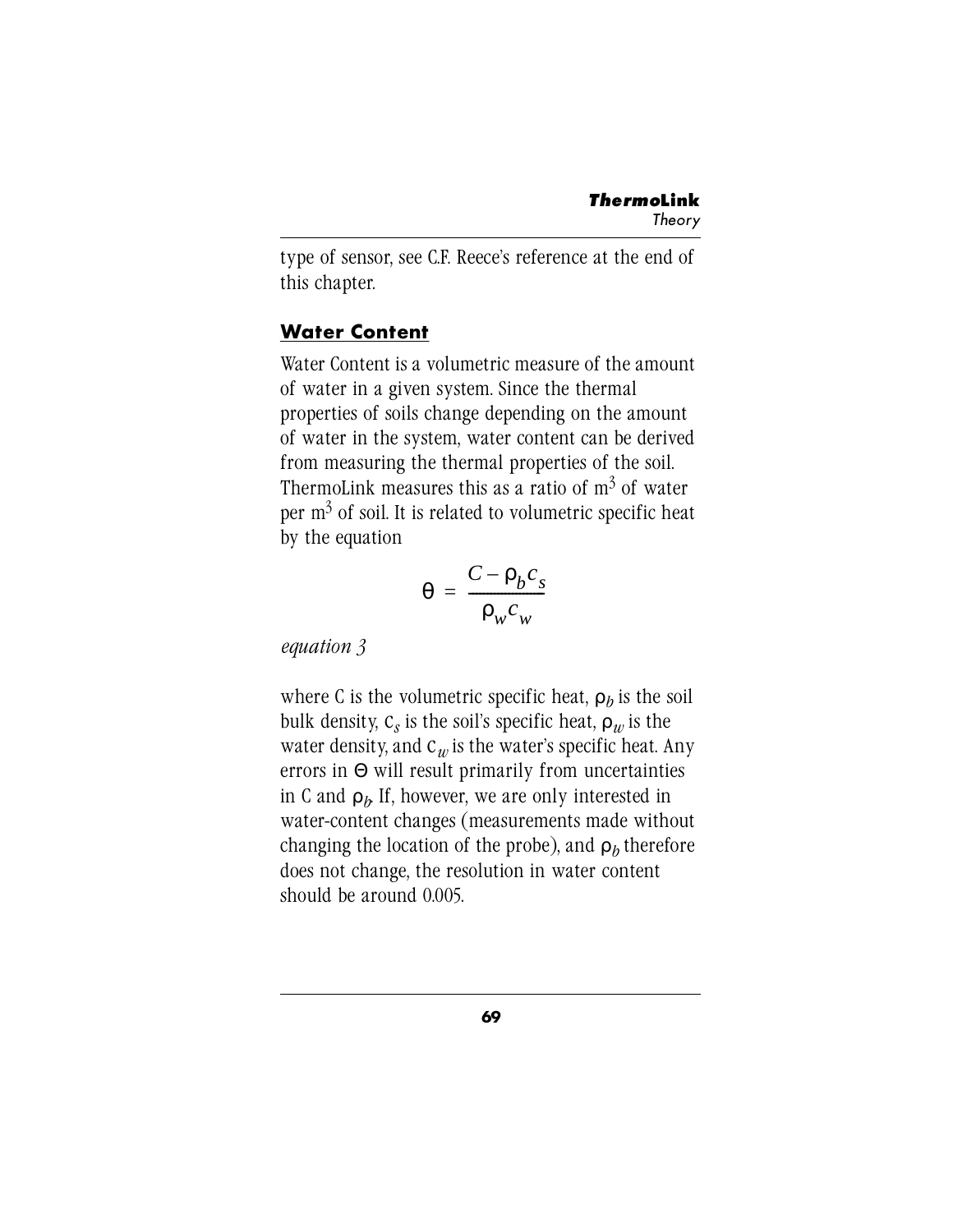### **Further Reading**

Bristow, Keith L., Kluitenberg, Gerard J., and Horton, Robert, "Measurement of Soil Thermal Properties with a Dual-Probe Heat-Pulse Technique." *Soil Science Society of America Journal,* Vol.58, no. 5, pp.1288-1294 September-October 1994.

Bristow, K.L., Campbell, G.S., and Calissendorff, K., "Test of a Heat-Pulse Probe for Measuring Changes in Soil Water Content." *Soil Science Society of America Journal*, Vol. 57, No. 4, pp 930-934. July-August 1993.

Campbell, G.S., Calissendorff, C., and Williams, J.H., "Probe for Measuring Soil Specific Heat Using a Heat-Pulse Method." *Soil Science Society of America Journal,* Vol. 55, No.1., pp 291-293. January-February 1991.

Campbell, G.S. and Wilson, A.M., "Water Potential Measurements of Soil Samples." pp-142-149, in Brown, R.W. and VanHaveren (eds.), *Psychrometry in Water Relations Research.* 1972. Utah Agric. Exp. Stn., Logan, Utah.

Papendick, R.I., and Campbell, G.S., "Theory and Measurement of Water Potential." pp 1-22 in *Water Potential Relations is Soil*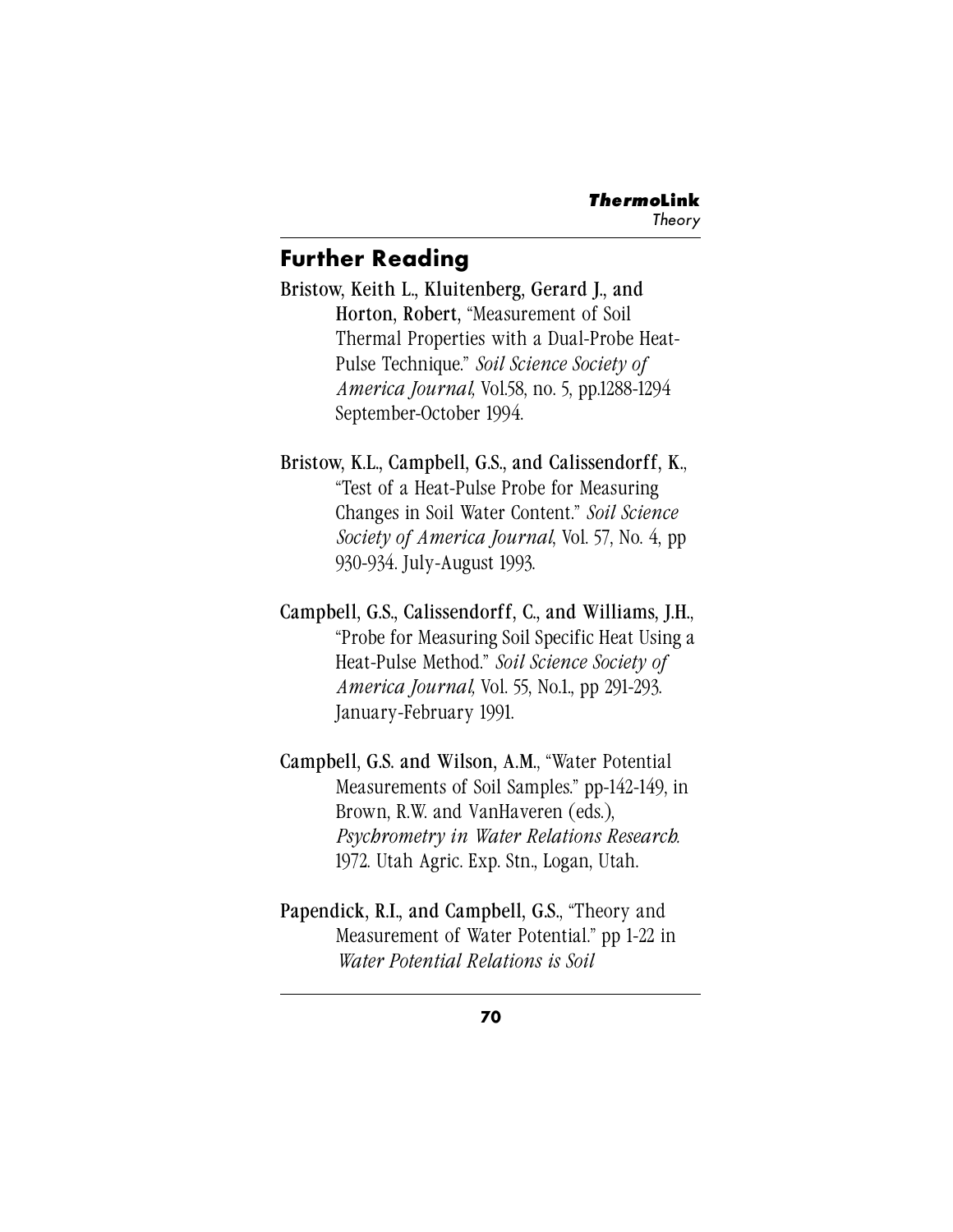*Microbiology.* 1980. Soil Science Society of America. Madison, Wisconsin

Reece, C.F., "Evaluation of a Line Heat Dissipation Sensor for Measuring Soil Matric Potential." *Soil Science Society of America Journal*, Vol. 60, pp. 1022-1028. 1996.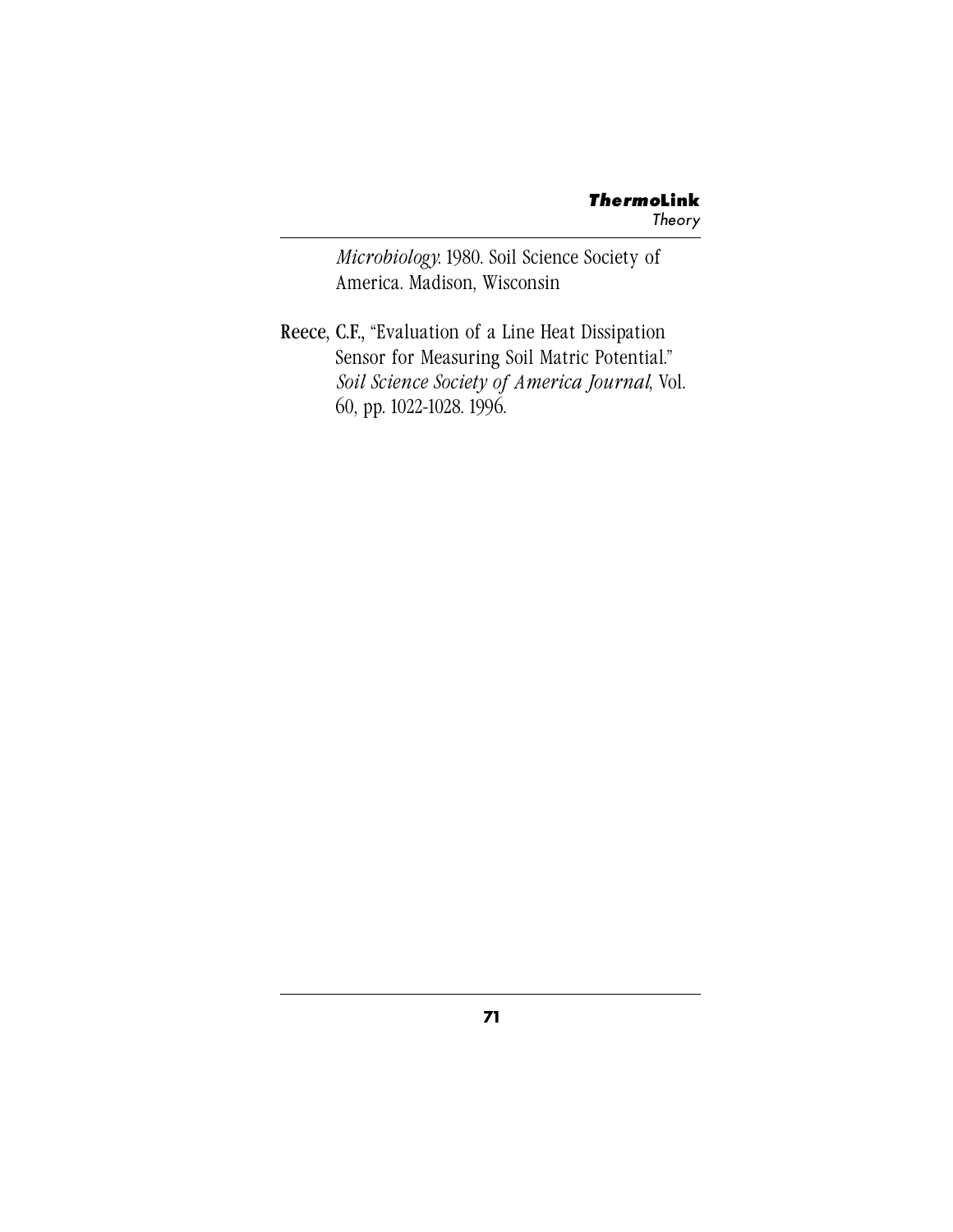# **10. Care and Maintenance**

As with any scientific instrument, it is important to take care of your ThermoLink and probes in order to ensure accuracy and reliability. This chapter describes a few things you can do to make sure your ThermoLink is always working properly.

## **Charging the Batteries**

ThermoLink uses two 5-cell battery packs, which last for about 16 hours of normal use. When they become low on charge, you will get the following message on power-up:

LOW BATTERY COND.

SHUTTING DOWN

When this screen appears, it means there is not sufficient battery charge to adequately support all the functions, so it will shut down. If you are logging in the unattended mode and the power is insufficient, it will abort the reading cycle and turn off.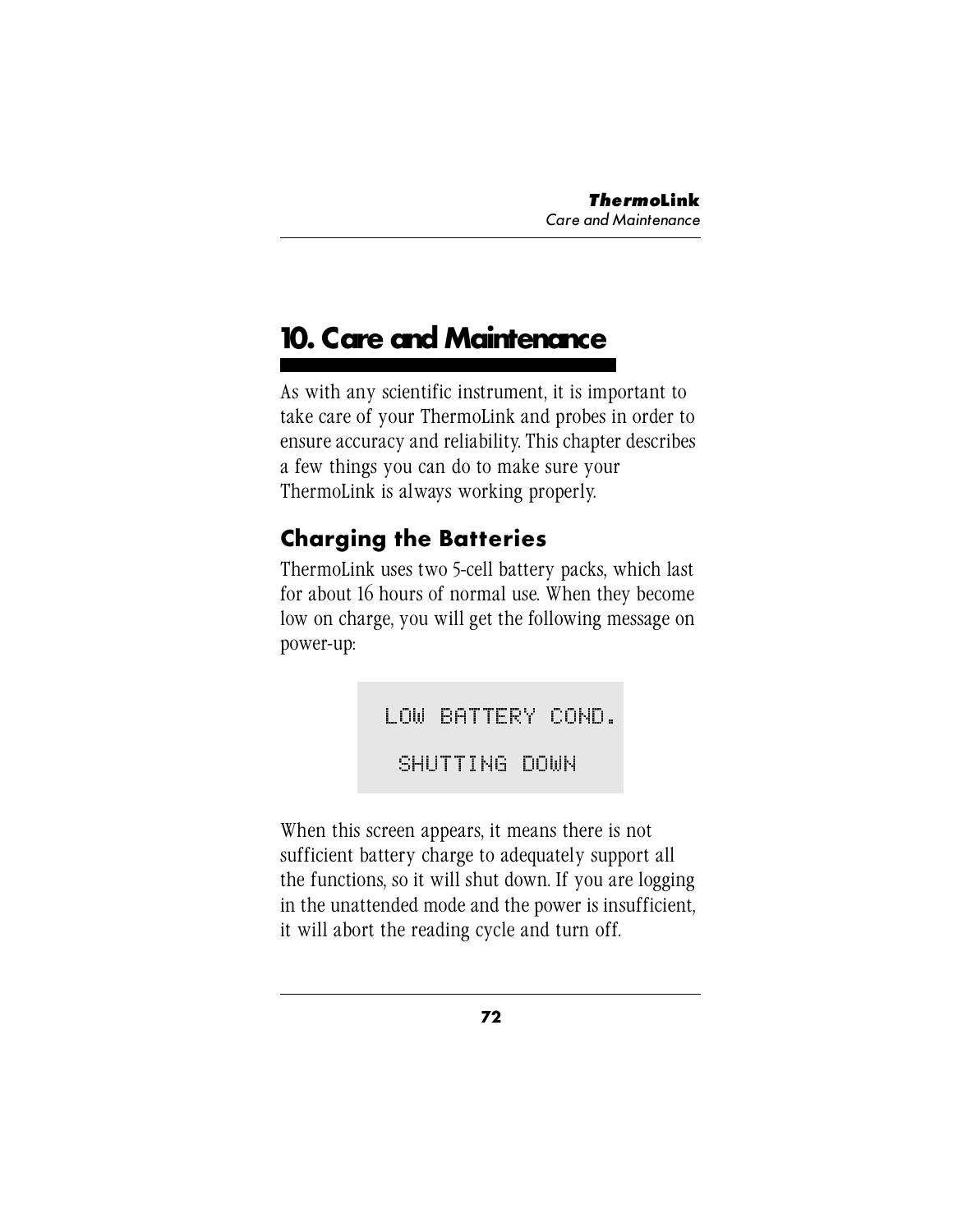Therefore, it is important to recharge the batteries on a regular basis to avoid this. Do not, however, recharge the batteries too frequently (like after each use) or they will quickly lose their storage capacity.

To Charge the Batteries:

1. Attach the charging jack on the ThermoLink's RS-232 cable to the AC Adapter.

2. Plug the 5-pin port on the end of the RS-232 cable to the 5-pin connector on the ThermoLink microcontroller.

3. Plug the AC Adapter into an outlet. Let it charge for at least 10 hours, but no more than 16 hours at a time!

If the batteries no longer hold their charge, contact Decagon for replacements.

*NOTE: ThermoLink will not operate while*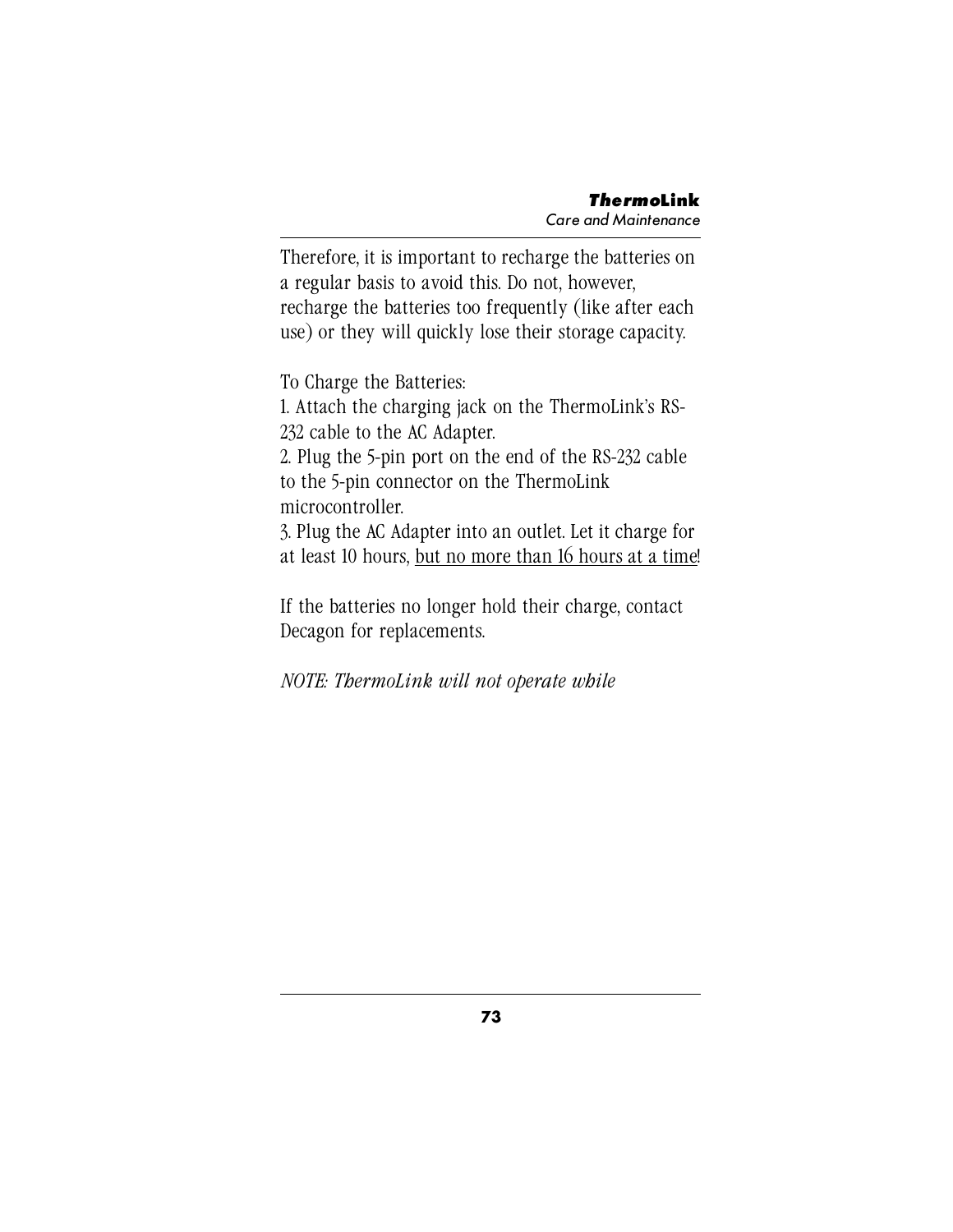

### **Caring for the Dual-Needle Probe**

Due to the nature of the dual-probe measuring method, it is very important to keep the needles of the probe straight and perfectly spaced. Any bends in either of the needles can cause significant changes in the thermal property readings of your samples. Here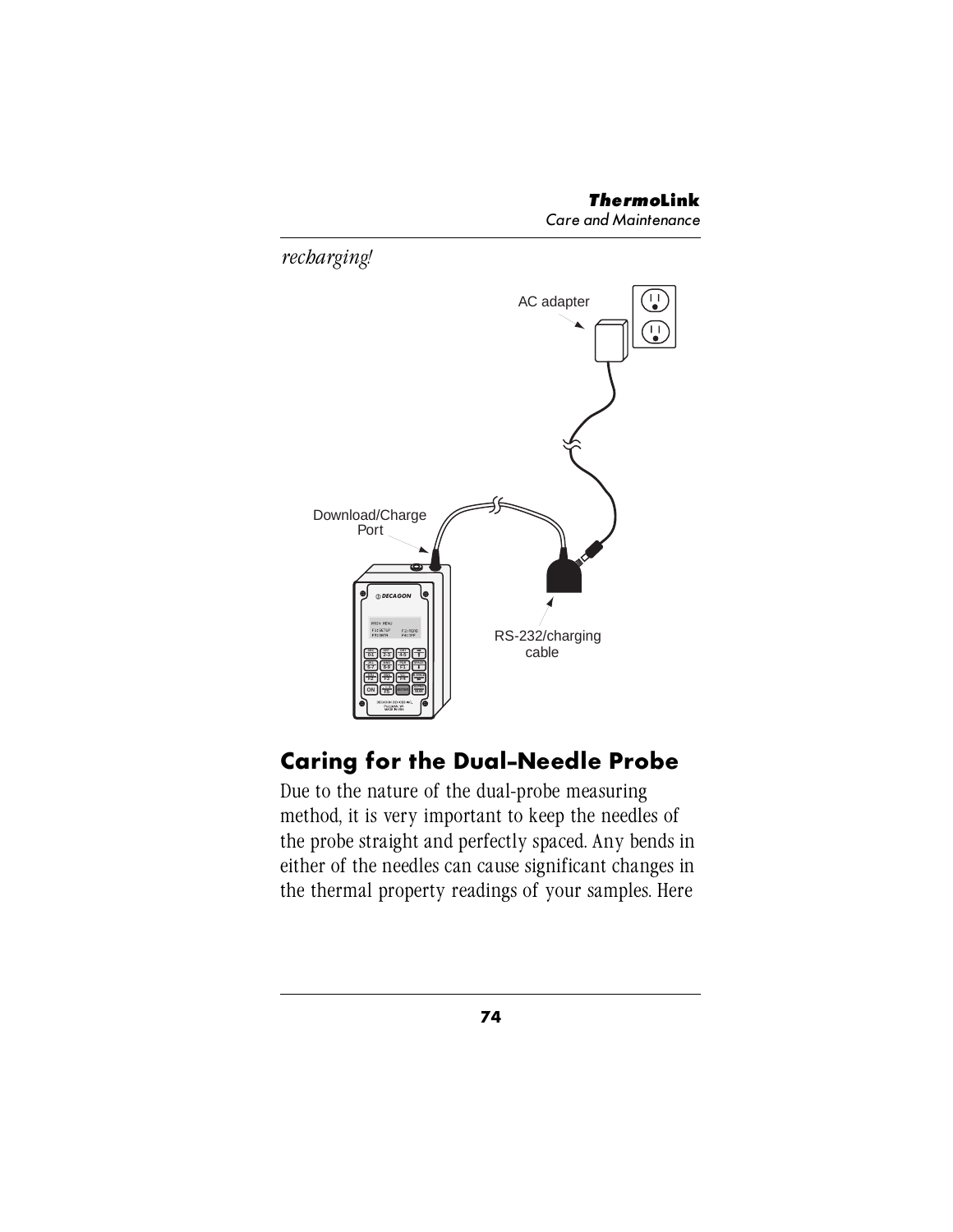Care and Maintenance





To avoid bending the needles, always store the dualneedle head in the black plastic storage block that came with your unit when not using the probe. When you are sampling, always use the probe guide, even in a relatively soft sample medium. The slightest variance of hole spacing upon entry of the sample can skew the probe spacing. Also, if the probe moves while plugged into the sample, the holes can widen and render the sampling inaccurate.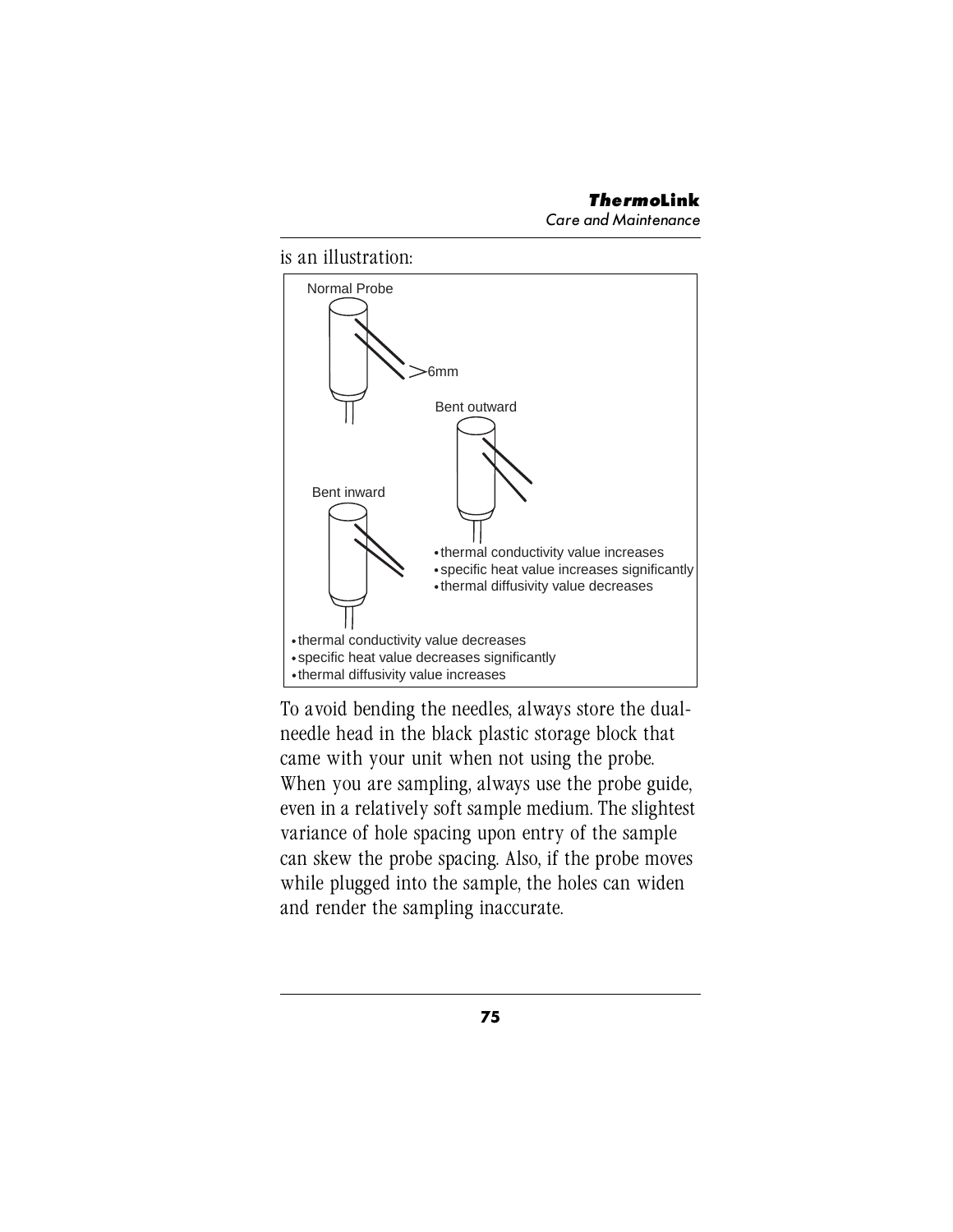

*Do not begin the read mode unless you have the probes inserted into a sample of some kind, or you will risk burning out the heater element inside the probe!*

### **Cleaning and Maintenance**

For sanitary purposes and ease of use, it is important to clean all the components of your ThermoLink.

ThermoLink Microcontroller: To clean the microcontroller, use non-abrasive cleaners like ethanol, household ammonia, mild detergents, etc. and a soft cotton cloth. When cleaning the display window, do not use wood-based tissues, or they will cause scratches.

Thermal Probe: Obviously, the cleaner your probe needles are, the better results you will get. The probe needles can be cleaned as you wish, but make sure you don't bend the needles!

Matric Probe: The matric probe doesn't need extensive cleaning; it is made to be in the soil. Try to brush off excess soil that may dry on the probe. Also, be extremely careful not to drop or hit the probe end, as it is brittle and can break easily.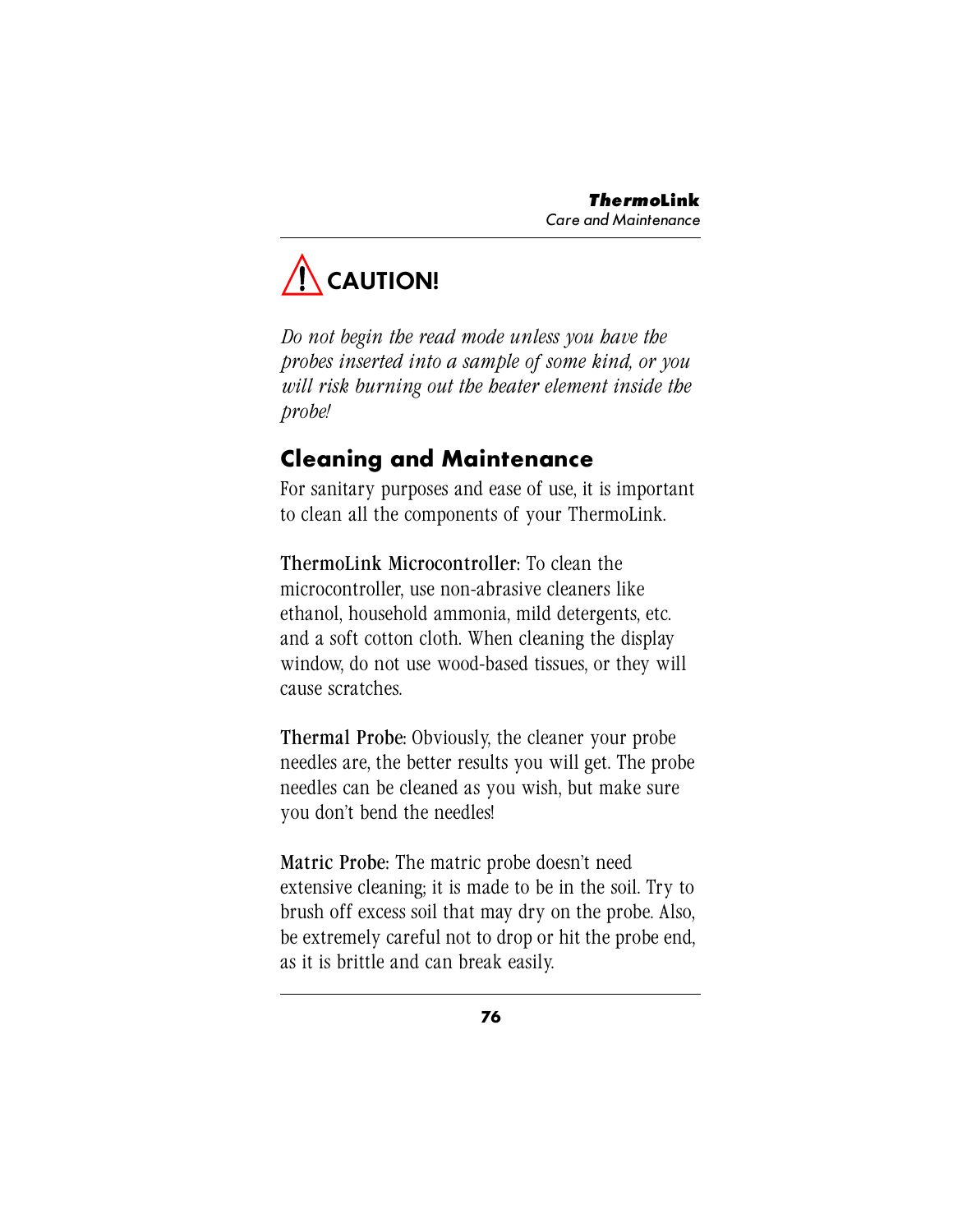# **Appendix A: Installing Firmware**

This section is for your reference when you receive an upgrade in operating firmware for the ThermoLink microcontroller. You will need the following items for this procedure:

- ThermoLink microcontroller (probe is not necessary)
- RS-232 cable
- ThermoLink firmware (available from Decagon's website or by contacting Decagon)
- Your PC

### **Connecting and Downloading**

Here are the steps involved:

- 1. Open the head of the RS-232 cable and move the jumper block so it is on both program pins.
- 2. Connect the RS-232 cable to your PC.
- 3. Connect the other end of the cable to the 5-pin connector of the ThermoLink microcontroller.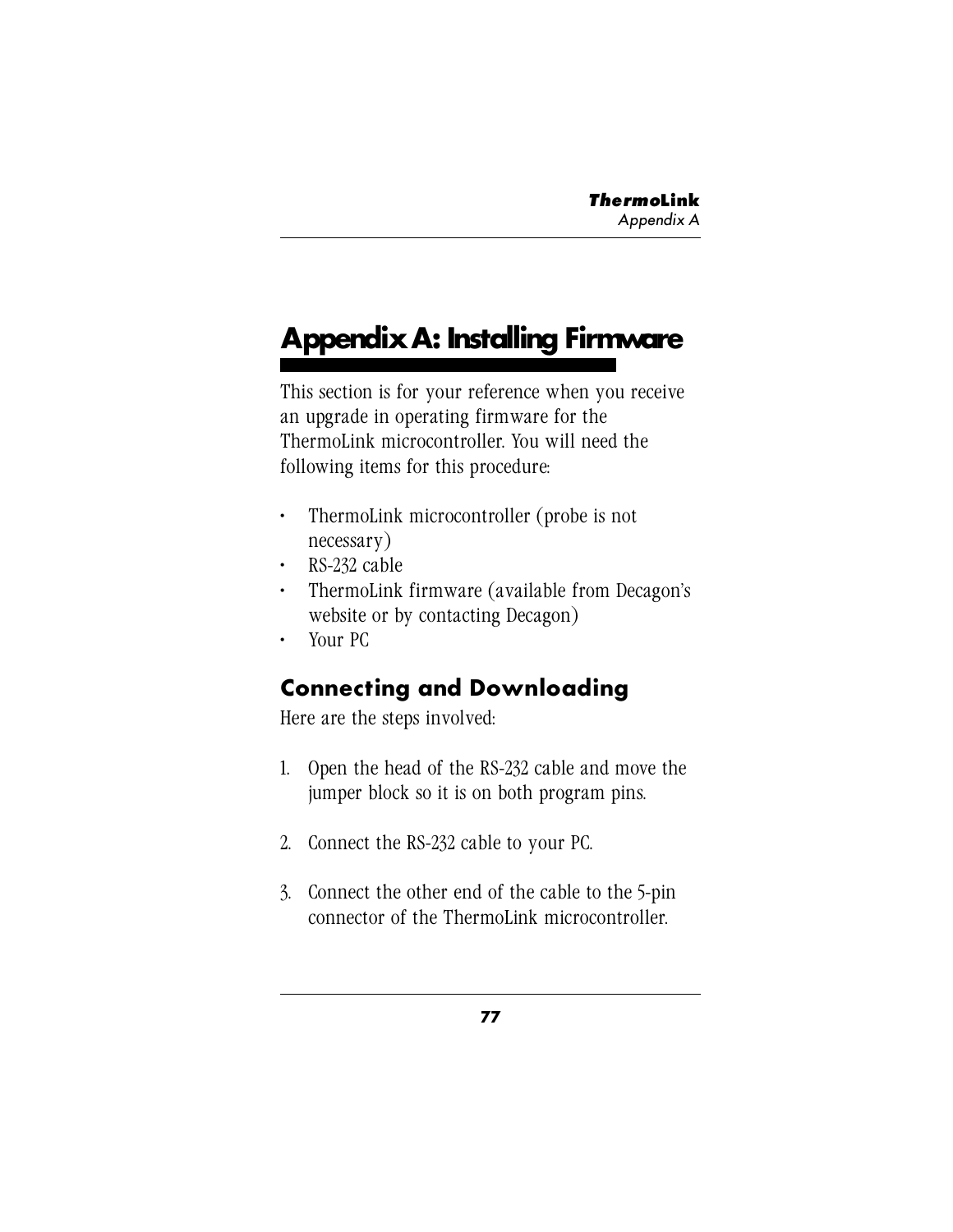- 4. Open your computer's terminal program and adjust the settings as follows: no parity, 8 data bits, one stop bit. Set the baud rate to no higher than 38400.
- 5. Turn on the ThermoLink. On your computer terminal, press Enter a few times until the following message appears on your computer screen:

#### >DS5001 LOADER VERSION 0.1 COPYRIGHT(C) 1991 DALLAS SEMICONDUCTOR

If this message doesn't appear, disconnect the RS-232 cable and make sure the shorting block is attached to both pins. Reconnect it and turn the Thermolink on again.

6. Type the following commands, making sure to include the spaces, and entering after each line. Note that the first "O" is the letter O and the subsequent ones are zeroes.

| U            | <enter></enter> |
|--------------|-----------------|
| W MCON FA    | <enter></enter> |
| F 0 0 FFFF   | <enter></enter> |
| W MSL 0      | <enter></enter> |
| $F$ 0 0 FFFF | <enter></enter> |
| W MSL 1      | <enter></enter> |
|              | <enter></enter> |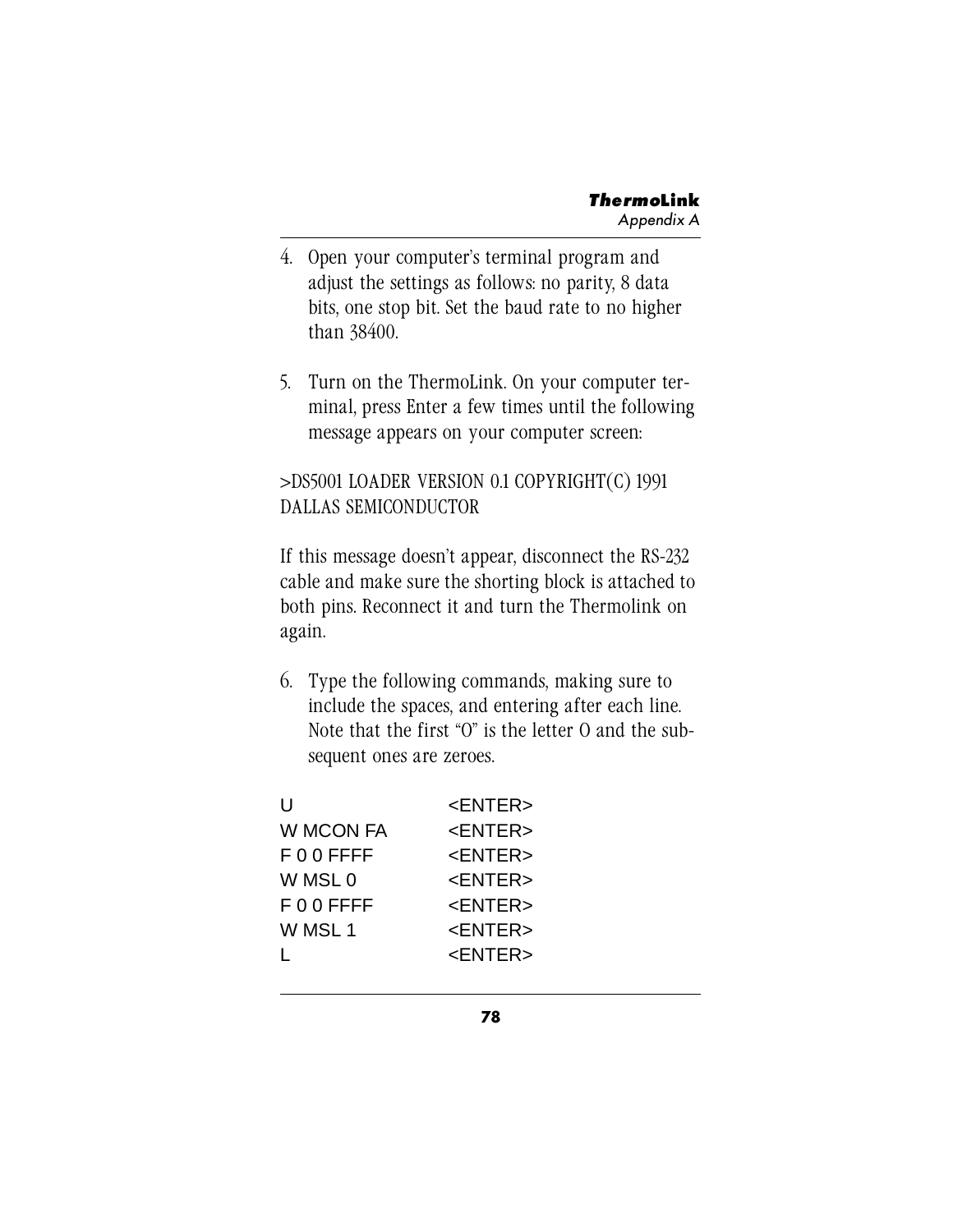- 7. In your terminal program, select "Send Text File" under the Transfers menu. Select the file you acquired from Decagon named "tlsoil.hex" to send.
- 8. Type the following:

| W CRC F1 | <fntfr></fntfr> |
|----------|-----------------|
| J.       | <fntfr></fntfr> |
| W CRC 00 | <fntfr></fntfr> |
| Ζ        | <enter></enter> |
| F        | <fntfr></fntfr> |

9. Remove the RS-232 cable from the ThermoLink and return the shorting block to connect to one pin, as it was before.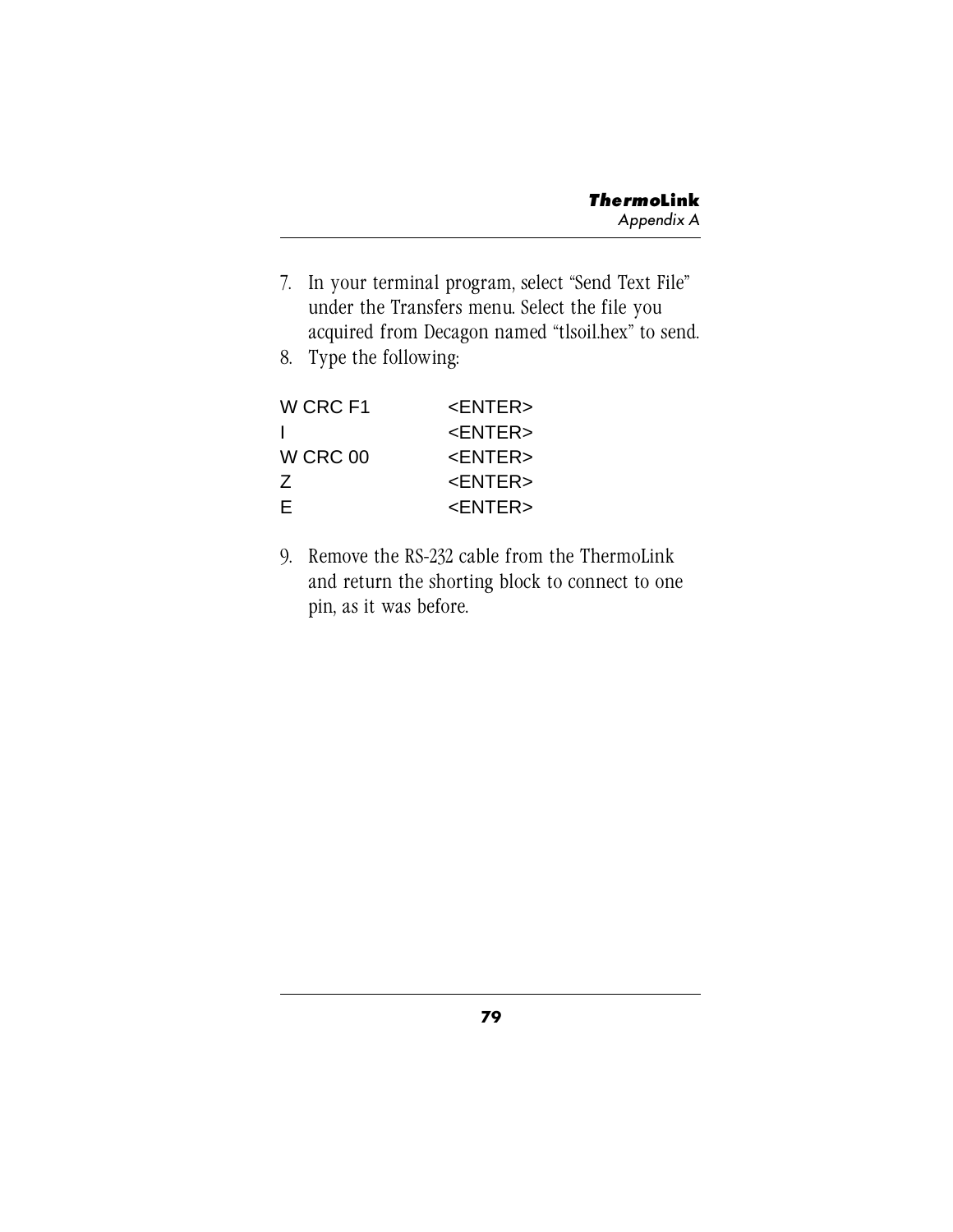# **Appendix B: Miscellaneous Features**

In addition to the options given you at the main menu, there are other options available that let you change the way your ThermoLink operates. These options are accessed from the Main Menu.

| MAIN MENU          |  |
|--------------------|--|
| F1: SETUP F2: READ |  |
| F3: DATA F4: OFF   |  |

At the Main menu, press the F5 key. The following menu will appear:

```
 
F4: Clear ProbesF1: Serial, Gain
F2: Wait Time
F3: Heat on time
```
### **F1: Serial, Gain**

This menu is used to change the current, gain, serial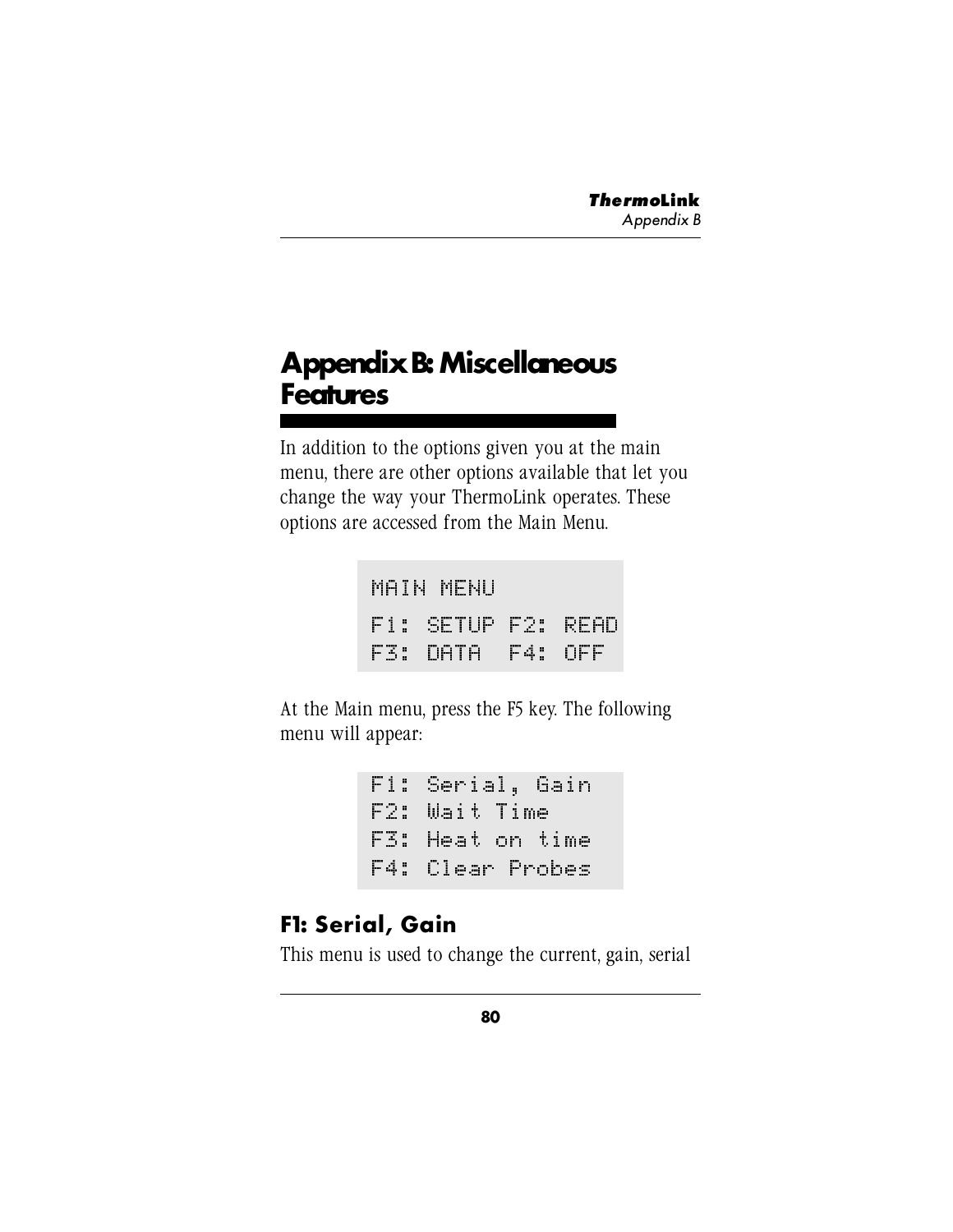number, and heater resistance. You should never use this menu unless directed to do so by a Decagon technician.

**Caution!** *Changing any of the values here will affect your calibration constants! If you have questions about this menu, contact Decagon*!

# **F2: Wait Time**

This menu is used to change the heating and waiting time for the matric potential sensor. Again, don't change the values in this menu unless directed to do so by a technician at Decagon.

## **F3: Heat on Time**

This menu is used to change the heating time and the acceptable temperature difference between the sensor and the sample for the thermal properties and water content read functions. It also allows you to download your current calibration settings to a computer for review.

### **F4: Clear Probes**

This menu is for use with the matric properties probes. Each probe comes with a specific calibration constant, which also serves as its identification number. This number is entered when you configure the probe as described in Chapter 8. If you wish to clear these configurations from memory, use this menu.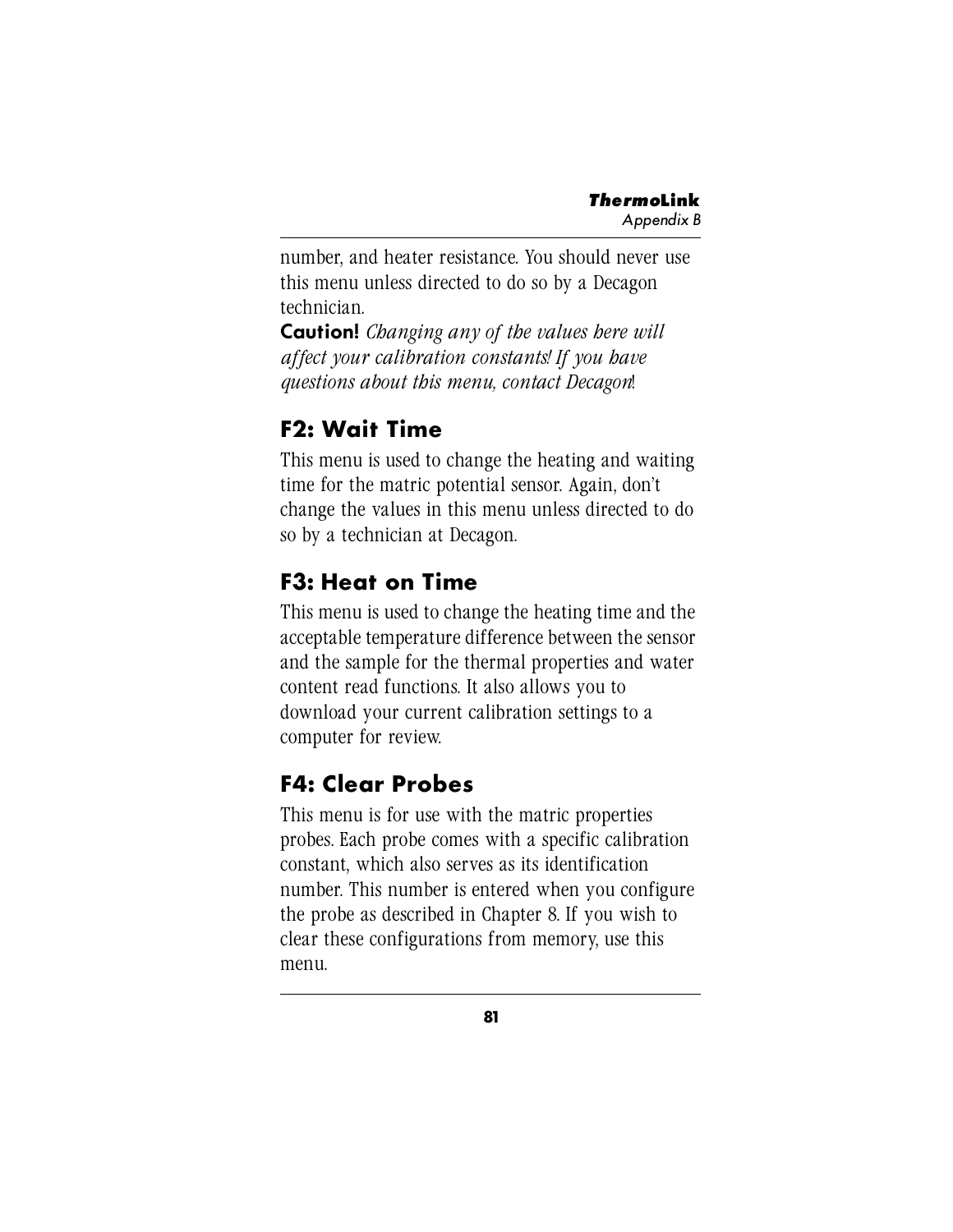Index

# **Index**

**Numerics 25-9 pin adapter** 13

**A**

**AC adapter** 13 **alph-num** 19 **arrow keys** 21

#### **B**

**batteries** charging 72 **bent needles** 74 **BSPACE key** 22 **bulk density** 48

**C**

**C (volumetric specific heat)** 18, 38, 67 **calibration certificate** 14 **care** 72 **charging batteries** 72 **cleaning** 76 **clearing memory** 31 **comments** 39 **configuring matric sensor** 58 **customer service** 2

### **D**

**D (thermal diffusivity)** 18, 38, 67 **data** downloading 30 viewing 32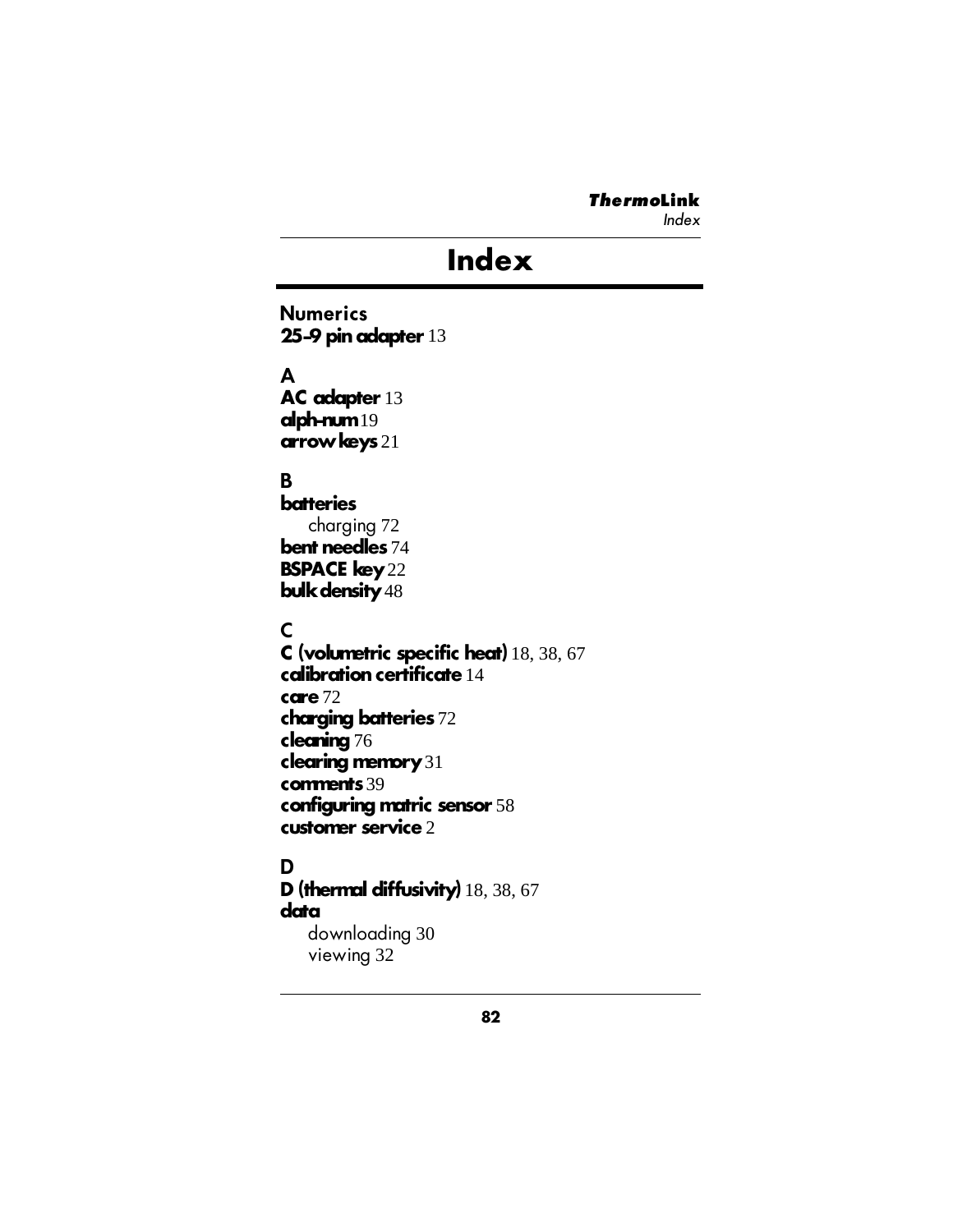Index

**data menu (F3)** 29 **date, setting** 24 **definitions** 17 **download cable** 12 **downloading** 30 **dual needle probe** caring for 74

**E e-mail address** 3 **equilibration** 37

**F fax number** 3 **firmware, installing** 77 **function keys** 21 programming 27

**I installing firmware** 77 **international date** 25

**K K (thermal conductivity)** 17, 38, 66 **keypad** 19

**L letters, typing** 20 **liability** 3

**M main menu** 23 **maintenance** 72 **matric potential** 17, 67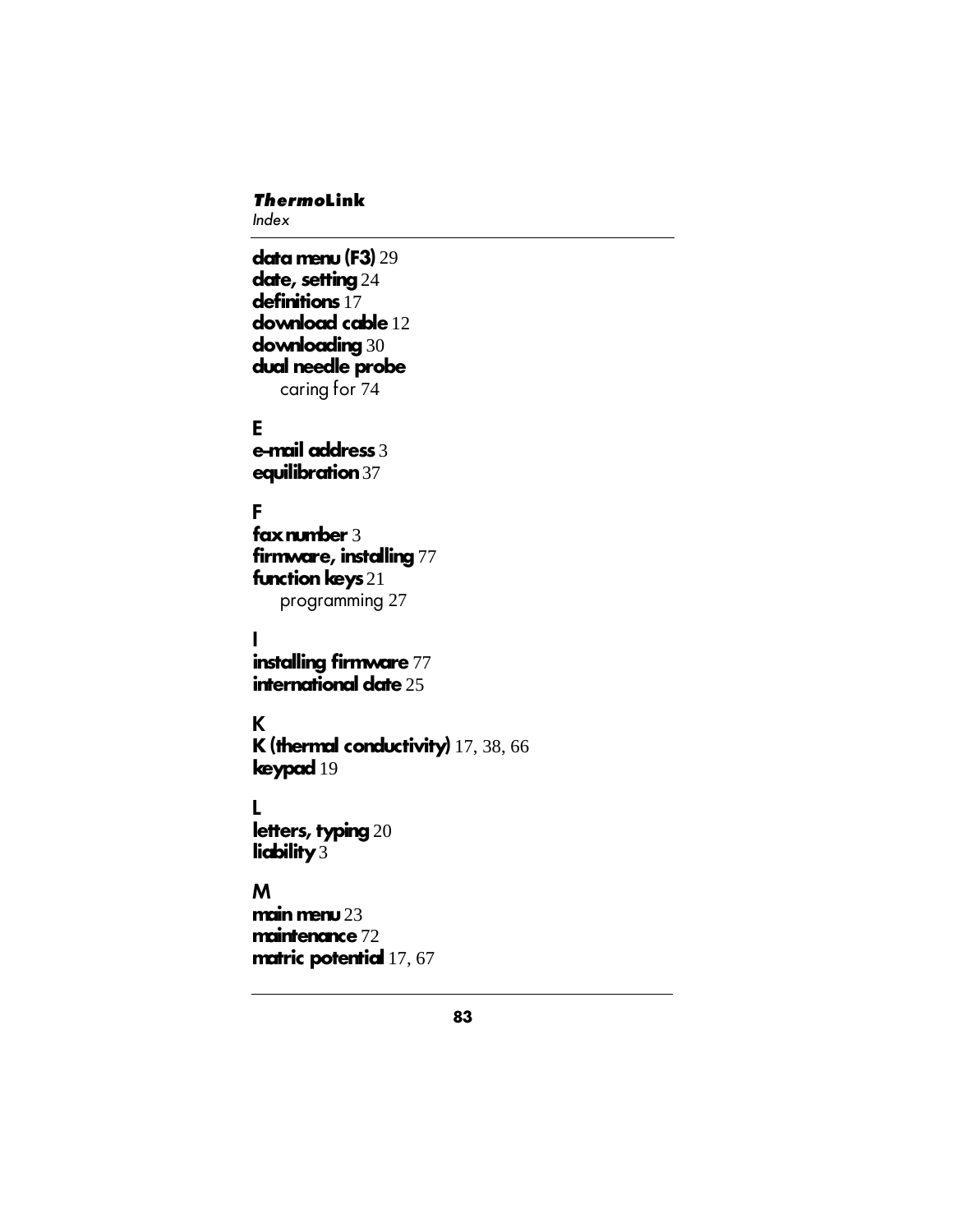```
matric properties sampling 57
   making single readings 60
   unattended mode 62
matric sensor 11
   clearing from memory 81
   configuring 58
   equilibration of soil with 57
matric units 26
   changing 26
memory
   erasing 31
menus 23
microcontroller 9
N
numbers, typing 20
O
off (F4) 33
P
ports 9
probe guide 12
R
read menu (F2) 29
recharging cable 12
references 70
repair 4
   costs 5
RS-232 cable 12
```
#### **S**

**saline soils** 57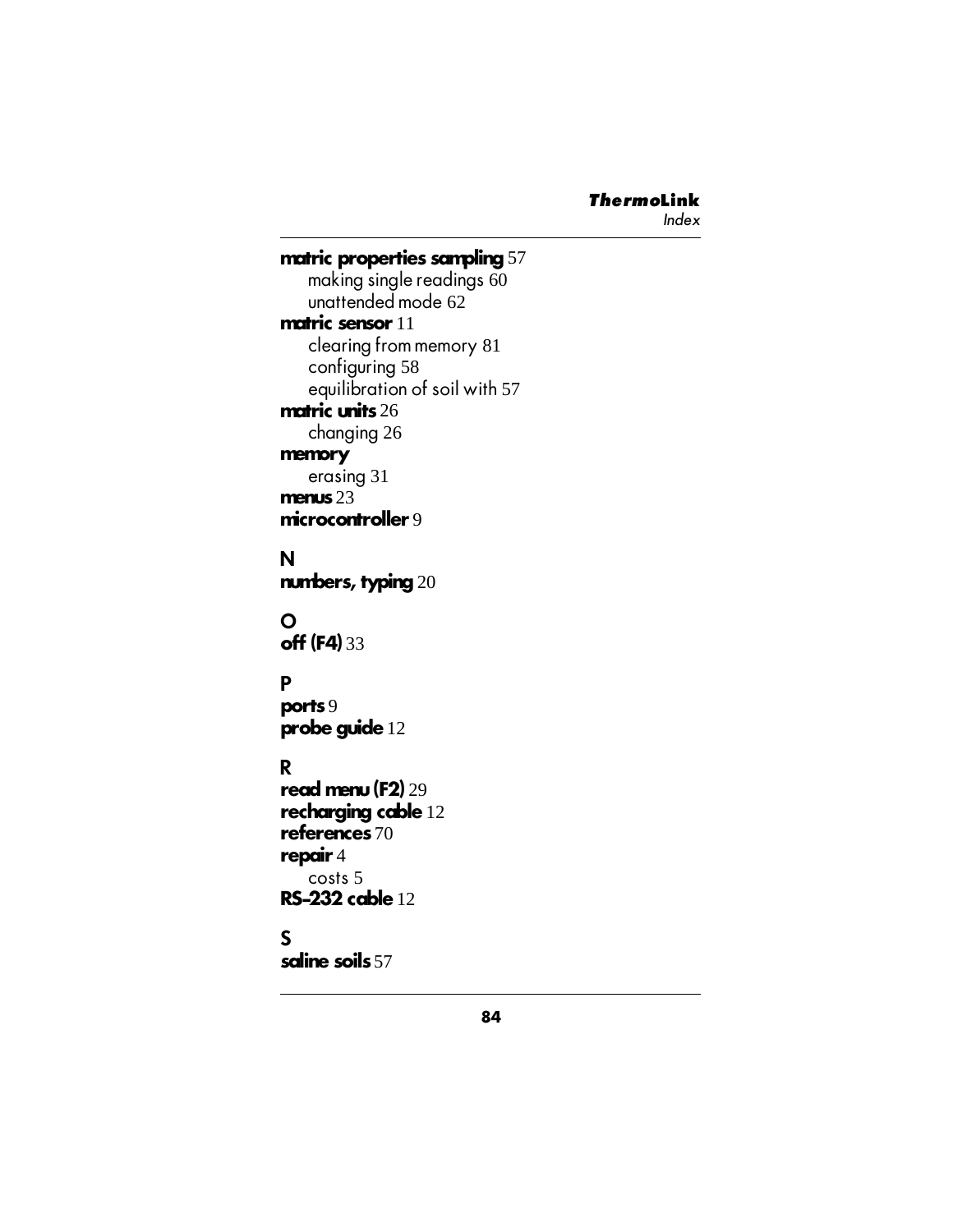Index

#### **seller's liability** 3 **setting the date** 24 **setting the time** 24 **setup (F1)** 23 **SPACE key** 22 **specific heat** 38, 67 **specifications** 6

#### **T**

**technical support** 2 **telephone number** 2 **temperature** influencing data 34 **temperature of sample** 38 **testing block** 14 **theory** 64 dual probe technique 64 matric potential 67 thermal conductivity 66 thermal diffusivity 67 thermal properties 64 volumetric specific heat 67 water content 67 **thermal conductivity** 17, 38, 66 **thermal diffusivity** 18, 38, 67 **thermal properties** making single readings 35 unattended sampling 40 **thermal properties menu** 34 **thermal properties sensor** 10 **thermocouple** 18 **ThermoLink meter** 9 **time, setting** 24